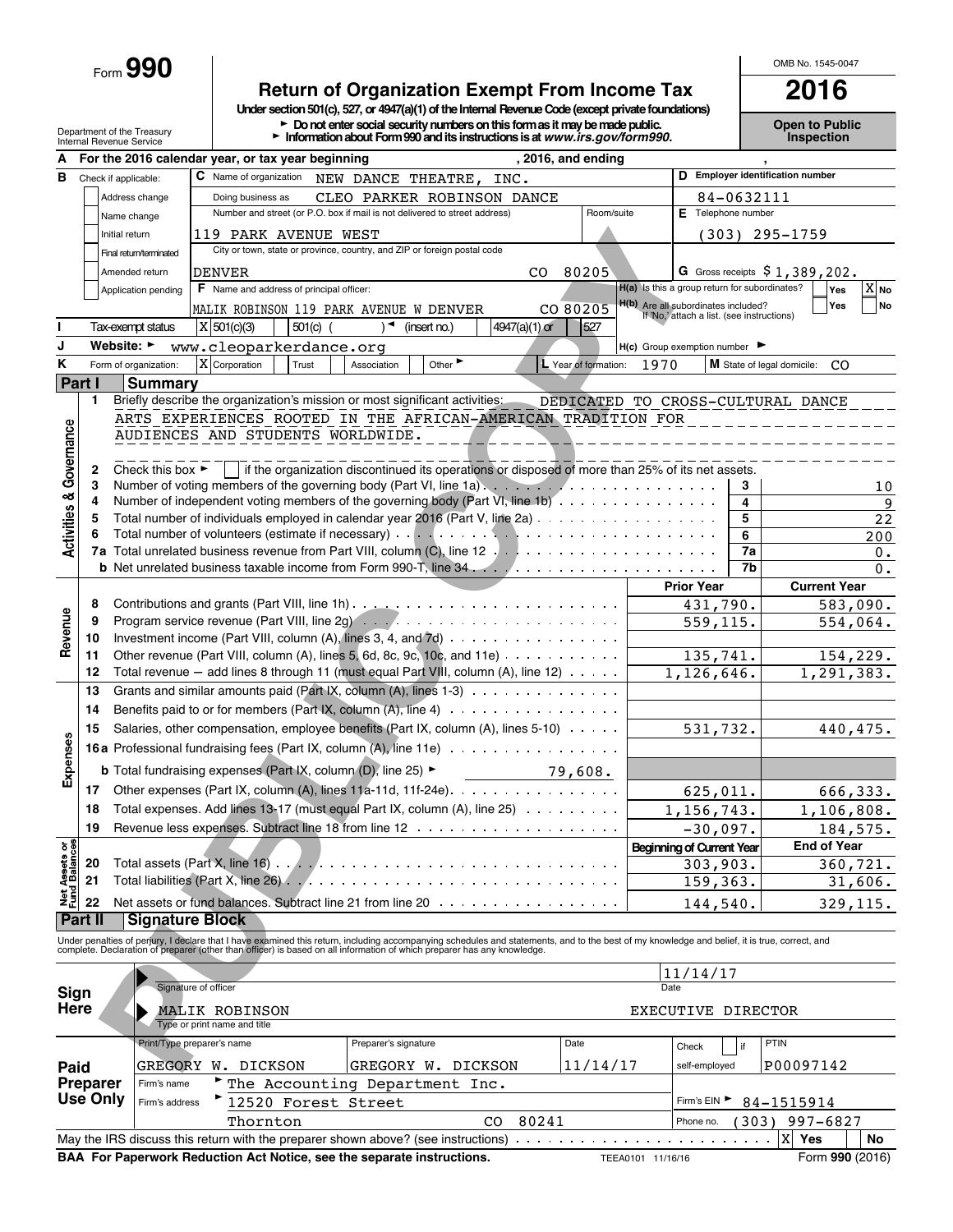|            | Form 990 (2016)<br>NEW DANCE THEATRE, INC.                                                                                                                                                          | 84-0632111 | Page 2                   |
|------------|-----------------------------------------------------------------------------------------------------------------------------------------------------------------------------------------------------|------------|--------------------------|
| Part III   | <b>Statement of Program Service Accomplishments</b>                                                                                                                                                 |            |                          |
|            |                                                                                                                                                                                                     |            | $\mathbf{x}$             |
| 1.         | Briefly describe the organization's mission:                                                                                                                                                        |            |                          |
|            | DEDICATED TO CROSS-CULTURAL DANCE                                                                                                                                                                   |            |                          |
|            | ARTS EXPERIENCES ROOTED IN THE AFRICAN-AMERICAN TRADITION FOR ________                                                                                                                              |            |                          |
|            | AUDIENCES AND STUDENTS WORLDWIDE.                                                                                                                                                                   |            |                          |
|            |                                                                                                                                                                                                     |            |                          |
| 2          | Did the organization undertake any significant program services during the year which were not listed on the prior                                                                                  |            |                          |
|            |                                                                                                                                                                                                     |            | Yes<br>No                |
|            | If 'Yes,' describe these new services on Schedule O.                                                                                                                                                |            |                          |
| 3          | Did the organization cease conducting, or make significant changes in how it conducts, any program services?                                                                                        |            | Yes<br>No<br>$\mathbf x$ |
| 4          | If 'Yes,' describe these changes on Schedule O.<br>Describe the organization's program service accomplishments for each of its three largest program services, as measured by expenses.             |            |                          |
|            | Section 501(c)(3) and 501(c)(4) organizations are required to report the amount of grants and allocations to others, the total expenses,<br>and revenue, if any, for each program service reported. |            |                          |
|            | ) (Expenses $\,$ \$ 162, 342. including grants of $\,$ \$<br>$0.$ ) (Revenue<br>4 a (Code:                                                                                                          | \$         | $0.$ )                   |
|            | IABD CONFERENCE                                                                                                                                                                                     |            |                          |
|            |                                                                                                                                                                                                     |            |                          |
|            |                                                                                                                                                                                                     |            |                          |
|            |                                                                                                                                                                                                     |            |                          |
|            |                                                                                                                                                                                                     |            |                          |
|            |                                                                                                                                                                                                     |            |                          |
|            | - - - - - - - - - - - - -<br>---------                                                                                                                                                              |            |                          |
|            |                                                                                                                                                                                                     |            |                          |
|            | $- - - - - -$                                                                                                                                                                                       |            |                          |
|            |                                                                                                                                                                                                     |            |                          |
|            |                                                                                                                                                                                                     |            |                          |
|            |                                                                                                                                                                                                     |            |                          |
|            | 4 b (Code:<br>498,030. including grants of<br>\$<br>$0.$ ) (Revenue<br>) (Expenses \$                                                                                                               |            | $0.$ )                   |
|            | DANCE COMPANY - CONCERT PERFORMANCES & TOURING                                                                                                                                                      |            |                          |
|            |                                                                                                                                                                                                     |            |                          |
|            |                                                                                                                                                                                                     |            |                          |
|            |                                                                                                                                                                                                     |            |                          |
|            |                                                                                                                                                                                                     |            |                          |
|            |                                                                                                                                                                                                     |            |                          |
|            |                                                                                                                                                                                                     |            |                          |
|            |                                                                                                                                                                                                     |            |                          |
|            |                                                                                                                                                                                                     |            |                          |
|            |                                                                                                                                                                                                     |            |                          |
|            |                                                                                                                                                                                                     |            |                          |
|            |                                                                                                                                                                                                     |            |                          |
|            | $0.$ ) (Revenue $\zeta$<br>$244,884.$ including grants of $\zeta$<br>4 c (Code:<br>$(Ex^{2})$ (Expenses $\frac{1}{2}$                                                                               |            | $0.$ )                   |
|            | DANCE SCHOOL - INSTRUCTION AND TRAINING FOR THE PROFESSIONAL DANCE                                                                                                                                  |            |                          |
|            | COMPANY AND THE GENERAL PUBLIC. EDUCATION AND OUTREACH PROGRAMS                                                                                                                                     |            |                          |
|            | - SERVICES TO SCHOOLS ACROSS A SIX COUNTY REGION                                                                                                                                                    |            |                          |
|            | _____________________                                                                                                                                                                               |            |                          |
|            | ___________________________                                                                                                                                                                         |            |                          |
|            |                                                                                                                                                                                                     |            |                          |
|            |                                                                                                                                                                                                     |            |                          |
|            | ------------                                                                                                                                                                                        |            |                          |
|            | ----------                                                                                                                                                                                          |            |                          |
|            |                                                                                                                                                                                                     |            |                          |
|            |                                                                                                                                                                                                     |            |                          |
|            |                                                                                                                                                                                                     |            |                          |
|            | 4 d Other program services (Describe in Schedule O.)                                                                                                                                                |            |                          |
|            | (Expenses<br>\$<br>19,601. including grants of<br>$0.$ ) (Revenue $$$<br>Ş.                                                                                                                         |            | $0.$ )                   |
|            | 4 e Total program service expenses<br>924,857.                                                                                                                                                      |            |                          |
| <b>BAA</b> | TEEA0102 11/16/16                                                                                                                                                                                   |            | Form 990 (2016)          |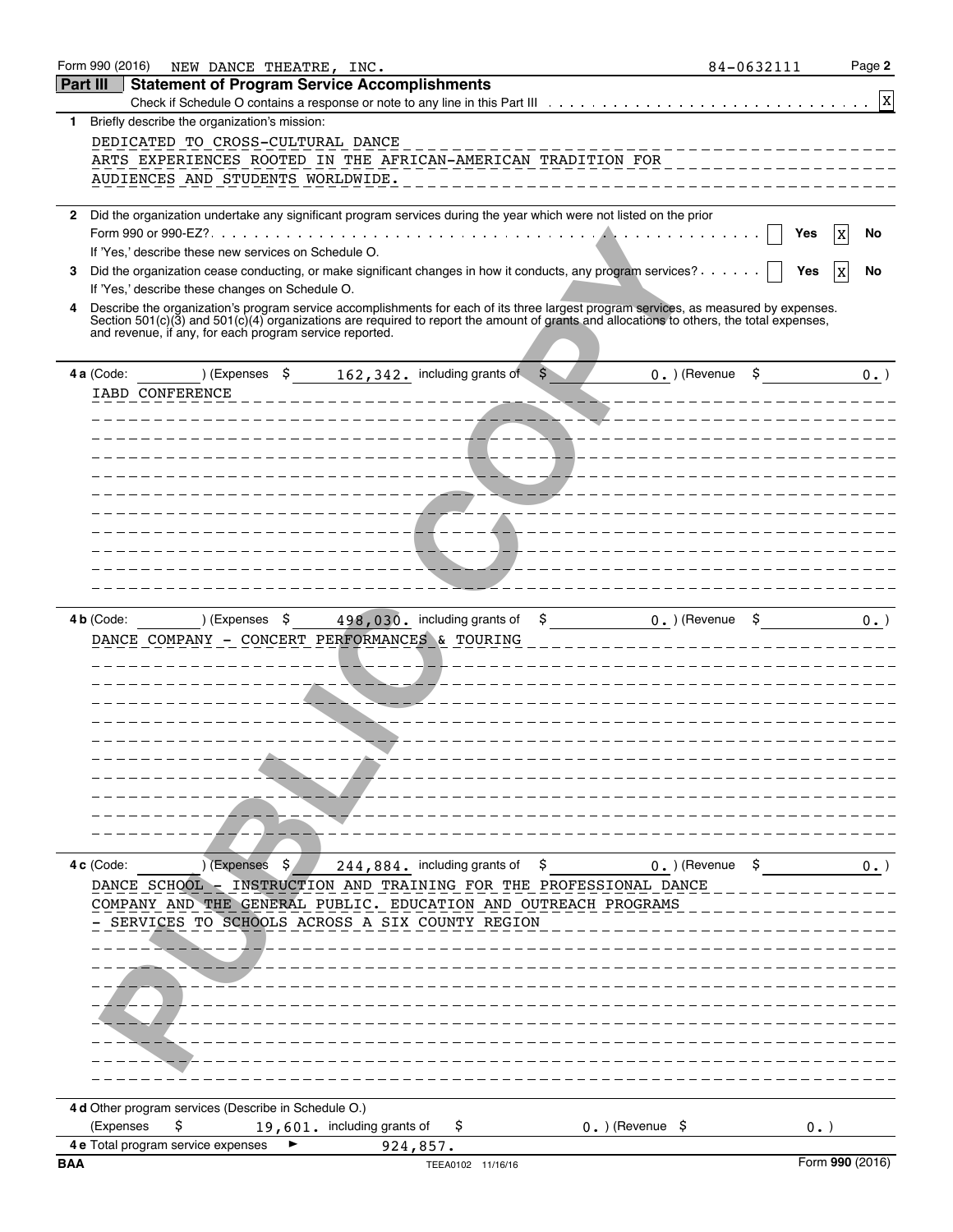Form 990 (2016) Page **3** NEW DANCE THEATRE, INC. 84-0632111

|              | <b>Checklist of Required Schedules</b><br><b>Part IV</b>                                                                                                                                                                                                                                                                                                                                                                    |                                |                 |    |
|--------------|-----------------------------------------------------------------------------------------------------------------------------------------------------------------------------------------------------------------------------------------------------------------------------------------------------------------------------------------------------------------------------------------------------------------------------|--------------------------------|-----------------|----|
|              |                                                                                                                                                                                                                                                                                                                                                                                                                             |                                | Yes             | No |
|              | Is the organization described in section 501(c)(3) or $4947(a)(1)$ (other than a private foundation)? If 'Yes,' complete                                                                                                                                                                                                                                                                                                    |                                | X               |    |
| $\mathbf{2}$ | Is the organization required to complete Schedule B. Schedule of Contributors (see instructions)?                                                                                                                                                                                                                                                                                                                           | $\mathbf{1}$<br>$\overline{2}$ | X               |    |
|              |                                                                                                                                                                                                                                                                                                                                                                                                                             |                                |                 |    |
| 3            | Did the organization engage in direct or indirect political campaign activities on behalf of or in opposition to candidates                                                                                                                                                                                                                                                                                                 | 3                              |                 | X  |
| 4            | Section 501(c)(3) organizations. Did the organization engage in lobbying activities, or have a section 501(h) election in effect during the tax year? If 'Yes,' complete Schedule C, Part II                                                                                                                                                                                                                                | 4                              |                 | X  |
| 5            | Is the organization a section $501(c)(4)$ , $501(c)(5)$ , or $501(c)(6)$ organization that receives membership dues,<br>assessments, or similar amounts as defined in Hevenue Procedure 98-19? If 'Yes,' complete Schedule C, Part III                                                                                                                                                                                      | 5                              |                 | X  |
| 6            | Did the organization maintain any donor advised funds or any similar funds or accounts for which donors have the right<br>to provide advice on the distribution or investment of amounts in such funds or accounts? If 'Yes,' complete Schedule D,                                                                                                                                                                          | 6                              |                 | X  |
| 7            | Did the organization receive or hold a conservation easement, including easements to preserve open space, the                                                                                                                                                                                                                                                                                                               | $\overline{7}$                 |                 | X  |
| 8            | Did the organization maintain collections of works of art, historical treasures, or other similar assets? If 'Yes,'                                                                                                                                                                                                                                                                                                         | 8                              |                 | X  |
| 9            | Did the organization report an amount in Part X, line 21, for escrow or custodial account liability, serve as a custodian<br>for amounts not listed in Part X; or provide credit counseling, debt management, credit repair, or debt negotiation<br>services? If 'Yes,' complete Schedule D, Part IV $\ldots$ , $\ldots$ , $\ldots$ , $\ldots$ , $\ldots$ , $\ldots$ , $\ldots$ , $\ldots$ , $\ldots$ , $\ldots$ , $\ldots$ | 9                              |                 | X  |
| 10           | Did the organization, directly or through a related organization, hold assets in temporarily restricted endowments,                                                                                                                                                                                                                                                                                                         | 10                             |                 | X  |
| 11           | If the organization's answer to any of the following questions is "Yes', then complete Schedule D, Parts VI, VII, VIII, IX,<br>or X as applicable.                                                                                                                                                                                                                                                                          |                                |                 |    |
|              | a Did the organization report an amount for land, buildings, and equipment in Part X, line 10? If 'Yes,' complete Schedule                                                                                                                                                                                                                                                                                                  | 11 a                           | X               |    |
|              | <b>b</b> Did the organization report an amount for investments – other securities in Part X, line 12 that is 5% or more of its total                                                                                                                                                                                                                                                                                        | 11 <sub>b</sub>                |                 | X  |
|              | c Did the organization report an amount for investments - program related in Part X, line 13 that is 5% or more of its total                                                                                                                                                                                                                                                                                                | 11c                            |                 | X  |
|              | d Did the organization report an amount for other assets in Part X, line 15 that is 5% or more of its total assets reported                                                                                                                                                                                                                                                                                                 | 11 dl                          | X               |    |
|              | e Did the organization report an amount for other liabilities in Part X, line 25? If 'Yes,' complete Schedule D, Part X                                                                                                                                                                                                                                                                                                     | 11e                            |                 | X  |
|              | f Did the organization's separate or consolidated financial statements for the tax year include a footnote that addresses<br>the organization's liability for uncertain tax positions under FIN 48 (ASC 740)? If 'Yes,' complete Schedule D. Part $X \cdot \cdot \cdot$ .                                                                                                                                                   | 11f                            |                 | X  |
|              | 12a Did the organization obtain separate, independent audited financial statements for the tax year? If 'Yes,' complete                                                                                                                                                                                                                                                                                                     | 12a                            | X               |    |
|              | <b>b</b> Was the organization included in consolidated, independent audited financial statements for the tax year? If 'Yes,' and<br>if the organization answered 'No' to line 12a, then completing Schedule D, Parts XI and XII is optional $\cdots \cdots \cdots$                                                                                                                                                          | 12 b                           |                 | X  |
| 13           |                                                                                                                                                                                                                                                                                                                                                                                                                             | 13                             |                 | X  |
|              |                                                                                                                                                                                                                                                                                                                                                                                                                             | 14a                            |                 | X  |
|              | b Did the organization have aggregate revenues or expenses of more than \$10,000 from grantmaking, fundraising,<br>business, investment, and program service activities outside the United States, or aggregate foreign investments valued                                                                                                                                                                                  | 14b                            |                 | X  |
| 15           | Did the organization report on Part IX, column (A), line 3, more than \$5,000 of grants or other assistance to or for any                                                                                                                                                                                                                                                                                                   | 15                             |                 | X  |
| 16           | Did the organization report on Part IX, column (A), line 3, more than \$5,000 of aggregate grants or other assistance to                                                                                                                                                                                                                                                                                                    |                                |                 |    |
| 17           | Did the organization report a total of more than \$15,000 of expenses for professional fundraising services on Part IX,                                                                                                                                                                                                                                                                                                     | 16                             |                 | X  |
| 18           | column (A), lines 6 and 11e? If 'Yes,' complete Schedule G, Part I (see instructions)<br>Did the organization report more than \$15,000 total of fundraising event gross income and contributions on Part VIII,                                                                                                                                                                                                             | 17                             |                 | X  |
| 19           | Did the organization report more than \$15,000 of gross income from gaming activities on Part VIII, line 9a? If 'Yes,'                                                                                                                                                                                                                                                                                                      | 18                             |                 | X  |
|              |                                                                                                                                                                                                                                                                                                                                                                                                                             | 19                             |                 | X  |
| <b>BAA</b>   | TEEA0103 11/16/16                                                                                                                                                                                                                                                                                                                                                                                                           |                                | Form 990 (2016) |    |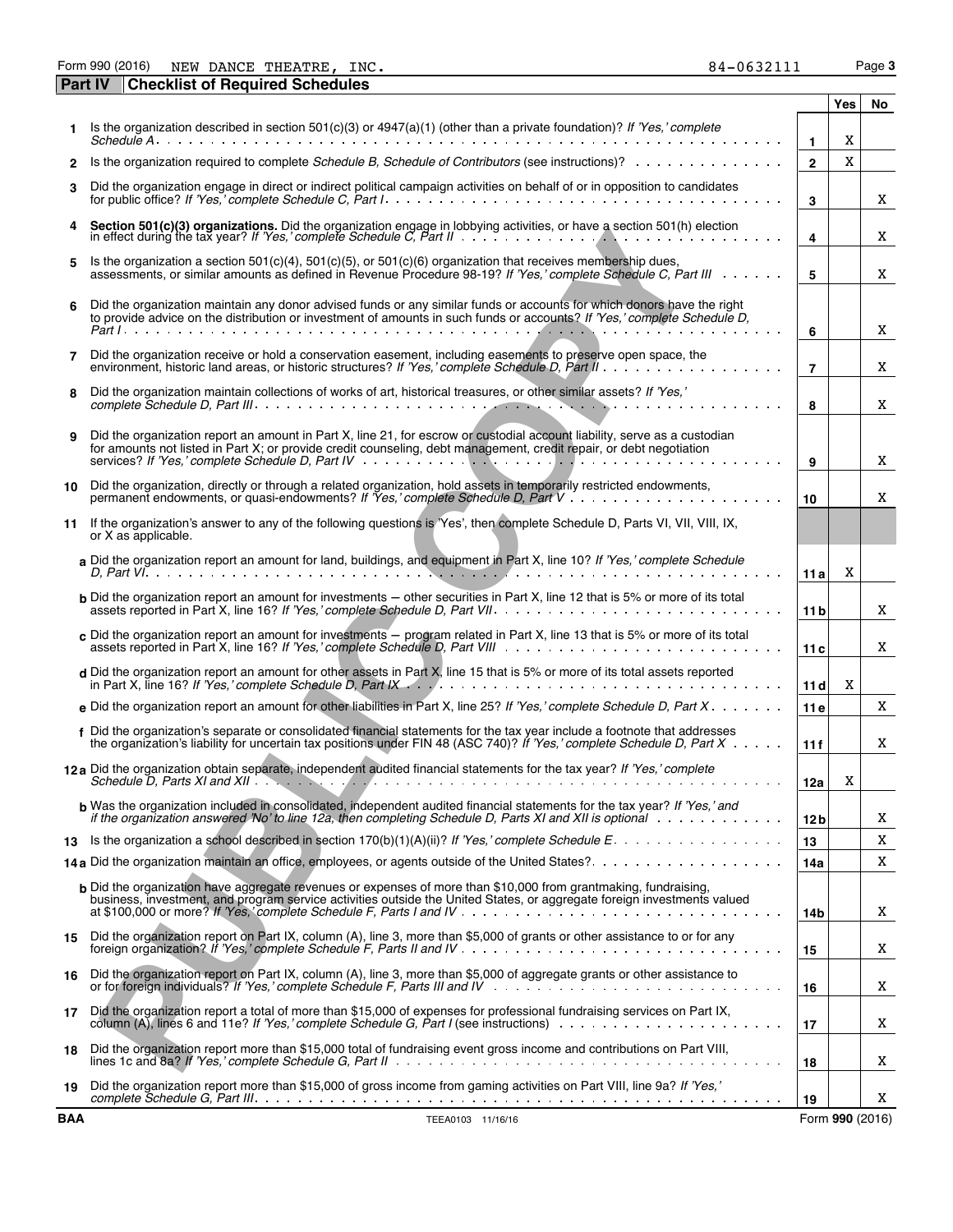Form 990 (2016) Page **4** NEW DANCE THEATRE, INC. 84-0632111

|            | <b>Checklist of Required Schedules</b> (continued)<br>Part IV                                                                                                                                                                                         |                 |                 |    |
|------------|-------------------------------------------------------------------------------------------------------------------------------------------------------------------------------------------------------------------------------------------------------|-----------------|-----------------|----|
|            |                                                                                                                                                                                                                                                       |                 | <b>Yes</b>      | No |
|            |                                                                                                                                                                                                                                                       | 20a             |                 | X  |
|            | <b>b</b> If 'Yes' to line 20a, did the organization attach a copy of its audited financial statements to this return?                                                                                                                                 | 20 <sub>b</sub> |                 |    |
| 21         | Did the organization report more than \$5,000 of grants or other assistance to any domestic organization or<br>domestic government on Part IX, column (A), line 1? If Yes, complete Schedule I, Parts I and II                                        | 21              |                 | X  |
|            | 22 Did the organization report more than \$5,000 of grants or other assistance to or for domestic individuals on Part IX,                                                                                                                             | 22              |                 | X  |
| 23         | Did the organization answer 'Yes' to Part VII, Section A, line 3, 4, or 5 about compensation of the organization's current<br>and former officers, directors, trustees, key employees, and highest compensated employees? If 'Yes,' complete          |                 |                 |    |
|            |                                                                                                                                                                                                                                                       | 23              |                 | X  |
|            | 24 a Did the organization have a tax-exempt bond issue with an outstanding principal amount of more than \$100,000 as of<br>the last day of the year, that was issued after December 31, 2002? If Yes,' answer lines 24b through 24d and              | 24a             |                 | X  |
|            | <b>b</b> Did the organization invest any proceeds of tax-exempt bonds beyond a temporary period exception? $\ldots \ldots \ldots$                                                                                                                     | 24b             |                 |    |
|            | c Did the organization maintain an escrow account other than a refunding escrow at any time during the year to defease                                                                                                                                | 24 <sub>c</sub> |                 |    |
|            | d Did the organization act as an 'on behalf of' issuer for bonds outstanding at any time during the year?                                                                                                                                             | 24d             |                 |    |
|            | 25 a Section 501(c)(3), 501(c)(4), and 501(c)(29) organizations. Did the organization engage in an excess benefit<br>transaction with a disqualified person during the year? If 'Yes,' complete Schedule L, Part I.                                   | 25a             |                 | X  |
|            | b Is the organization aware that it engaged in an excess benefit transaction with a disqualified person in a prior year, and<br>that the transaction has not been reported on any of the organization's prior Forms 990 or 990-EZ? If 'Yes,' complete |                 |                 |    |
|            |                                                                                                                                                                                                                                                       | 25 <sub>b</sub> |                 | X  |
|            | 26 Did the organization report any amount on Part X, line 5, 6, or 22 for receivables from or payables to any current or<br>former officers, directors, trustees, key employees, highest compensated employees, or disqualified persons?              | 26              |                 | X  |
| 27         | Did the organization provide a grant or other assistance to an officer, director, trustee, key employee, substantial<br>contributor or employee thereof, a grant selection committee member, or to a 35% controlled entity or family member           | 27              |                 | X  |
|            | 28 Was the organization a party to a business transaction with one of the following parties (see Schedule L, Part IV<br>instructions for applicable filing thresholds, conditions, and exceptions):                                                   |                 |                 |    |
|            | a A current or former officer, director, trustee, or key employee? If 'Yes,' complete Schedule L, Part IV                                                                                                                                             | 28a             |                 | X  |
|            | <b>b</b> A family member of a current or former officer, director, trustee, or key employee? If 'Yes,' complete                                                                                                                                       | 28b             |                 | X  |
|            | c An entity of which a current or former officer, director, trustee, or key employee (or a family member thereof) was an                                                                                                                              | 28c             |                 | X  |
| 29         | Did the organization receive more than \$25,000 in non-cash contributions? If 'Yes,' complete Schedule M                                                                                                                                              | 29              |                 | X  |
| 30         | Did the organization receive contributions of art, historical treasures, or other similar assets, or qualified conservation                                                                                                                           | 30              |                 | X  |
| 31         | Did the organization liquidate, terminate, or dissolve and cease operations? If 'Yes,' complete Schedule N, Part I.                                                                                                                                   | 31              |                 | X  |
| 32         | Did the organization sell, exchange, dispose of, or transfer more than 25% of its net assets? If 'Yes,' complete                                                                                                                                      | 32              |                 | X  |
| 33         | Did the organization own 100% of an entity disregarded as separate from the organization under Regulations sections                                                                                                                                   | 33              |                 | X  |
| 34         | Was the organization related to any tax-exempt or taxable entity? If 'Yes,' complete Schedule R, Part II, III, or IV,                                                                                                                                 | 34              |                 | X  |
|            |                                                                                                                                                                                                                                                       | 35a             |                 | X  |
|            | b If 'Yes' to line 35a, did the organization receive any payment from or engage in any transaction with a controlled                                                                                                                                  | 35b             |                 |    |
| 36         | Section 501(c)(3) organizations. Did the organization make any transfers to an exempt non-charitable related                                                                                                                                          | 36              |                 | X  |
| 37         | Did the organization conduct more than 5% of its activities through an entity that is not a related organization and that is<br>treated as a partnership for federal income tax purposes? If 'Yes,' complete Schedule R, Part VI                      | 37              |                 | X  |
| 38         | Did the organization complete Schedule O and provide explanations in Schedule O for Part VI, lines 11b and 19?                                                                                                                                        | 38              | $\mathbf X$     |    |
| <b>BAA</b> |                                                                                                                                                                                                                                                       |                 | Form 990 (2016) |    |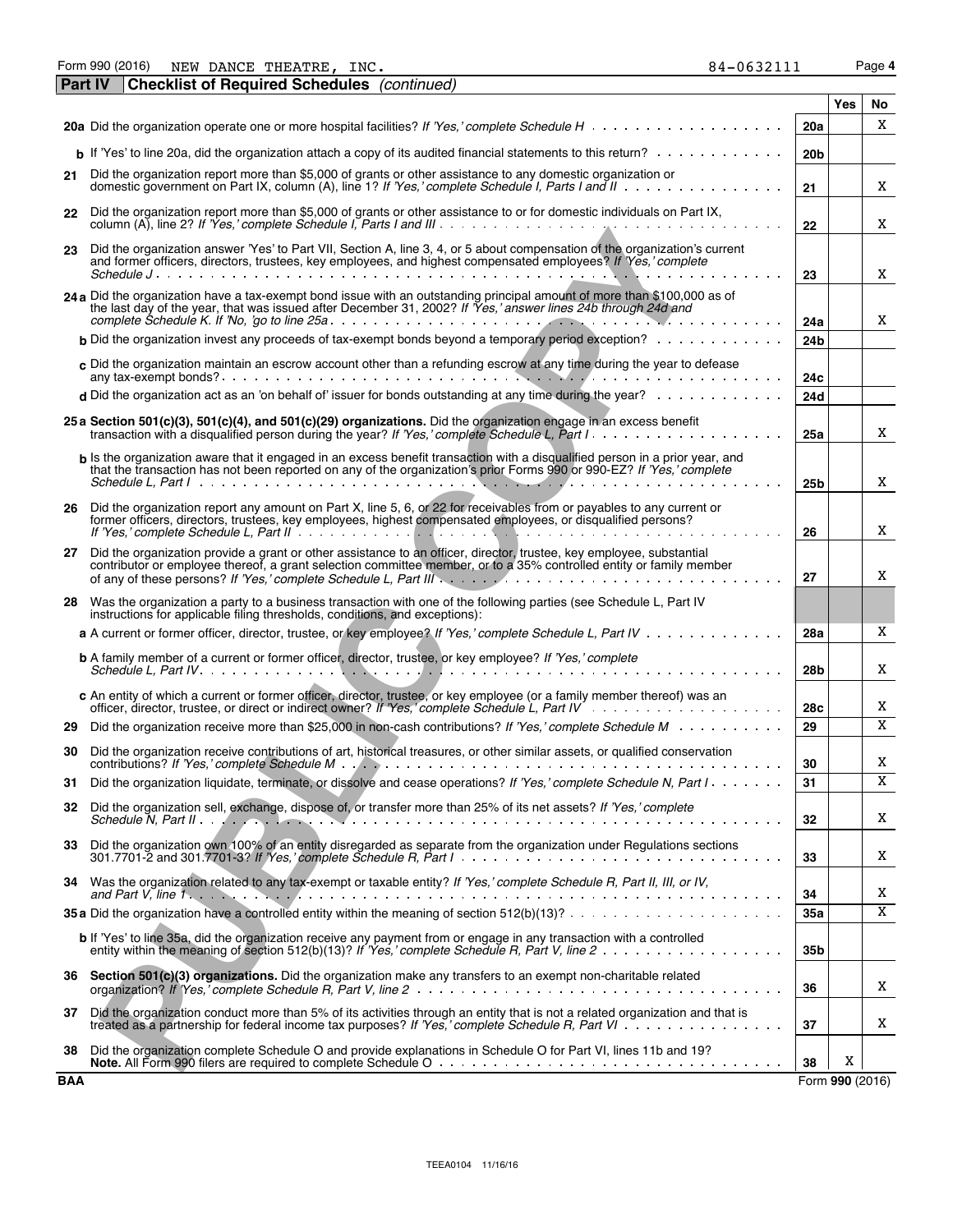|        | Form 990 (2016)<br>84-0632111<br>NEW DANCE THEATRE, INC.                                                                                                                                                                                                                       |                |                 | Page 5 |
|--------|--------------------------------------------------------------------------------------------------------------------------------------------------------------------------------------------------------------------------------------------------------------------------------|----------------|-----------------|--------|
| Part V | <b>Statements Regarding Other IRS Filings and Tax Compliance</b>                                                                                                                                                                                                               |                |                 |        |
|        | Check if Schedule O contains a response or note to any line in this Part $V_1, \ldots, \ldots, \ldots, \ldots, \ldots, \ldots, \ldots, \ldots$                                                                                                                                 |                |                 |        |
|        |                                                                                                                                                                                                                                                                                |                | <b>Yes</b>      | No     |
|        | <b>1a</b> Enter the number reported in Box 3 of Form 1096. Enter -0- if not applicable<br>1al<br>71                                                                                                                                                                            |                |                 |        |
|        | <b>b</b> Enter the number of Forms W-2G included in line 1a. Enter -0- if not applicable<br>1 <sub>b</sub><br>$\mathbf{0}$                                                                                                                                                     |                |                 |        |
|        | c Did the organization comply with backup withholding rules for reportable payments to vendors and reportable gaming<br>(gambling) winnings to prize winners? $\cdots$ , , , , , , ,                                                                                           | 1 c            |                 |        |
|        | 2 a Enter the number of employees reported on Form W-3, Transmittal of Wage and Tax State-<br>ments, filed for the calendar year ending with or within the year covered by this return<br>2 a<br>22                                                                            |                |                 |        |
|        | <b>b</b> If at least one is reported on line 2a, did the organization file all required federal employment tax returns?                                                                                                                                                        | 2 <sub>b</sub> | Χ               |        |
|        | Note. If the sum of lines 1a and 2a is greater than 250, you may be required to e-file (see instructions)                                                                                                                                                                      |                |                 |        |
|        |                                                                                                                                                                                                                                                                                | 3 а            |                 | X      |
|        | <b>b</b> If 'Yes,' has it filed a Form 990-T for this year? If 'No' to line 3b, provide an explanation in Schedule O                                                                                                                                                           | 3 <sub>b</sub> |                 |        |
|        | 4 a At any time during the calendar year, did the organization have an interest in, or a signature or other authority over, a                                                                                                                                                  |                |                 |        |
|        | financial account in a foreign country (such as a bank account, securities account, or other financial account)?                                                                                                                                                               | 4 a            |                 | X      |
|        | <b>b</b> If 'Yes,' enter the name of the foreign country: ►                                                                                                                                                                                                                    |                |                 |        |
|        | See instructions for filing requirements for FinCEN Form 114, Report of Foreign Bank and Financial Accounts (FBAR).                                                                                                                                                            |                |                 |        |
|        | 5 a Was the organization a party to a prohibited tax shelter transaction at any time during the tax year?                                                                                                                                                                      | <b>5a</b>      |                 | X      |
|        | <b>b</b> Did any taxable party notify the organization that it was or is a party to a prohibited tax shelter transaction?                                                                                                                                                      | 5 <sub>b</sub> |                 | X      |
|        |                                                                                                                                                                                                                                                                                | 5с             |                 |        |
|        | 6 a Does the organization have annual gross receipts that are normally greater than \$100,000, and did the organization<br>solicit any contributions that were not tax deductible as charitable contributions? $\ldots$ , $\ldots$ , $\ldots$ , $\ldots$ , $\ldots$ , $\ldots$ | 6а             |                 | X      |
|        | b If 'Yes,' did the organization include with every solicitation an express statement that such contributions or gifts were                                                                                                                                                    |                |                 |        |
| 7      | Organizations that may receive deductible contributions under section 170(c).                                                                                                                                                                                                  | 6 b            |                 |        |
|        | a Did the organization receive a payment in excess of \$75 made partly as a contribution and partly for goods and                                                                                                                                                              |                |                 |        |
|        |                                                                                                                                                                                                                                                                                | 7а             |                 | X      |
|        | <b>b</b> If 'Yes,' did the organization notify the donor of the value of the goods or services provided?                                                                                                                                                                       | 7b             |                 |        |
|        | c Did the organization sell, exchange, or otherwise dispose of tangible personal property for which it was required to file                                                                                                                                                    | 7 с            |                 | X      |
|        | <b>d</b> If 'Yes,' indicate the number of Forms 8282 filed during the year $\ldots \ldots \ldots \ldots \ldots$<br>7 dl                                                                                                                                                        |                |                 |        |
|        | e Did the organization receive any funds, directly or indirectly, to pay premiums on a personal benefit contract?                                                                                                                                                              | <b>7e</b>      |                 | X      |
|        | f Did the organization, during the year, pay premiums, directly or indirectly, on a personal benefit contract?                                                                                                                                                                 | 7f             |                 | X      |
|        | g If the organization received a contribution of qualified intellectual property, did the organization file Form 8899                                                                                                                                                          |                |                 |        |
|        |                                                                                                                                                                                                                                                                                | 7 g            |                 |        |
|        | h If the organization received a contribution of cars, boats, airplanes, or other vehicles, did the organization file a                                                                                                                                                        | 7 h            |                 |        |
|        | Sponsoring organizations maintaining donor advised funds. Did a donor advised fund maintained by the sponsoring                                                                                                                                                                |                |                 |        |
|        |                                                                                                                                                                                                                                                                                | 8              |                 |        |
| 9      | Sponsoring organizations maintaining donor advised funds.                                                                                                                                                                                                                      |                |                 |        |
|        |                                                                                                                                                                                                                                                                                | 9а             |                 |        |
|        | <b>b</b> Did the sponsoring organization make a distribution to a donor, donor advisor, or related person?.                                                                                                                                                                    | 9 b            |                 |        |
|        | 10 Section 501(c)(7) organizations. Enter:                                                                                                                                                                                                                                     |                |                 |        |
|        | 10 a<br><b>a</b> Initiation fees and capital contributions included on Part VIII, line 12.                                                                                                                                                                                     |                |                 |        |
|        | <b>b</b> Gross receipts, included on Form 990, Part VIII, line 12, for public use of club facilities $\cdots$ .<br>10 <sub>b</sub>                                                                                                                                             |                |                 |        |
| 11.    | Section 501(c)(12) organizations. Enter:                                                                                                                                                                                                                                       |                |                 |        |
|        | 11 a                                                                                                                                                                                                                                                                           |                |                 |        |
|        | <b>b</b> Gross income from other sources (Do not net amounts due or paid to other sources<br>against amounts due or received from them.) $\ldots \ldots \ldots \ldots \ldots \ldots \ldots \ldots \ldots \ldots \ldots$<br>11 <sub>b</sub>                                     |                |                 |        |
|        | 12a Section 4947(a)(1) non-exempt charitable trusts. Is the organization filing Form 990 in lieu of Form 1041?                                                                                                                                                                 | 12 a           |                 |        |
|        | <b>b</b> If 'Yes,' enter the amount of tax-exempt interest received or accrued during the year $\dots$<br>12 bl                                                                                                                                                                |                |                 |        |
| 13.    | Section 501(c)(29) qualified nonprofit health insurance issuers.                                                                                                                                                                                                               |                |                 |        |
|        |                                                                                                                                                                                                                                                                                | 13 a           |                 |        |
|        | <b>Note.</b> See the instructions for additional information the organization must report on Schedule O.                                                                                                                                                                       |                |                 |        |
|        | <b>b</b> Enter the amount of reserves the organization is required to maintain by the states in                                                                                                                                                                                |                |                 |        |
|        | 13 <sub>b</sub>                                                                                                                                                                                                                                                                |                |                 |        |
|        | 13c                                                                                                                                                                                                                                                                            |                |                 |        |
|        |                                                                                                                                                                                                                                                                                | 14 a           |                 | X      |
|        | <b>b</b> If 'Yes,' has it filed a Form 720 to report these payments? If 'No,' provide an explanation in Schedule $0 \cdot \cdot \cdot \cdot \cdot \cdot \cdot \cdot \cdot$                                                                                                     | 14 b           |                 |        |
| BAA    | TEEA0105 11/16/16                                                                                                                                                                                                                                                              |                | Form 990 (2016) |        |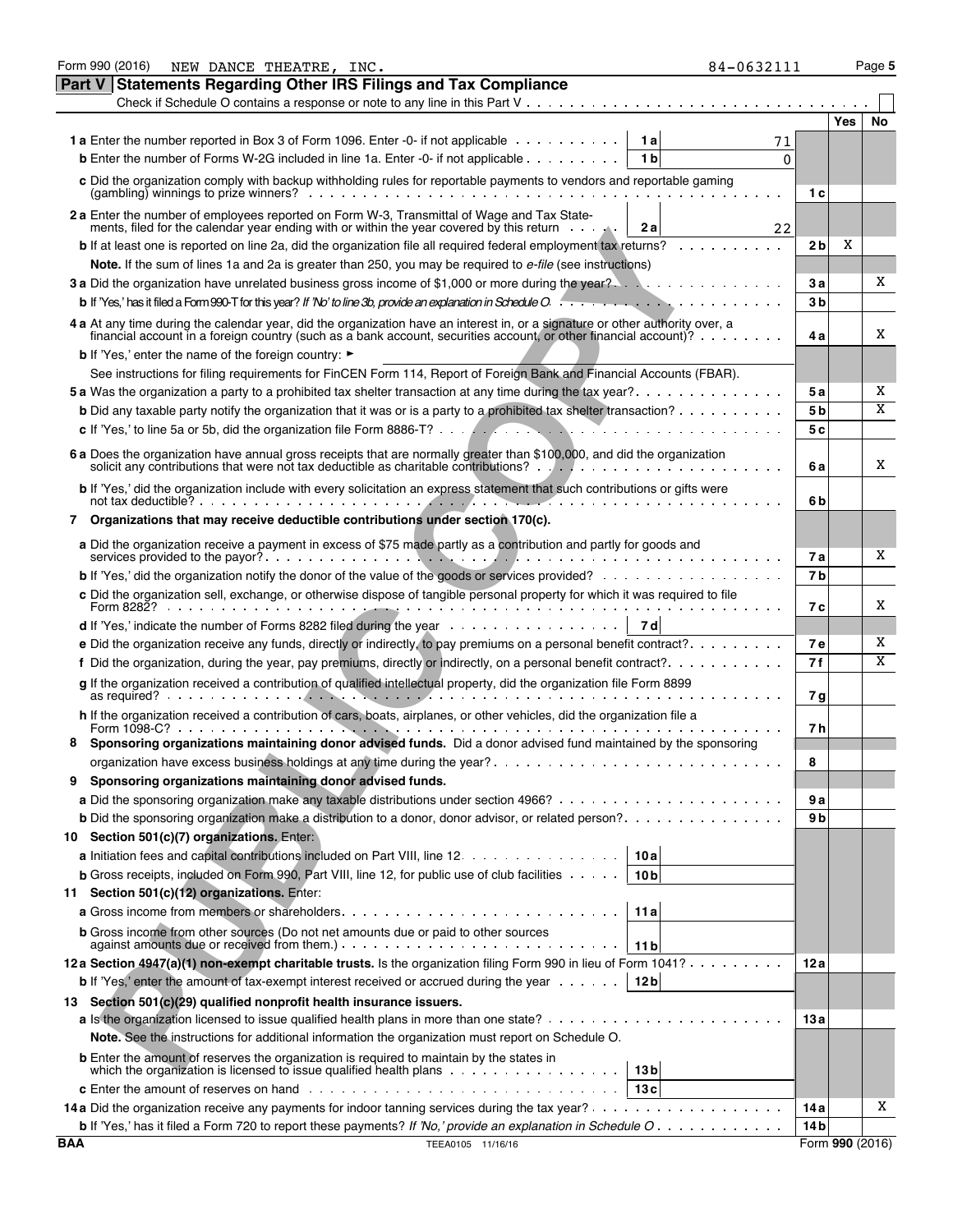|            | <b>Part VI</b> Governance, Management, and Disclosure For each 'Yes' response to lines 2 through 7b below, and for<br>a 'No' response to line 8a, 8b, or 10b below, describe the circumstances, processes, or changes in                                                                                                               |                  |                 |          |
|------------|----------------------------------------------------------------------------------------------------------------------------------------------------------------------------------------------------------------------------------------------------------------------------------------------------------------------------------------|------------------|-----------------|----------|
|            | Schedule O. See instructions.                                                                                                                                                                                                                                                                                                          |                  |                 | X        |
|            | <b>Section A. Governing Body and Management</b>                                                                                                                                                                                                                                                                                        |                  |                 |          |
|            |                                                                                                                                                                                                                                                                                                                                        |                  | <b>Yes</b>      | No       |
|            | <b>1 a</b> Enter the number of voting members of the governing body at the end of the tax year<br>1 a<br>10<br>If there are material differences in voting rights among members<br>of the governing body, or if the governing body delegated broad<br>authority to an executive committee or similar committee, explain in Schedule O. |                  |                 |          |
| 2          | <b>b</b> Enter the number of voting members included in line 1a, above, who are independent<br>1 b<br>9<br>Did any officer, director, trustee, or key employee have a family relationship or a business relationship with any other                                                                                                    | $\overline{2}$   | X               |          |
| з          | Did the organization delegate control over management duties customarily performed by or under the direct supervision<br>of officers, directors, or trustees, or key employees to a management company or other person?                                                                                                                | 3                |                 | X        |
|            | Did the organization make any significant changes to its governing documents                                                                                                                                                                                                                                                           | 4                |                 | X        |
| 5          | Did the organization become aware during the year of a significant diversion of the organization's assets?                                                                                                                                                                                                                             | 5<br>6           |                 | X<br>X   |
|            | 7 a Did the organization have members, stockholders, or other persons who had the power to elect or appoint one or more                                                                                                                                                                                                                | 7а               |                 | X        |
|            | <b>b</b> Are any governance decisions of the organization reserved to (or subject to approval by) members,                                                                                                                                                                                                                             | 7 b              |                 | X        |
|            | Did the organization contemporaneously document the meetings held or written actions undertaken during the year by<br>the following:                                                                                                                                                                                                   |                  |                 |          |
|            |                                                                                                                                                                                                                                                                                                                                        | 8а<br>8 b        | Χ<br>X          |          |
|            | Is there any officer, director, trustee, or key employee listed in Part VII, Section A, who cannot be reached at the                                                                                                                                                                                                                   |                  |                 |          |
|            |                                                                                                                                                                                                                                                                                                                                        |                  |                 | X        |
|            | Section B. Policies (This Section B requests information about policies not required by the Internal Revenue Code.                                                                                                                                                                                                                     |                  | <b>Yes</b>      |          |
|            |                                                                                                                                                                                                                                                                                                                                        | 10a              |                 | No.<br>X |
|            | b If 'Yes,' did the organization have written policies and procedures governing the activities of such chapters, affiliates, and branches to ensure their                                                                                                                                                                              |                  |                 |          |
|            |                                                                                                                                                                                                                                                                                                                                        | 10 <sub>b</sub>  |                 |          |
|            |                                                                                                                                                                                                                                                                                                                                        | 11a              | X               |          |
|            | <b>b</b> Describe in Schedule O the process, if any, used by the organization to review this Form 990.                                                                                                                                                                                                                                 |                  |                 |          |
|            |                                                                                                                                                                                                                                                                                                                                        | 12 a             | Χ               |          |
|            | <b>b</b> Were officers, directors, or trustees, and key employees required to disclose annually interests that could give rise<br>to conflicts?<br>the contract of the contract of the contract of the contract of the contract of the contract of the contract of                                                                     | 12 <sub>b</sub>  | X               |          |
|            | c Did the organization regularly and consistently monitor and enforce compliance with the policy? If 'Yes,' describe in                                                                                                                                                                                                                | 12c              | X               |          |
| 13<br>14   |                                                                                                                                                                                                                                                                                                                                        | 13<br>14         |                 | X<br>X   |
| 15         | Did the process for determining compensation of the following persons include a review and approval by independent<br>persons, comparability data, and contemporaneous substantiation of the deliberation and decision?                                                                                                                |                  |                 |          |
|            |                                                                                                                                                                                                                                                                                                                                        | 15 a<br>15 b     | Χ               |          |
|            | If 'Yes' to line 15a or 15b, describe the process in Schedule O (see instructions).                                                                                                                                                                                                                                                    |                  |                 | X        |
|            | 16a Did the organization invest in, contribute assets to, or participate in a joint venture or similar arrangement with a<br>taxable entity during the year?<br>a dia kaominina mpikambana amin'ny fivondronan-kaominin'i Communistra dia kaominina mpikambana amin'ny fivondr                                                         | 16 a             |                 | X        |
|            | b If 'Yes,' did the organization follow a written policy or procedure requiring the organization to evaluate its<br>participation in joint venture arrangements under applicable federal tax law, and take steps to safeguard the                                                                                                      | 16 b             |                 |          |
|            | <b>Section C. Disclosure</b>                                                                                                                                                                                                                                                                                                           |                  |                 |          |
| 17         | List the states with which a copy of this Form 990 is required to be filed ►<br>Colorado                                                                                                                                                                                                                                               |                  |                 |          |
| 18         | Section 6104 requires an organization to make its Forms 1023 (or 1024 if applicable), 990, and 990-T (Section 501(c)(3)s only) available<br>for public inspection. Indicate how you made these available. Check all that apply.                                                                                                        |                  |                 |          |
|            | Other (explain in Schedule O)<br>Own website<br>Another's website<br>$\mathbf x$<br>Upon request                                                                                                                                                                                                                                       |                  |                 |          |
| 19.        | Describe in Schedule O whether (and if so, how) the organization made its governing documents, conflict of interest policy, and financial statements available to<br>the public during the tax year.                                                                                                                                   |                  |                 |          |
| 20         | State the name, address, and telephone number of the person who possesses the organization's books and records:                                                                                                                                                                                                                        |                  |                 |          |
|            | 80205<br>THE ORGANIZATION<br>119 PARK AVE W<br><b>DENVER</b><br>CO                                                                                                                                                                                                                                                                     | $(303)$ 295-1759 | Form 990 (2016) |          |
| <b>BAA</b> | TEEA0106 11/16/16                                                                                                                                                                                                                                                                                                                      |                  |                 |          |

Form 990 (2016) Page **6** NEW DANCE THEATRE, INC. 84-0632111

**r**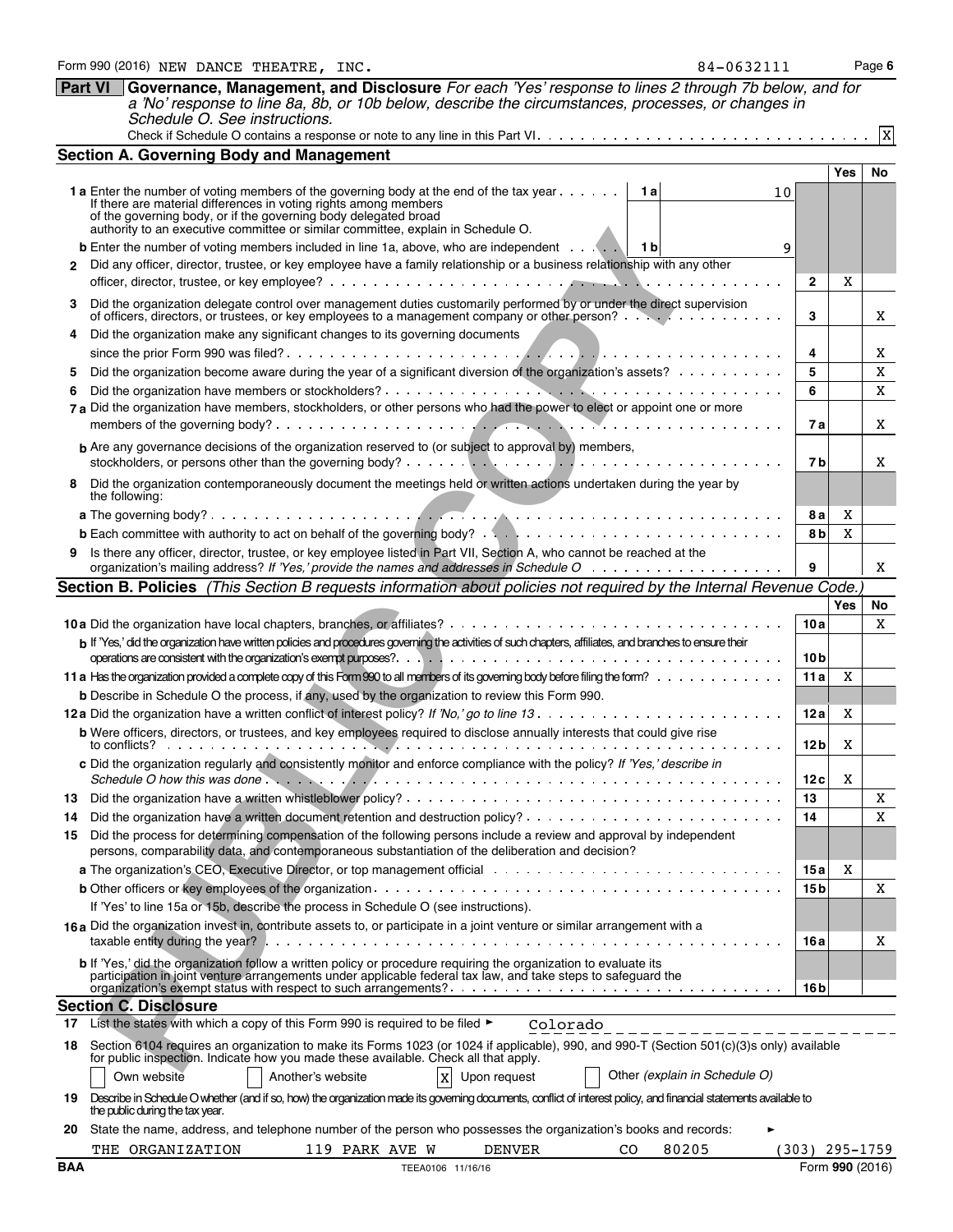| Form 990 (2016)<br>NEW DANCE THEATRE, INC.                                                                                                                                                                                                                                                                                                                                                                                       | 84-0632111 | Page 7 |
|----------------------------------------------------------------------------------------------------------------------------------------------------------------------------------------------------------------------------------------------------------------------------------------------------------------------------------------------------------------------------------------------------------------------------------|------------|--------|
| Compensation of Officers, Directors, Trustees, Key Employees, Highest Compensated Employees, and<br><b>Part VII</b><br><b>Independent Contractors</b>                                                                                                                                                                                                                                                                            |            |        |
|                                                                                                                                                                                                                                                                                                                                                                                                                                  |            |        |
| Section A. Officers, Directors, Trustees, Key Employees, and Highest Compensated Employees                                                                                                                                                                                                                                                                                                                                       |            |        |
| 1 a Complete this table for all persons required to be listed. Report compensation for the calendar year ending with or within the<br>organization's tax year.<br>• List all of the organization's current officers, directors, trustees (whether individuals or organizations), regardless of amount of<br>compensation. Enter -0- in columns $(D)$ , $(E)$ , and $(F)$ if no compensation was paid.                            |            |        |
| • List all of the organization's current key employees, if any. See instructions for definition of 'key employee.'<br>• List the organization's five current highest compensated employees (other than an officer, director, trustee, or key employee)<br>who received reportable compensation (Box 5 of Form W-2 and/or Box 7 of Form 1099-MISC) of more than \$100,000 from the<br>organization and any related organizations. |            |        |
| • List all of the organization's former officers, key employees, and highest compensated employees who received more than \$100,000<br>of reportable compensation from the organization and any related organizations.                                                                                                                                                                                                           |            |        |

| (B)             |                                                                                                         |                                              |                                           |                                                                                                                                        |                     |                                               | (D)                                                                                                     | (E)                                                                           | (F)                                                                                                                                                                                                                                                                                                                                                                                                                                                                                                                                                                                                                                                                                                                                                                                                                                                                                                                                                                                                                             |
|-----------------|---------------------------------------------------------------------------------------------------------|----------------------------------------------|-------------------------------------------|----------------------------------------------------------------------------------------------------------------------------------------|---------------------|-----------------------------------------------|---------------------------------------------------------------------------------------------------------|-------------------------------------------------------------------------------|---------------------------------------------------------------------------------------------------------------------------------------------------------------------------------------------------------------------------------------------------------------------------------------------------------------------------------------------------------------------------------------------------------------------------------------------------------------------------------------------------------------------------------------------------------------------------------------------------------------------------------------------------------------------------------------------------------------------------------------------------------------------------------------------------------------------------------------------------------------------------------------------------------------------------------------------------------------------------------------------------------------------------------|
| hours           |                                                                                                         |                                              |                                           |                                                                                                                                        |                     |                                               | compensation from                                                                                       | compensation from                                                             | Estimated<br>amount of other                                                                                                                                                                                                                                                                                                                                                                                                                                                                                                                                                                                                                                                                                                                                                                                                                                                                                                                                                                                                    |
| week            |                                                                                                         |                                              |                                           |                                                                                                                                        |                     |                                               | (W-2/1099-MISC)                                                                                         | (W-2/1099-MISC)                                                               | compensation<br>from the                                                                                                                                                                                                                                                                                                                                                                                                                                                                                                                                                                                                                                                                                                                                                                                                                                                                                                                                                                                                        |
| hours for       |                                                                                                         |                                              |                                           |                                                                                                                                        |                     |                                               |                                                                                                         |                                                                               | organization<br>and related                                                                                                                                                                                                                                                                                                                                                                                                                                                                                                                                                                                                                                                                                                                                                                                                                                                                                                                                                                                                     |
| organiza-       |                                                                                                         |                                              |                                           |                                                                                                                                        |                     |                                               |                                                                                                         |                                                                               | organizations                                                                                                                                                                                                                                                                                                                                                                                                                                                                                                                                                                                                                                                                                                                                                                                                                                                                                                                                                                                                                   |
| below<br>dotted |                                                                                                         |                                              |                                           |                                                                                                                                        |                     |                                               |                                                                                                         |                                                                               |                                                                                                                                                                                                                                                                                                                                                                                                                                                                                                                                                                                                                                                                                                                                                                                                                                                                                                                                                                                                                                 |
| line)           |                                                                                                         |                                              |                                           |                                                                                                                                        |                     |                                               |                                                                                                         |                                                                               |                                                                                                                                                                                                                                                                                                                                                                                                                                                                                                                                                                                                                                                                                                                                                                                                                                                                                                                                                                                                                                 |
|                 |                                                                                                         |                                              |                                           |                                                                                                                                        |                     |                                               |                                                                                                         |                                                                               |                                                                                                                                                                                                                                                                                                                                                                                                                                                                                                                                                                                                                                                                                                                                                                                                                                                                                                                                                                                                                                 |
|                 | X                                                                                                       |                                              | X                                         |                                                                                                                                        |                     |                                               | 0.                                                                                                      | 0.                                                                            | $0$ .                                                                                                                                                                                                                                                                                                                                                                                                                                                                                                                                                                                                                                                                                                                                                                                                                                                                                                                                                                                                                           |
| 5.00            |                                                                                                         |                                              |                                           |                                                                                                                                        |                     |                                               |                                                                                                         |                                                                               |                                                                                                                                                                                                                                                                                                                                                                                                                                                                                                                                                                                                                                                                                                                                                                                                                                                                                                                                                                                                                                 |
|                 | X                                                                                                       |                                              | X                                         |                                                                                                                                        |                     |                                               | 0.                                                                                                      | 0.                                                                            | $\boldsymbol{0}$ .                                                                                                                                                                                                                                                                                                                                                                                                                                                                                                                                                                                                                                                                                                                                                                                                                                                                                                                                                                                                              |
| 5.00            |                                                                                                         |                                              |                                           |                                                                                                                                        |                     |                                               |                                                                                                         |                                                                               |                                                                                                                                                                                                                                                                                                                                                                                                                                                                                                                                                                                                                                                                                                                                                                                                                                                                                                                                                                                                                                 |
|                 |                                                                                                         |                                              |                                           |                                                                                                                                        |                     |                                               | 0.                                                                                                      | 0.                                                                            | $\boldsymbol{0}$ .                                                                                                                                                                                                                                                                                                                                                                                                                                                                                                                                                                                                                                                                                                                                                                                                                                                                                                                                                                                                              |
| 5.00            |                                                                                                         |                                              |                                           |                                                                                                                                        |                     |                                               |                                                                                                         |                                                                               |                                                                                                                                                                                                                                                                                                                                                                                                                                                                                                                                                                                                                                                                                                                                                                                                                                                                                                                                                                                                                                 |
|                 |                                                                                                         |                                              |                                           |                                                                                                                                        |                     |                                               | 0.                                                                                                      | 0.                                                                            | $\boldsymbol{0}$ .                                                                                                                                                                                                                                                                                                                                                                                                                                                                                                                                                                                                                                                                                                                                                                                                                                                                                                                                                                                                              |
|                 |                                                                                                         |                                              |                                           |                                                                                                                                        |                     |                                               |                                                                                                         |                                                                               |                                                                                                                                                                                                                                                                                                                                                                                                                                                                                                                                                                                                                                                                                                                                                                                                                                                                                                                                                                                                                                 |
|                 |                                                                                                         |                                              |                                           |                                                                                                                                        |                     |                                               |                                                                                                         |                                                                               | $\boldsymbol{0}$ .                                                                                                                                                                                                                                                                                                                                                                                                                                                                                                                                                                                                                                                                                                                                                                                                                                                                                                                                                                                                              |
|                 |                                                                                                         |                                              |                                           |                                                                                                                                        |                     |                                               |                                                                                                         |                                                                               |                                                                                                                                                                                                                                                                                                                                                                                                                                                                                                                                                                                                                                                                                                                                                                                                                                                                                                                                                                                                                                 |
|                 |                                                                                                         |                                              |                                           |                                                                                                                                        |                     |                                               |                                                                                                         |                                                                               | $\boldsymbol{0}$ .                                                                                                                                                                                                                                                                                                                                                                                                                                                                                                                                                                                                                                                                                                                                                                                                                                                                                                                                                                                                              |
|                 |                                                                                                         |                                              |                                           |                                                                                                                                        |                     |                                               |                                                                                                         |                                                                               | $\boldsymbol{0}$ .                                                                                                                                                                                                                                                                                                                                                                                                                                                                                                                                                                                                                                                                                                                                                                                                                                                                                                                                                                                                              |
|                 |                                                                                                         |                                              |                                           |                                                                                                                                        |                     |                                               |                                                                                                         |                                                                               |                                                                                                                                                                                                                                                                                                                                                                                                                                                                                                                                                                                                                                                                                                                                                                                                                                                                                                                                                                                                                                 |
|                 | X                                                                                                       |                                              |                                           |                                                                                                                                        |                     |                                               |                                                                                                         |                                                                               | $0$ .                                                                                                                                                                                                                                                                                                                                                                                                                                                                                                                                                                                                                                                                                                                                                                                                                                                                                                                                                                                                                           |
| 2.00            |                                                                                                         |                                              |                                           |                                                                                                                                        |                     |                                               |                                                                                                         |                                                                               |                                                                                                                                                                                                                                                                                                                                                                                                                                                                                                                                                                                                                                                                                                                                                                                                                                                                                                                                                                                                                                 |
|                 | X                                                                                                       |                                              |                                           |                                                                                                                                        |                     |                                               | о.                                                                                                      | 0.                                                                            | $0$ .                                                                                                                                                                                                                                                                                                                                                                                                                                                                                                                                                                                                                                                                                                                                                                                                                                                                                                                                                                                                                           |
| 50.00           |                                                                                                         |                                              |                                           |                                                                                                                                        |                     |                                               |                                                                                                         |                                                                               |                                                                                                                                                                                                                                                                                                                                                                                                                                                                                                                                                                                                                                                                                                                                                                                                                                                                                                                                                                                                                                 |
|                 | X                                                                                                       |                                              | X                                         |                                                                                                                                        |                     |                                               | 60,000.                                                                                                 | 0.                                                                            | $0$ .                                                                                                                                                                                                                                                                                                                                                                                                                                                                                                                                                                                                                                                                                                                                                                                                                                                                                                                                                                                                                           |
| 2.00            |                                                                                                         |                                              |                                           |                                                                                                                                        |                     |                                               |                                                                                                         |                                                                               |                                                                                                                                                                                                                                                                                                                                                                                                                                                                                                                                                                                                                                                                                                                                                                                                                                                                                                                                                                                                                                 |
|                 |                                                                                                         |                                              |                                           |                                                                                                                                        |                     |                                               | 0.                                                                                                      | 0.                                                                            | $\boldsymbol{0}$ .                                                                                                                                                                                                                                                                                                                                                                                                                                                                                                                                                                                                                                                                                                                                                                                                                                                                                                                                                                                                              |
| 50.00           |                                                                                                         |                                              |                                           |                                                                                                                                        |                     |                                               |                                                                                                         |                                                                               |                                                                                                                                                                                                                                                                                                                                                                                                                                                                                                                                                                                                                                                                                                                                                                                                                                                                                                                                                                                                                                 |
|                 |                                                                                                         |                                              |                                           |                                                                                                                                        |                     |                                               |                                                                                                         |                                                                               | $\boldsymbol{0}$ .                                                                                                                                                                                                                                                                                                                                                                                                                                                                                                                                                                                                                                                                                                                                                                                                                                                                                                                                                                                                              |
|                 |                                                                                                         |                                              |                                           |                                                                                                                                        |                     |                                               |                                                                                                         |                                                                               |                                                                                                                                                                                                                                                                                                                                                                                                                                                                                                                                                                                                                                                                                                                                                                                                                                                                                                                                                                                                                                 |
|                 |                                                                                                         |                                              |                                           |                                                                                                                                        |                     |                                               |                                                                                                         |                                                                               | $\boldsymbol{0}$ .                                                                                                                                                                                                                                                                                                                                                                                                                                                                                                                                                                                                                                                                                                                                                                                                                                                                                                                                                                                                              |
|                 | X                                                                                                       |                                              |                                           |                                                                                                                                        |                     |                                               |                                                                                                         |                                                                               | $0$ .                                                                                                                                                                                                                                                                                                                                                                                                                                                                                                                                                                                                                                                                                                                                                                                                                                                                                                                                                                                                                           |
|                 |                                                                                                         |                                              |                                           |                                                                                                                                        |                     |                                               |                                                                                                         |                                                                               | Form 990 (2016)                                                                                                                                                                                                                                                                                                                                                                                                                                                                                                                                                                                                                                                                                                                                                                                                                                                                                                                                                                                                                 |
|                 | Average<br>per<br>(list any<br>related<br>tions<br>5.00<br>5.00<br>2.00<br>2.00<br>2.00<br>2.00<br>2.00 | director.<br>X<br>X<br>X<br>X<br>X<br>X<br>X | ndividual trustee<br>nstitutional trustee | of reportable compensation from the organization and any related organizations.<br><b><i>Afteer</i></b><br>X<br>X<br>TEEA0107 11/16/16 | (C)<br>key employee | is both an officer and a<br>director/trustee) | Position (do not check more<br>than one box, unless person<br>Former<br>Highest compensated<br>employee | Reportable<br>the organization<br>0.<br>0.<br>0.<br>0.<br>69,748.<br>0.<br>0. | • List the organization's five current highest compensated employees (other than an officer, director, trustee, or key employee)<br>who received reportable compensation (Box 5 of Form W-2 and/or Box 7 of Form 1099-MISC) of more than \$100,000 from the<br>• List all of the organization's former officers, key employees, and highest compensated employees who received more than \$100,000<br>• List all of the organization's former directors or trustees that received, in the capacity as a former director or trustee of the<br>organization, more than \$10,000 of reportable compensation from the organization and any related organizations.<br>List persons in the following order: individual trustees or directors; institutional trustees; officers; key employees; highest compensated<br>Check this box if neither the organization nor any related organization compensated any current officer, director, or trustee.<br>Reportable<br>related organizations<br>0.<br>0.<br>0.<br>0.<br>0.<br>0.<br>0. |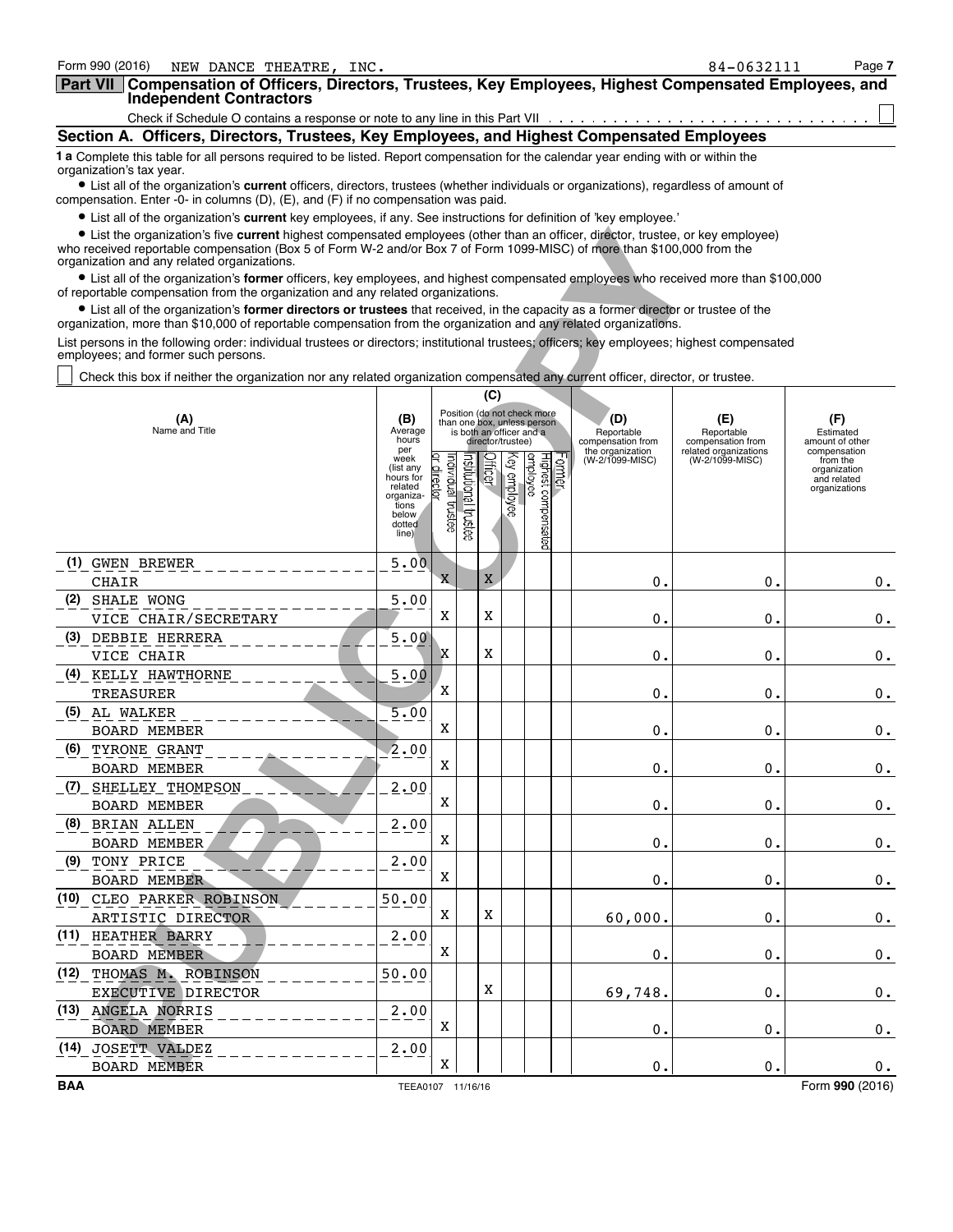|              | Part VII Section A. Officers, Directors, Trustees, Key Employees, and Highest Compensated Employees (continued)                                                                                                                                          |                                 |                               |                      |                 |              |                                                                                                 |                    |                                        |                                          |              |                                          |       |
|--------------|----------------------------------------------------------------------------------------------------------------------------------------------------------------------------------------------------------------------------------------------------------|---------------------------------|-------------------------------|----------------------|-----------------|--------------|-------------------------------------------------------------------------------------------------|--------------------|----------------------------------------|------------------------------------------|--------------|------------------------------------------|-------|
|              |                                                                                                                                                                                                                                                          | (B)                             |                               |                      | (C)<br>Position |              |                                                                                                 |                    |                                        |                                          |              |                                          |       |
|              | (A)<br>Name and title                                                                                                                                                                                                                                    | Average<br>hours<br>per<br>week |                               |                      |                 |              | (do not check more than one<br>box, unless person is both an<br>officer and a director/trustee) |                    | (D)<br>Reportable<br>compensation from | (E)<br>Reportable<br>compensation from   |              | (F)<br>Estimated<br>amount of other      |       |
|              |                                                                                                                                                                                                                                                          | (list any<br>hours              |                               |                      | Officer         |              | employee                                                                                        | crmer <sup>1</sup> | the organization<br>(W-2/1099-MISC)    | related organizations<br>(W-2/1099-MISC) |              | compensation<br>from the<br>organization |       |
|              |                                                                                                                                                                                                                                                          | for<br>related<br>organiza      | ndividual trustee<br>director | nstitutional trustee |                 | Key employee |                                                                                                 |                    |                                        |                                          |              | and related<br>organizations             |       |
|              |                                                                                                                                                                                                                                                          | - tions<br>below                |                               |                      |                 |              |                                                                                                 |                    |                                        |                                          |              |                                          |       |
|              |                                                                                                                                                                                                                                                          | dotted<br>line)                 |                               |                      |                 |              | Highest compensated                                                                             |                    |                                        |                                          |              |                                          |       |
| (15)         |                                                                                                                                                                                                                                                          |                                 |                               |                      |                 |              |                                                                                                 |                    |                                        |                                          |              |                                          |       |
| (16)         |                                                                                                                                                                                                                                                          |                                 |                               |                      |                 |              |                                                                                                 |                    |                                        |                                          |              |                                          |       |
| (17)         |                                                                                                                                                                                                                                                          |                                 |                               |                      |                 |              |                                                                                                 |                    |                                        |                                          |              |                                          |       |
| (18)         |                                                                                                                                                                                                                                                          |                                 |                               |                      |                 |              |                                                                                                 |                    |                                        |                                          |              |                                          |       |
| (19)         |                                                                                                                                                                                                                                                          |                                 |                               |                      |                 |              |                                                                                                 |                    |                                        |                                          |              |                                          |       |
| (20)         |                                                                                                                                                                                                                                                          |                                 |                               |                      |                 |              |                                                                                                 |                    |                                        |                                          |              |                                          |       |
| (21)         |                                                                                                                                                                                                                                                          |                                 |                               |                      |                 |              |                                                                                                 |                    |                                        |                                          |              |                                          |       |
| (22)         |                                                                                                                                                                                                                                                          |                                 |                               |                      |                 |              |                                                                                                 |                    |                                        |                                          |              |                                          |       |
| (23)         |                                                                                                                                                                                                                                                          |                                 |                               |                      |                 |              |                                                                                                 |                    |                                        |                                          |              |                                          |       |
|              |                                                                                                                                                                                                                                                          |                                 |                               |                      |                 |              |                                                                                                 |                    |                                        |                                          |              |                                          |       |
| (24)         |                                                                                                                                                                                                                                                          |                                 |                               |                      |                 |              |                                                                                                 |                    |                                        |                                          |              |                                          |       |
| (25)         |                                                                                                                                                                                                                                                          |                                 |                               |                      |                 |              |                                                                                                 |                    |                                        |                                          |              |                                          |       |
|              | c Total from continuation sheets to Part VII, Section A                                                                                                                                                                                                  |                                 |                               |                      |                 |              |                                                                                                 |                    | 129,748.                               | 0.                                       |              |                                          | $0$ . |
|              |                                                                                                                                                                                                                                                          |                                 |                               |                      |                 |              |                                                                                                 |                    | 129,748.                               | $0$ .                                    |              |                                          | 0.    |
| 2.           | Total number of individuals (including but not limited to those listed above) who received more than \$100,000 of reportable compensation<br>from the organization $\blacktriangleright$<br>$\mathbf 0$                                                  |                                 |                               |                      |                 |              |                                                                                                 |                    |                                        |                                          |              |                                          |       |
|              |                                                                                                                                                                                                                                                          |                                 |                               |                      |                 |              |                                                                                                 |                    |                                        |                                          |              | Yes                                      | No    |
| 3            | Did the organization list any former officer, director, or trustee, key employee, or highest compensated employee                                                                                                                                        |                                 |                               |                      |                 |              |                                                                                                 |                    |                                        |                                          | 3            |                                          | X     |
| 4            | For any individual listed on line 1a, is the sum of reportable compensation and other compensation from<br>the organization and related organizations greater than \$150,000? If 'Yes,' complete Schedule J for                                          |                                 |                               |                      |                 |              |                                                                                                 |                    |                                        |                                          | 4            |                                          | X     |
| 5.           | Did any person listed on line 1a receive or accrue compensation from any unrelated organization or individual                                                                                                                                            |                                 |                               |                      |                 |              |                                                                                                 |                    |                                        |                                          | 5            |                                          | X     |
|              | <b>Section B. Independent Contractors</b>                                                                                                                                                                                                                |                                 |                               |                      |                 |              |                                                                                                 |                    |                                        |                                          |              |                                          |       |
|              | 1 Complete this table for your five highest compensated independent contractors that received more than \$100,000 of<br>compensation from the organization. Report compensation for the calendar year ending with or within the organization's tax year. |                                 |                               |                      |                 |              |                                                                                                 |                    |                                        |                                          |              |                                          |       |
|              | (A)<br>Name and business address                                                                                                                                                                                                                         |                                 |                               |                      |                 |              |                                                                                                 |                    | (B)<br>Description of services         |                                          | Compensation | (C)                                      |       |
|              |                                                                                                                                                                                                                                                          |                                 |                               |                      |                 |              |                                                                                                 |                    |                                        |                                          |              |                                          |       |
|              |                                                                                                                                                                                                                                                          |                                 |                               |                      |                 |              |                                                                                                 |                    |                                        |                                          |              |                                          |       |
|              |                                                                                                                                                                                                                                                          |                                 |                               |                      |                 |              |                                                                                                 |                    |                                        |                                          |              |                                          |       |
| $\mathbf{2}$ | Total number of independent contractors (including but not limited to those listed above) who received more than                                                                                                                                         |                                 |                               |                      |                 |              |                                                                                                 |                    |                                        |                                          |              |                                          |       |
|              | \$100,000 of compensation from the organization                                                                                                                                                                                                          | $\overline{0}$                  |                               |                      |                 |              |                                                                                                 |                    |                                        |                                          |              |                                          |       |
| <b>BAA</b>   |                                                                                                                                                                                                                                                          |                                 | TEEA0108 11/16/16             |                      |                 |              |                                                                                                 |                    |                                        |                                          |              | Form 990 (2016)                          |       |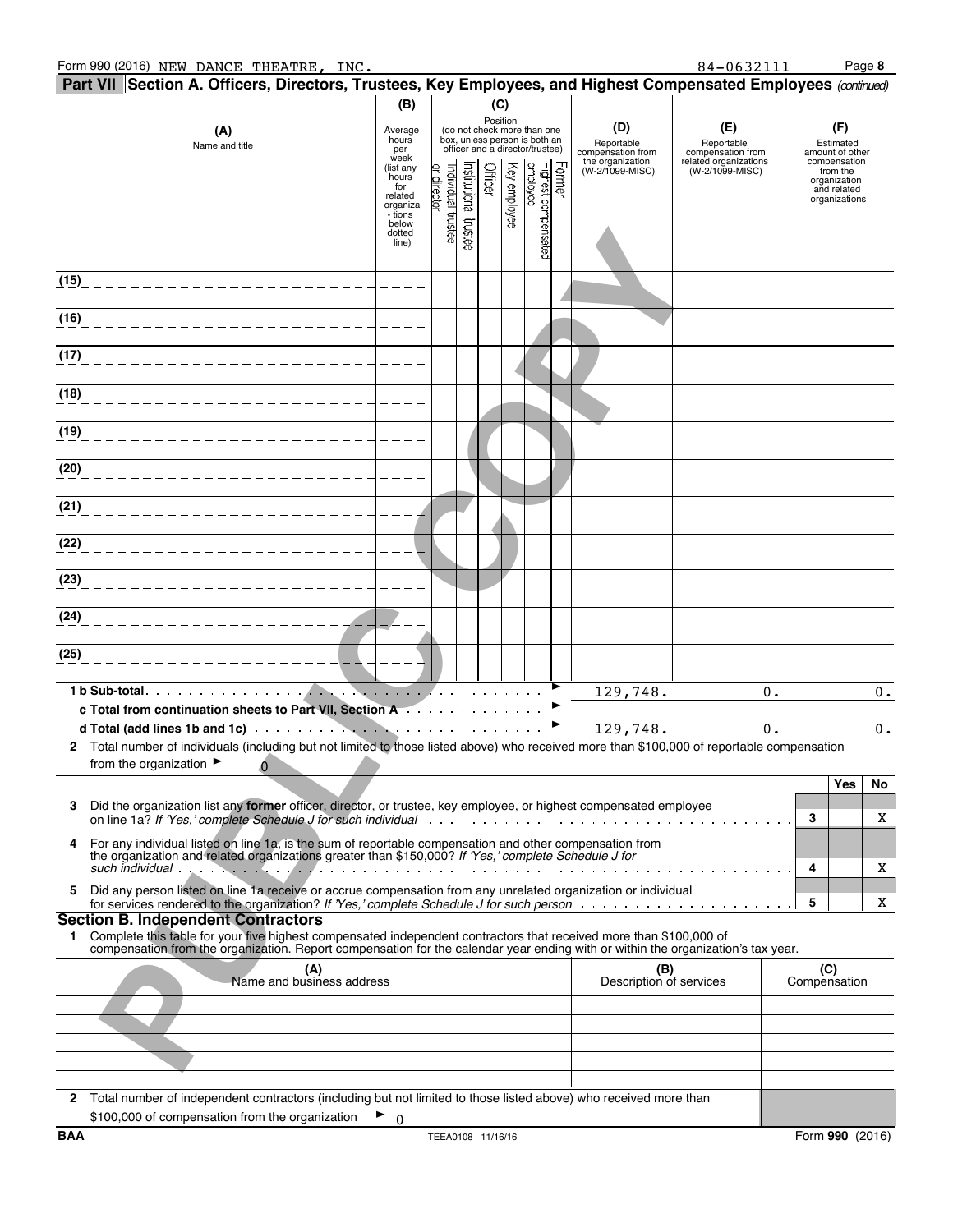#### **(A) (B) (C) (D)** Total revenue Related or Unrelated Revenue<br>exempt business excluded from exempt business excluded from tax<br>function the revenue under sections function revenue under sections revenue 512-514 Contributions, Gifts, Grants<br>and Other Similar Amounts **1 a** Federated campaigns **1 a b** Membership dues **1 b c** Fundraising events **1 c PUBLIC COPY d** Related organizations **1 d e** Government grants (contributions) **1 e** 219,562. **f** All other contributions, gifts, grants, and similar amounts not included above **1 f** 363,528. **g** Noncash contributions included in lines 1a-1f: \$ **h Total.** Add lines 1a-1f (a) and a contract of a metal of  $\triangleright$ 583,090. Program Service Revenue **Business Code 2 a** CONCERT/PERFORMANCE 711120 213,876. 213,876. 0. 0. **b** <u>TUITION \_\_\_\_\_\_\_\_\_\_\_ 711120 | 113,771. | 113,771. | 0. | 0.</u> **c** DANCE CONFERENCE 711120 190,823. 190,823. 0. 0. **d** OTHER 711120 35,594. 35,594. 0. 0.**e f** All other program service revenue **g Total.** Add lines 2a-2f  $\ldots \ldots \ldots \ldots \ldots \ldots \ldots$ 554,064. **3** Investment income (including dividends, interest and other similar amounts)  $\ldots$   $\ldots$   $\ldots$   $\ldots$   $\ldots$ **4** Income from investment of tax-exempt bond proceeds . G **5** Royalties Government Construction of the Lines of the Lines of Lines of Lines of Lines of Lines of Lines of Lines of Lines of Lines of Lines of Lines of Lines of Lines of Lines of Lines of Lines of Lines of Lines of Li (i) Real (ii) Personal **6 a** Gross rents **b** Less: rental expenses **c** Rental income or (loss) **d** Net rental income or (loss) God Constant Constant Constant Constant Constant Constant Constant Constant Constant Constant Constant Constant Constant Constant Constant Constant Constant Constant Constant Constant Consta **7 a** Gross amount from sales of (i) Securities (ii) Other assets other than inventory **b** Less: cost or other basis and sales expenses **c** Gain or (loss) **d** Net gain or (loss) God Contains God Contains Contains Contains Contains Contains Contains Contains Contains Contains Contains Contains Contains Contains Contains Contains Contains Contains Contains Contains Contains Co **8 a** Gross income from fundraising events **Other Revenue** (not including  $\Im$ of contributions reported on line 1c). See Part IV, line 18 **a** 252,048. **b** Less: direct expenses **bb** 97,819. **c** Net income or (loss) from fundraising events  $\dots$  ∴ ∴ ∴ ► 154,229. **9 a** Gross income from gaming activities. See Part IV, line 19. **. . . . . . . . . . a b** Less: direct expenses **b b c** Net income or (loss) from gaming activities . . . . . . . . ▶ **10a** Gross sales of inventory, less returns and allowances **a b** Less: cost of goods sold **bc bc b c** Net income or (loss) from sales of inventory Constant P Miscellaneous Revenue **Business Code 11a b**  $- - - -$ **c d** All other revenue **e Total.** Add lines 11a-11d . . . . . . . . . . . . . . . . . ▶ **12 Total revenue.** See instructions **Gives** Gives Constant Protein Protein 1,291,383. 554,064. 0. 154,229

Check if Schedule O contains a response or note to any line in this Part VIII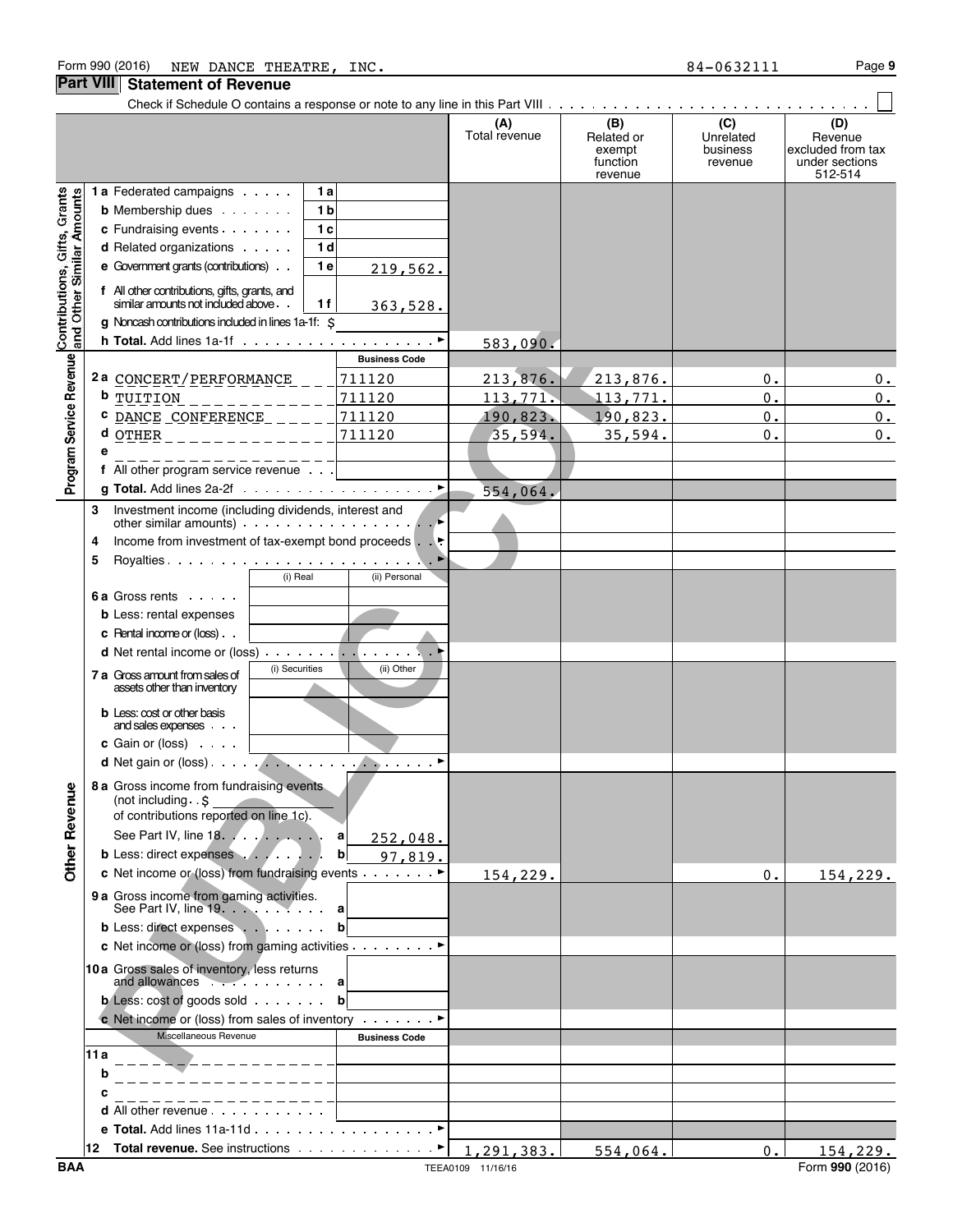|             | Section 501(c)(3) and 501(c)(4) organizations must complete all columns. All other organizations must complete column (A).                                                                                                                                             |                       |                                    |                                           |                                |
|-------------|------------------------------------------------------------------------------------------------------------------------------------------------------------------------------------------------------------------------------------------------------------------------|-----------------------|------------------------------------|-------------------------------------------|--------------------------------|
|             |                                                                                                                                                                                                                                                                        |                       |                                    |                                           |                                |
|             | Do not include amounts reported on lines<br>6b, 7b, 8b, 9b, and 10b of Part VIII.                                                                                                                                                                                      | (A)<br>Total expenses | (B)<br>Program service<br>expenses | (C)<br>Management and<br>general expenses | (D)<br>Fundraising<br>expenses |
| $\mathbf 1$ | Grants and other assistance to domestic<br>organizations and domestic governments.<br>See Part IV, line 21.                                                                                                                                                            |                       |                                    |                                           |                                |
| 2           | Grants and other assistance to domestic<br>individuals. See Part IV, line 22                                                                                                                                                                                           |                       |                                    |                                           |                                |
|             | 3 Grants and other assistance to foreign<br>organizations, foreign governments, and for-<br>eign individuals. See Part IV, lines 15 and 16.                                                                                                                            |                       |                                    |                                           |                                |
| 4<br>5      | Benefits paid to or for members.<br>Compensation of current officers, directors,                                                                                                                                                                                       |                       |                                    |                                           |                                |
|             | trustees, and key employees<br>Compensation not included above, to                                                                                                                                                                                                     | 129,748.              | 64,226.                            | 16,950.                                   | 48,572.                        |
| 6           | disqualified persons (as defined under<br>section $4958(f)(1)$ and persons described<br>in section $4958(c)(3)(B)$ .                                                                                                                                                   |                       |                                    |                                           |                                |
| 7           | Other salaries and wages                                                                                                                                                                                                                                               | 265,066.              | 248,566.                           | 16,500.                                   | $0_{\bullet}$                  |
| 8           | Pension plan accruals and contributions<br>(include section $401(k)$ and $403(b)$ )<br>$\epsilon$ employer contributions) $\ldots$ $\ldots$ .                                                                                                                          |                       |                                    |                                           |                                |
| 9           | Other employee benefits                                                                                                                                                                                                                                                |                       |                                    |                                           |                                |
| 10          | Payroll taxes                                                                                                                                                                                                                                                          | 45,661.               | 36, 262.                           | 2,657.                                    | 6,742.                         |
| 11          | Fees for services (non-employees):<br>a Management $\cdots$ $\cdots$ $\cdots$ $\cdots$ $\cdots$                                                                                                                                                                        |                       |                                    |                                           |                                |
|             | $b$ Legal                                                                                                                                                                                                                                                              |                       |                                    |                                           |                                |
|             |                                                                                                                                                                                                                                                                        |                       |                                    |                                           |                                |
|             | $d$ Lobbying $\cdots$ $\cdots$ $\cdots$ $\cdots$ $\cdots$ $\cdots$ $\cdots$                                                                                                                                                                                            |                       |                                    |                                           |                                |
|             | e Professional fundraising services. See Part IV, line 17.                                                                                                                                                                                                             |                       |                                    |                                           |                                |
|             | $f$ Investment management fees $\ldots$ ,                                                                                                                                                                                                                              |                       |                                    |                                           |                                |
|             | g Other. (If line 11g amount exceeds 10% of line 25, column)                                                                                                                                                                                                           | <u>51,311.</u>        | 41,063.                            | 5,785.                                    | 4,463.                         |
|             | (A) amount, list line 11g expenses on Schedule O.) $\qquad$<br>12 Advertising and promotion                                                                                                                                                                            | 53,017.               | 46,489.                            | 2,520.                                    | 4,008.                         |
| 13          |                                                                                                                                                                                                                                                                        | 12,919.               | 10,463.                            | 990.                                      | 1,466.                         |
| 14          | Information technology expansion of the state of the state of the state of the state of the state of the state of the state of the state of the state of the state of the state of the state of the state of the state of the                                          |                       |                                    |                                           |                                |
| 15          |                                                                                                                                                                                                                                                                        |                       |                                    |                                           |                                |
| 16          |                                                                                                                                                                                                                                                                        | 19,690.               | 15,797.                            | 1,569.                                    | 2,324.                         |
| 17          |                                                                                                                                                                                                                                                                        | 56,286.               | 35,924.                            | 20,134.                                   | 228.                           |
| 18          | Payments of travel or entertainment<br>expenses for any federal, state, or local                                                                                                                                                                                       |                       |                                    |                                           |                                |
| 19          | Conferences, conventions, and meetings.                                                                                                                                                                                                                                | 11,622.               | 11,622.                            | 0.                                        | 0.                             |
| 20          | Payments to affiliates                                                                                                                                                                                                                                                 | 1,447.                | $0$ .                              | 1,447.                                    | $0_{\cdot}$                    |
| 21<br>22    | Depreciation, depletion, and amortization                                                                                                                                                                                                                              | 17,098.               | 13, 126.                           | 1,453.                                    | 2,519.                         |
| 23          | Insurance in the contract of the contract of the contract of the contract of the contract of the contract of the contract of the contract of the contract of the contract of the contract of the contract of the contract of t                                         | 23,529.               | 18,878.                            | 1,874.                                    | 2,777.                         |
| 24          | Other expenses. Itemize expenses not<br>covered above (List miscellaneous expenses<br>in line 24e. If line 24e amount exceeds 10%<br>of line 25, column (A) amount, list line 24e<br>expenses on Schedule O.)                                                          |                       |                                    |                                           |                                |
|             | a PERFORMANCE CONTRACTORS                                                                                                                                                                                                                                              | 33.430.               | 32.422.                            | $\overline{0}$ .                          | 1,008.                         |
|             | <b>b</b> CONTRACT SERVICES - SCHOOL                                                                                                                                                                                                                                    | 103.028.              | 103.028.                           | $\Omega$ .                                | 0.                             |
|             | C PRODUCTION COSTS__________                                                                                                                                                                                                                                           | 204,386.              | 204,299.                           | 27.                                       | 60.                            |
|             | $d$ OUTREACH COSTS ___________                                                                                                                                                                                                                                         | 7.447.                | 7.447.                             | $\mathbf{0}$ .                            | 0.                             |
|             | e All other expenses                                                                                                                                                                                                                                                   | 71,123.               | 35, 245.                           | 30,437.                                   | 5,441.                         |
| 25          | Total functional expenses. Add lines 1 through 24e.                                                                                                                                                                                                                    | 1,106,808.            | 924,857.                           | 102, 343.                                 | 79,608.                        |
| 26          | Joint costs. Complete this line only if<br>the organization reported in column (B)<br>joint costs from a combined educational<br>campaign and fundraising solicitation.<br>Check here $\blacktriangleright$<br>if following<br>$\mathbf{1}$<br>SOP 98-2 (ASC 958-720). |                       |                                    |                                           |                                |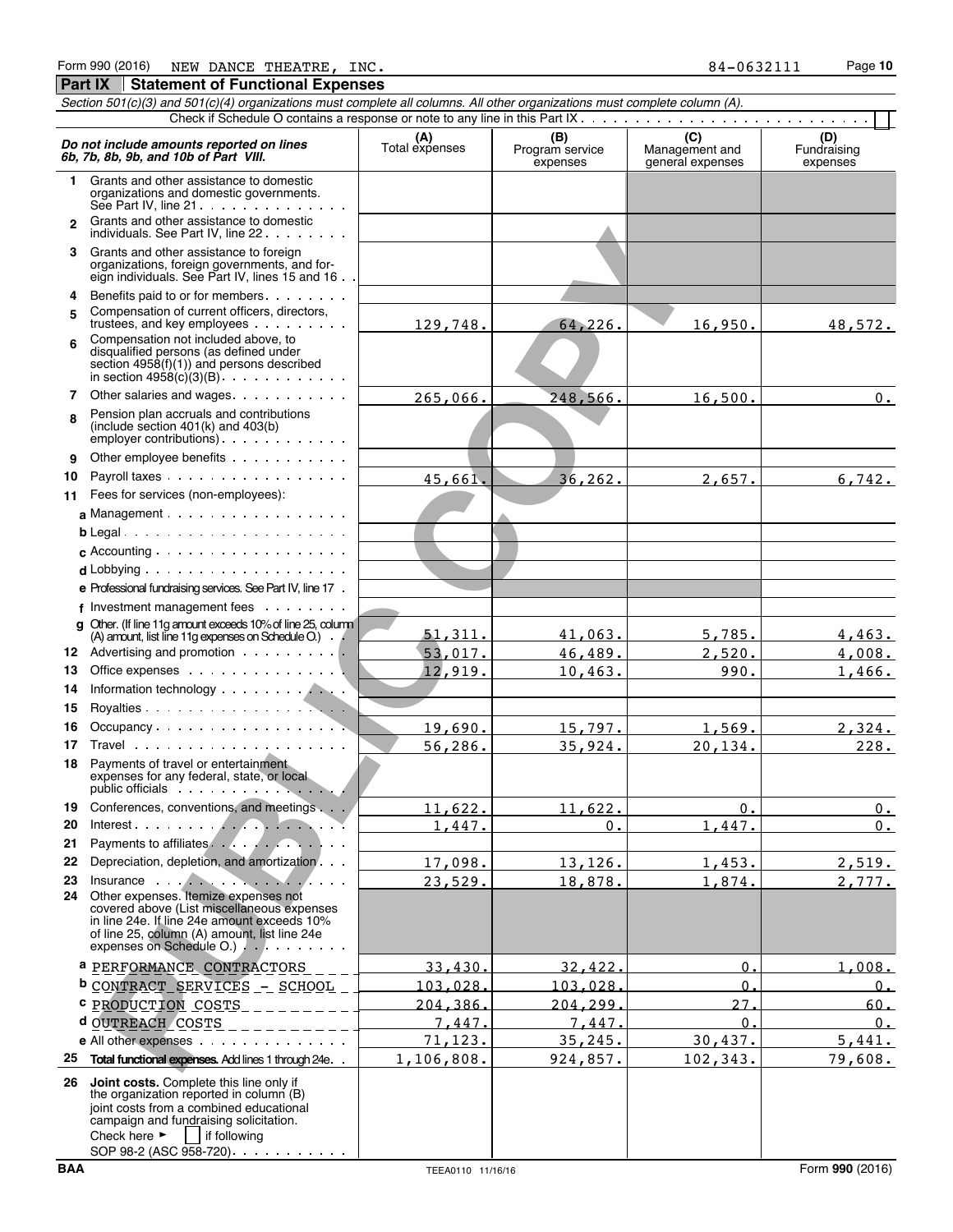#### Form 990 (2016) Page **11** NEW DANCE THEATRE, INC. **84-0632111**

|                             | <b>Part X</b> | <b>Balance Sheet</b>                                                                                                                                                                                                                                                                                                                                     |                          |                |                             |
|-----------------------------|---------------|----------------------------------------------------------------------------------------------------------------------------------------------------------------------------------------------------------------------------------------------------------------------------------------------------------------------------------------------------------|--------------------------|----------------|-----------------------------|
|                             |               |                                                                                                                                                                                                                                                                                                                                                          |                          |                |                             |
|                             |               |                                                                                                                                                                                                                                                                                                                                                          | (A)<br>Beginning of year |                | (B)<br>End of year          |
|                             | 1.            |                                                                                                                                                                                                                                                                                                                                                          | 180,139.                 | 1.             | 261,584.                    |
|                             | 2             |                                                                                                                                                                                                                                                                                                                                                          |                          | 2              |                             |
|                             | 3             |                                                                                                                                                                                                                                                                                                                                                          | 12,500.                  | 3              | 12,500.                     |
|                             | 4             |                                                                                                                                                                                                                                                                                                                                                          | 11,374.                  | 4              | 5,490.                      |
|                             | 5             | Loans and other receivables from current and former officers, directors,<br>trustees, key employees, and highest compensated employees. Complete<br>Part II of Schedule L                                                                                                                                                                                |                          |                |                             |
|                             |               |                                                                                                                                                                                                                                                                                                                                                          |                          | 5              |                             |
|                             | 6             | Loans and other receivables from other disqualified persons (as defined under<br>section 4958(f)(1)), persons described in section $4958(c)(3)(\dot{B})$ , and contributing<br>employers and sponsoring organizations of section $501(c)(9)$ voluntary employees'<br>beneficiary organizations (see instructions). Complete Part II of Schedule Lewisser |                          | 6              |                             |
|                             | 7             |                                                                                                                                                                                                                                                                                                                                                          |                          | $\overline{7}$ |                             |
| Assets                      | 8             | Inventories for sale or use contract to contract the contract of the sale of the sale of the sale of the sale of the sale of the sale of the sale of the sale of the sale of the sale of the sale of the sale of the sale of t                                                                                                                           |                          | 8              |                             |
|                             | 9             |                                                                                                                                                                                                                                                                                                                                                          | 42,136.                  | 9              | 5,426.                      |
|                             |               |                                                                                                                                                                                                                                                                                                                                                          |                          |                |                             |
|                             |               | 10a Land, buildings, and equipment: cost or other basis.<br>755,926.                                                                                                                                                                                                                                                                                     |                          |                |                             |
|                             |               | <b>b</b> Less: accumulated depreciation $\cdots$ $\cdots$ $\cdots$ $\cdots$   10 <b>b</b><br>680,205.                                                                                                                                                                                                                                                    | 57,754.                  | 10c            | 75,721.                     |
|                             | 11            | Investments – publicly traded securities $\cdots$ , , , , , , ,                                                                                                                                                                                                                                                                                          |                          | 11             |                             |
|                             | 12            | Investments – other securities. See Part IV, line 11 $\dots \dots \dots \dots \dots \dots$                                                                                                                                                                                                                                                               |                          | 12             |                             |
|                             | 13            |                                                                                                                                                                                                                                                                                                                                                          |                          | 13             |                             |
|                             | 14            |                                                                                                                                                                                                                                                                                                                                                          |                          | 14             |                             |
|                             | 15            |                                                                                                                                                                                                                                                                                                                                                          |                          | 15             |                             |
|                             | 16            | Total assets. Add lines 1 through 15 (must equal line 34)                                                                                                                                                                                                                                                                                                | 303,903.                 | 16             | 360,721.                    |
|                             | 17            | Accounts payable and accrued expenses.                                                                                                                                                                                                                                                                                                                   | 78,293.                  | 17             | 31,606.                     |
|                             | 18            |                                                                                                                                                                                                                                                                                                                                                          |                          | 18             |                             |
|                             | 19            | Deferred revenue www.communicationshipsers and contact the contact of the contact of the contact of the contact of the contact of the contact of the contact of the contact of the contact of the contact of the contact of th                                                                                                                           | 81,070.                  | 19             |                             |
|                             | 20            |                                                                                                                                                                                                                                                                                                                                                          |                          | 20             |                             |
|                             | 21            | Escrow or custodial account liability. Complete Part IV of Schedule D                                                                                                                                                                                                                                                                                    |                          | 21             |                             |
| Liabilities                 | 22            | Loans and other payables to current and former officers, directors, trustees,<br>key employees, highest compensated employees, and disqualified persons.<br>Complete Part II of Schedule L                                                                                                                                                               |                          | 22             |                             |
|                             | 23            | Secured mortgages and notes payable to unrelated third parties                                                                                                                                                                                                                                                                                           |                          | 23             |                             |
|                             | 24            | Unsecured notes and loans payable to unrelated third parties                                                                                                                                                                                                                                                                                             |                          | 24             |                             |
|                             | 25            | Other liabilities (including federal income tax, payables to related third parties,<br>and other liabilities not included on lines 17-24). Complete Part X of Schedule D                                                                                                                                                                                 |                          | 25             |                             |
|                             | 26            |                                                                                                                                                                                                                                                                                                                                                          | 159,363.                 | 26             | 31,606.                     |
|                             |               | Organizations that follow SFAS 117 (ASC 958), check here $\blacktriangleright \boxed{X}$ and complete<br>lines 27 through 29, and lines 33 and 34.                                                                                                                                                                                                       |                          |                |                             |
|                             | 27            |                                                                                                                                                                                                                                                                                                                                                          |                          | 27             | 209,531.                    |
|                             | 28            |                                                                                                                                                                                                                                                                                                                                                          | 89,740.<br>54,800.       | 28             | 119,584.                    |
|                             | 29            |                                                                                                                                                                                                                                                                                                                                                          |                          | 29             |                             |
| Net Assets or Fund Balances |               | Organizations that do not follow SFAS 117 (ASC 958), check here ►  <br>and complete lines 30 through 34.                                                                                                                                                                                                                                                 |                          |                |                             |
|                             |               |                                                                                                                                                                                                                                                                                                                                                          |                          |                |                             |
|                             | 30            | Paid-in or capital surplus, or land, building, or equipment fund                                                                                                                                                                                                                                                                                         |                          | 30             |                             |
|                             | 31            | Retained earnings, endowment, accumulated income, or other funds                                                                                                                                                                                                                                                                                         |                          | 31<br>32       |                             |
|                             | 32            |                                                                                                                                                                                                                                                                                                                                                          |                          |                |                             |
|                             | 33<br>34      |                                                                                                                                                                                                                                                                                                                                                          | 144,540.                 | 33<br>34       | 329, 115.                   |
| BAA                         |               |                                                                                                                                                                                                                                                                                                                                                          | 303,903.                 |                | 360,721.<br>Form 990 (2016) |
|                             |               |                                                                                                                                                                                                                                                                                                                                                          |                          |                |                             |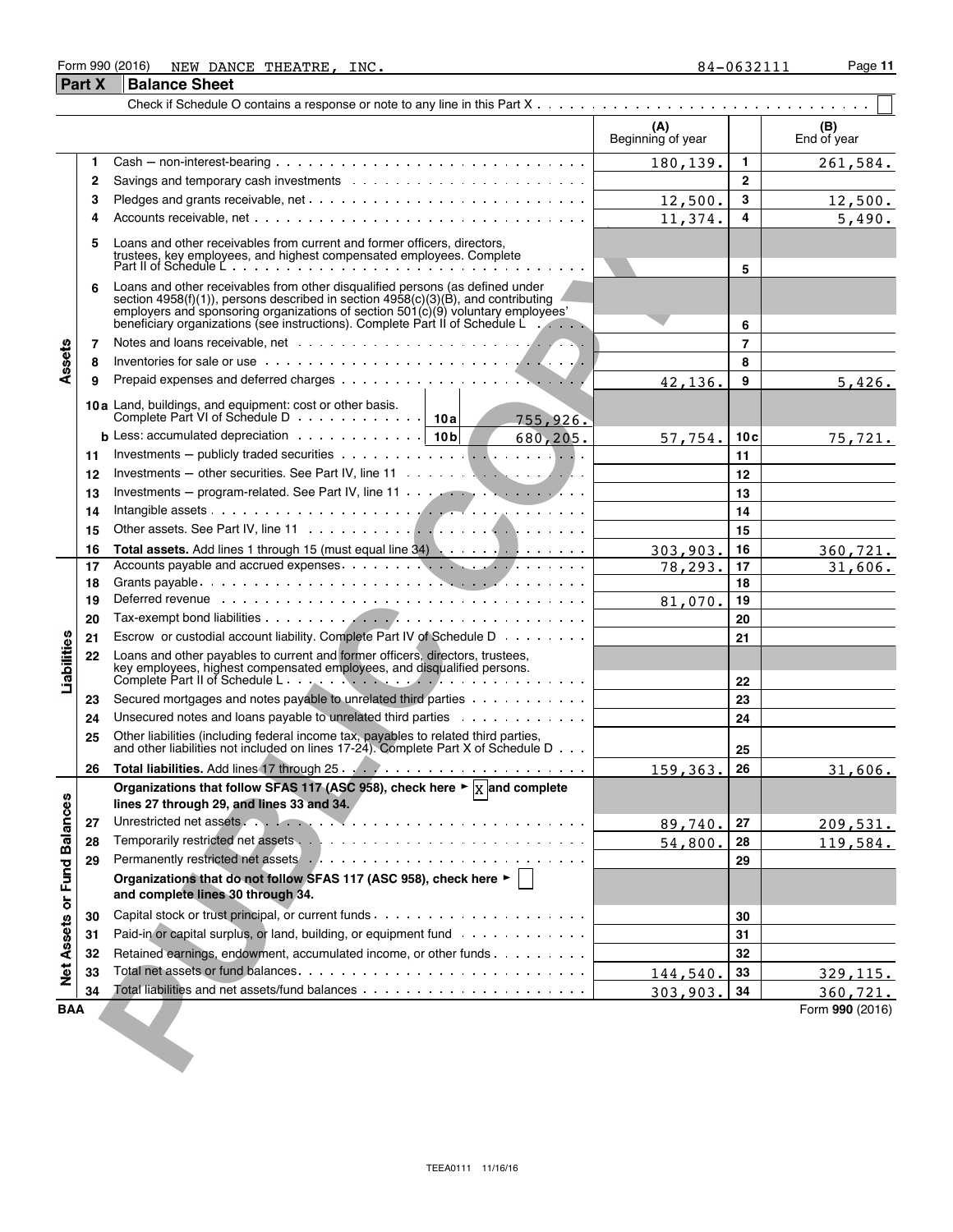|            | Form 990 (2016)<br>NEW DANCE THEATRE, INC.                                                                                                                                                                                     | 84-0632111   |                                   | Page 12  |
|------------|--------------------------------------------------------------------------------------------------------------------------------------------------------------------------------------------------------------------------------|--------------|-----------------------------------|----------|
|            | Part XI<br>Reconciliation of Net Assets                                                                                                                                                                                        |              |                                   |          |
|            |                                                                                                                                                                                                                                |              |                                   |          |
| 1          | Total revenue (must equal Part VIII, column (A), line 12) $\ldots \ldots \ldots \ldots \ldots \ldots \ldots \ldots \ldots \ldots \ldots$                                                                                       | $\mathbf{1}$ | 1,291,383.                        |          |
| 2          |                                                                                                                                                                                                                                | $\mathbf{2}$ | 1,106,808.                        |          |
| 3          |                                                                                                                                                                                                                                | 3            |                                   | 184,575. |
| 4          | Net assets or fund balances at beginning of year (must equal Part X, line 33, column (A))                                                                                                                                      | 4            |                                   | 144,540. |
| 5          |                                                                                                                                                                                                                                | 5            |                                   |          |
| 6          |                                                                                                                                                                                                                                | 6            |                                   |          |
| 7          |                                                                                                                                                                                                                                | 7            |                                   |          |
| 8          |                                                                                                                                                                                                                                | 8            |                                   |          |
| 9          |                                                                                                                                                                                                                                | 9            |                                   |          |
| 10         | Net assets or fund balances at end of year. Combine lines 3 through 9 (must equal Part X, line 33,                                                                                                                             | 10           |                                   | 329,115. |
|            | <b>Part XII Financial Statements and Reporting</b>                                                                                                                                                                             |              |                                   |          |
|            | Check if Schedule O contains a response or note to any line in this Part XII. And a contact of Schedule O contains a response or note to any line in this Part XII. And a contact of the state of the state of the Schedule of |              |                                   |          |
|            |                                                                                                                                                                                                                                |              | <b>Yes</b>                        | No       |
|            | 1 Accounting method used to prepare the Form 990:<br>Cash<br><b>X</b> Accrual<br>Other                                                                                                                                         |              |                                   |          |
|            |                                                                                                                                                                                                                                |              |                                   |          |
|            | If the organization changed its method of accounting from a prior year or checked 'Other,' explain<br>in Schedule O.                                                                                                           |              |                                   |          |
|            | 2a Were the organization's financial statements compiled or reviewed by an independent accountant?                                                                                                                             |              | 2a                                | X        |
|            | If 'Yes,' check a box below to indicate whether the financial statements for the year were compiled or reviewed on a<br>separate basis, consolidated basis, or both:                                                           |              |                                   |          |
|            | Consolidated basis<br>Both consolidated and separate basis<br>Separate basis                                                                                                                                                   |              |                                   |          |
|            |                                                                                                                                                                                                                                |              | X<br>2 <sub>b</sub>               |          |
|            | If 'Yes,' check a box below to indicate whether the financial statements for the year were audited on a separate<br>basis, consolidated basis, or both:                                                                        |              |                                   |          |
|            | Both consolidated and separate basis<br><b>Consolidated basis</b><br>$\mathbf X$<br>Separate basis                                                                                                                             |              |                                   |          |
|            | c If 'Yes' to line 2a or 2b, does the organization have a committee that assumes responsibility for oversight of the audit,<br>review, or compilation of its financial statements and selection of an independent accountant?  |              | 2 с                               | Χ        |
|            | If the organization changed either its oversight process or selection process during the tax year, explain<br>in Schedule O.                                                                                                   |              |                                   |          |
|            | 3 a As a result of a federal award, was the organization required to undergo an audit or audits as set forth in the Single                                                                                                     |              | 3а                                | X        |
|            | b If 'Yes,' did the organization undergo the required audit or audits? If the organization did not undergo the required audit                                                                                                  |              |                                   |          |
| <b>BAA</b> | or audits, explain why in Schedule O and describe any steps taken to undergo such audits                                                                                                                                       |              | 3 <sub>b</sub><br>Form 990 (2016) |          |
|            |                                                                                                                                                                                                                                |              |                                   |          |
|            |                                                                                                                                                                                                                                |              |                                   |          |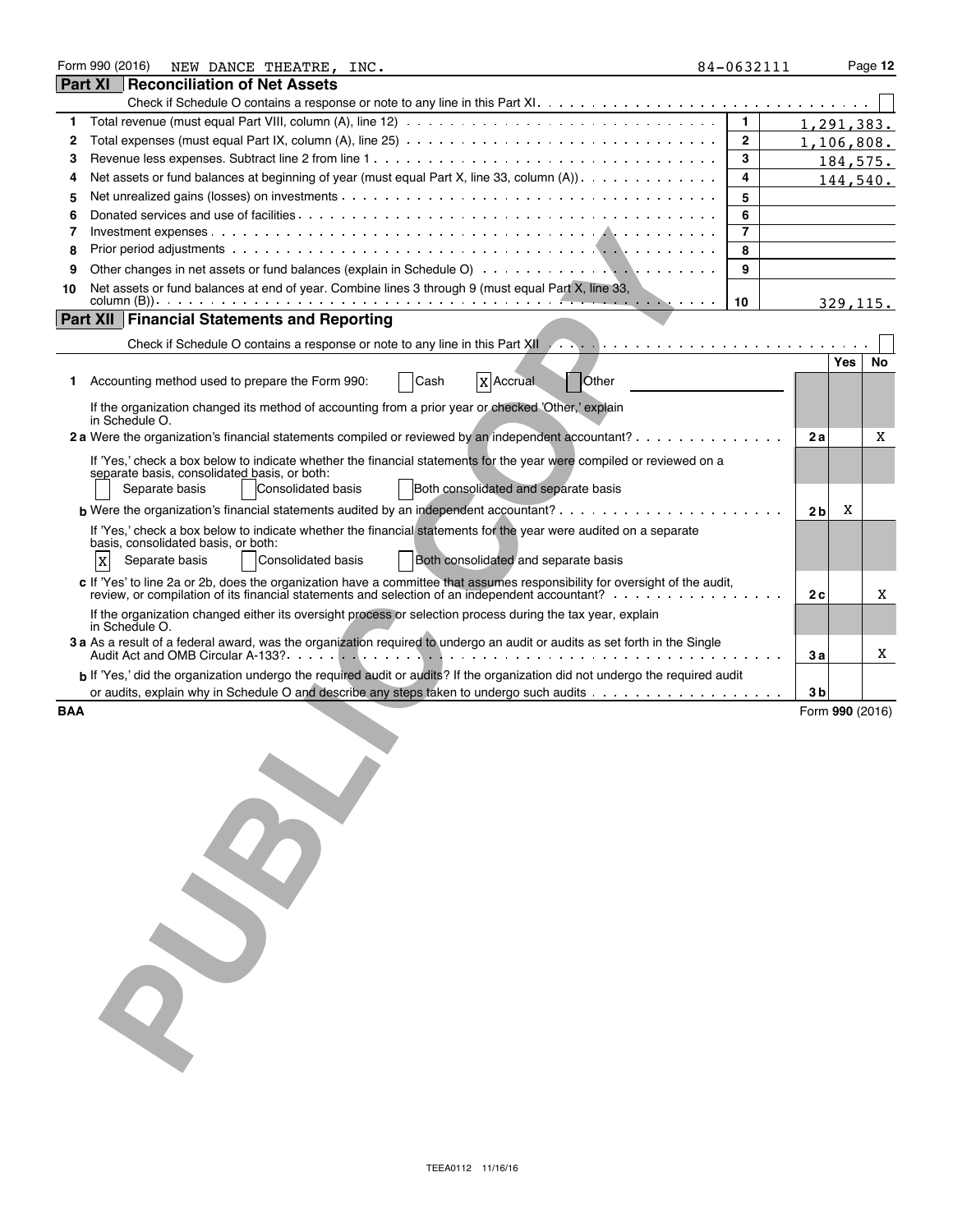| <b>SCHEDULE A</b>    |
|----------------------|
| (Form 990 or 990-EZ) |

**(E)**

## **Public Charity Status and Public Support** OMB No. 1545-0047

|             | <b>SCHEDULE A</b><br>(Form 990 or 990-EZ)              |                                               |                                                                                    | Complete if the organization is a section 501(c)(3) organization or a section<br>4947(a)(1) nonexempt charitable trust.                                                                                                                                                                                                                                                                                            |                                                                        |    |                                | 2016                                |
|-------------|--------------------------------------------------------|-----------------------------------------------|------------------------------------------------------------------------------------|--------------------------------------------------------------------------------------------------------------------------------------------------------------------------------------------------------------------------------------------------------------------------------------------------------------------------------------------------------------------------------------------------------------------|------------------------------------------------------------------------|----|--------------------------------|-------------------------------------|
|             | Department of the Treasury<br>Internal Revenue Service |                                               |                                                                                    | Attach to Form 990 or Form 990-EZ.<br>Information about Schedule A (Form 990 or 990-EZ) and its instructions is<br>at www.irs.gov/form990.                                                                                                                                                                                                                                                                         |                                                                        |    |                                | <b>Open to Public</b><br>Inspection |
|             | Name of the organization                               |                                               |                                                                                    |                                                                                                                                                                                                                                                                                                                                                                                                                    |                                                                        |    | Employer identification number |                                     |
|             | NEW DANCE THEATRE, INC.                                |                                               |                                                                                    |                                                                                                                                                                                                                                                                                                                                                                                                                    |                                                                        |    | 84-0632111                     |                                     |
| Part I      |                                                        |                                               |                                                                                    | Reason for Public Charity Status (All organizations must complete this part.) See instructions.                                                                                                                                                                                                                                                                                                                    |                                                                        |    |                                |                                     |
|             |                                                        |                                               |                                                                                    | The organization is not a private foundation because it is: (For lines 1 through 12, check only one box.)                                                                                                                                                                                                                                                                                                          |                                                                        |    |                                |                                     |
| 1           |                                                        |                                               |                                                                                    | A church, convention of churches, or association of churches described in <b>section 170(b)(1)(A)(i).</b>                                                                                                                                                                                                                                                                                                          |                                                                        |    |                                |                                     |
| $\mathbf 2$ |                                                        |                                               |                                                                                    | A school described in section 170(b)(1)(A)(ii). (Attach Schedule E (Form 990 or 990-EZ).)                                                                                                                                                                                                                                                                                                                          |                                                                        |    |                                |                                     |
| 3           |                                                        |                                               |                                                                                    | A hospital or a cooperative hospital service organization described in section $170(b)(1)(A)(iii)$ .                                                                                                                                                                                                                                                                                                               |                                                                        |    |                                |                                     |
| 4           | name, city, and state:                                 |                                               | . <u>.</u> .                                                                       | A medical research organization operated in conjunction with a hospital described in section 170(b)(1)(A)(iii). Enter the hospital's                                                                                                                                                                                                                                                                               |                                                                        |    |                                |                                     |
| 5           |                                                        | section 170(b)(1)(A)(iv). (Complete Part II.) |                                                                                    | An organization operated for the benefit of a college or university owned or operated by a governmental unit described in                                                                                                                                                                                                                                                                                          |                                                                        |    |                                |                                     |
| 6           |                                                        |                                               |                                                                                    | A federal, state, or local government or governmental unit described in section $170(b)(1)(A)(v)$ .                                                                                                                                                                                                                                                                                                                |                                                                        |    |                                |                                     |
| 7           |                                                        |                                               | in section 170(b)(1)(A)(vi). (Complete Part II.)                                   | An organization that normally receives a substantial part of its support from a governmental unit or from the general public described                                                                                                                                                                                                                                                                             |                                                                        |    |                                |                                     |
| 8           |                                                        |                                               |                                                                                    | A community trust described in section 170(b)(1)(A)(vi). (Complete Part II.)                                                                                                                                                                                                                                                                                                                                       |                                                                        |    |                                |                                     |
| 9           | university:                                            |                                               |                                                                                    | An agricultural research organization described in section 170(b)(1)(A)(ix) operated in conjunction with a land-grant college<br>or university or a non-land-grant college of agriculture (see instructions). Enter the name, city, and state of the college or                                                                                                                                                    |                                                                        |    |                                |                                     |
| 10          | X                                                      |                                               | June 30, 1975. See section 509(a)(2). (Complete Part III.)                         | An organization that normally receives: (1) more than 33-1/3% of its support from contributions, membership fees, and gross receipts<br>from activities related to its exempt functions—subject to certain exceptions, and (2) no more than 33-1/3% of its support from gross<br>investment income and unrelated business taxable income (less section 511 tax) from businesses acquired by the organization after |                                                                        |    |                                |                                     |
| 11          |                                                        |                                               |                                                                                    | An organization organized and operated exclusively to test for public safety. See section 509(a)(4).                                                                                                                                                                                                                                                                                                               |                                                                        |    |                                |                                     |
| 12          |                                                        |                                               |                                                                                    | An organization organized and operated exclusively for the benefit of, to perform the functions of, or to carry out the purposes of one<br>or more publicly supported organizations described in section 509(a)(1) or section 509(a)(2). See section 509(a)(3). Check the box in<br>lines 12a through 12d that describes the type of supporting organization and complete lines 12e, 12f, and 12g.                 |                                                                        |    |                                |                                     |
| a           |                                                        | complete Part IV, Sections A and B.           |                                                                                    | Type I. A supporting organization operated, supervised, or controlled by its supported organization(s), typically by giving the supported<br>organization(s) the power to regularly appoint or elect a majority of the directors or trustees of the supporting organization. You must                                                                                                                              |                                                                        |    |                                |                                     |
| b           |                                                        | must complete Part IV, Sections A and C.      |                                                                                    | Type II. A supporting organization supervised or controlled in connection with its supported organization(s), by having control or<br>management of the supporting organization vested in the same persons that control or manage the supported organization(s). You                                                                                                                                               |                                                                        |    |                                |                                     |
| с           |                                                        |                                               |                                                                                    | Type III functionally integrated. A supporting organization operated in connection with, and functionally integrated with, its supported<br>organization(s) (see instructions). You must complete Part IV, Sections A, D, and E.                                                                                                                                                                                   |                                                                        |    |                                |                                     |
| d           |                                                        |                                               |                                                                                    | Type III non-functionally integrated. A supporting organization operated in connection with its supported organization(s) that is not<br>functionally integrated. The organization generally must satisfy a distribution requirement and an attentiveness requirement (see<br>instructions). You must complete Part IV, Sections A and D, and Part V.                                                              |                                                                        |    |                                |                                     |
| е           |                                                        |                                               | integrated, or Type III non-functionally integrated supporting organization.       | Check this box if the organization received a written determination from the IRS that it is a Type I, Type II, Type III functionally                                                                                                                                                                                                                                                                               |                                                                        |    |                                |                                     |
| f           |                                                        |                                               |                                                                                    |                                                                                                                                                                                                                                                                                                                                                                                                                    |                                                                        |    |                                |                                     |
| g           | (i) Name of supported organization                     |                                               | Provide the following information about the supported organization(s).<br>(ii) EIN | (iii) Type of organization                                                                                                                                                                                                                                                                                                                                                                                         |                                                                        |    | (v) Amount of monetary         | (vi) Amount of other                |
|             |                                                        |                                               |                                                                                    | described on lines 1-10<br>above (see instructions))                                                                                                                                                                                                                                                                                                                                                               | $(iv)$ is the<br>organization listed<br>in your governing<br>document? |    | support (see instructions)     | support (see instructions)          |
|             |                                                        |                                               |                                                                                    |                                                                                                                                                                                                                                                                                                                                                                                                                    | Yes                                                                    | No |                                |                                     |
| (A)         |                                                        |                                               |                                                                                    |                                                                                                                                                                                                                                                                                                                                                                                                                    |                                                                        |    |                                |                                     |
| (B)         |                                                        |                                               |                                                                                    |                                                                                                                                                                                                                                                                                                                                                                                                                    |                                                                        |    |                                |                                     |
| (C)         |                                                        |                                               |                                                                                    |                                                                                                                                                                                                                                                                                                                                                                                                                    |                                                                        |    |                                |                                     |
| (D)         |                                                        |                                               |                                                                                    |                                                                                                                                                                                                                                                                                                                                                                                                                    |                                                                        |    |                                |                                     |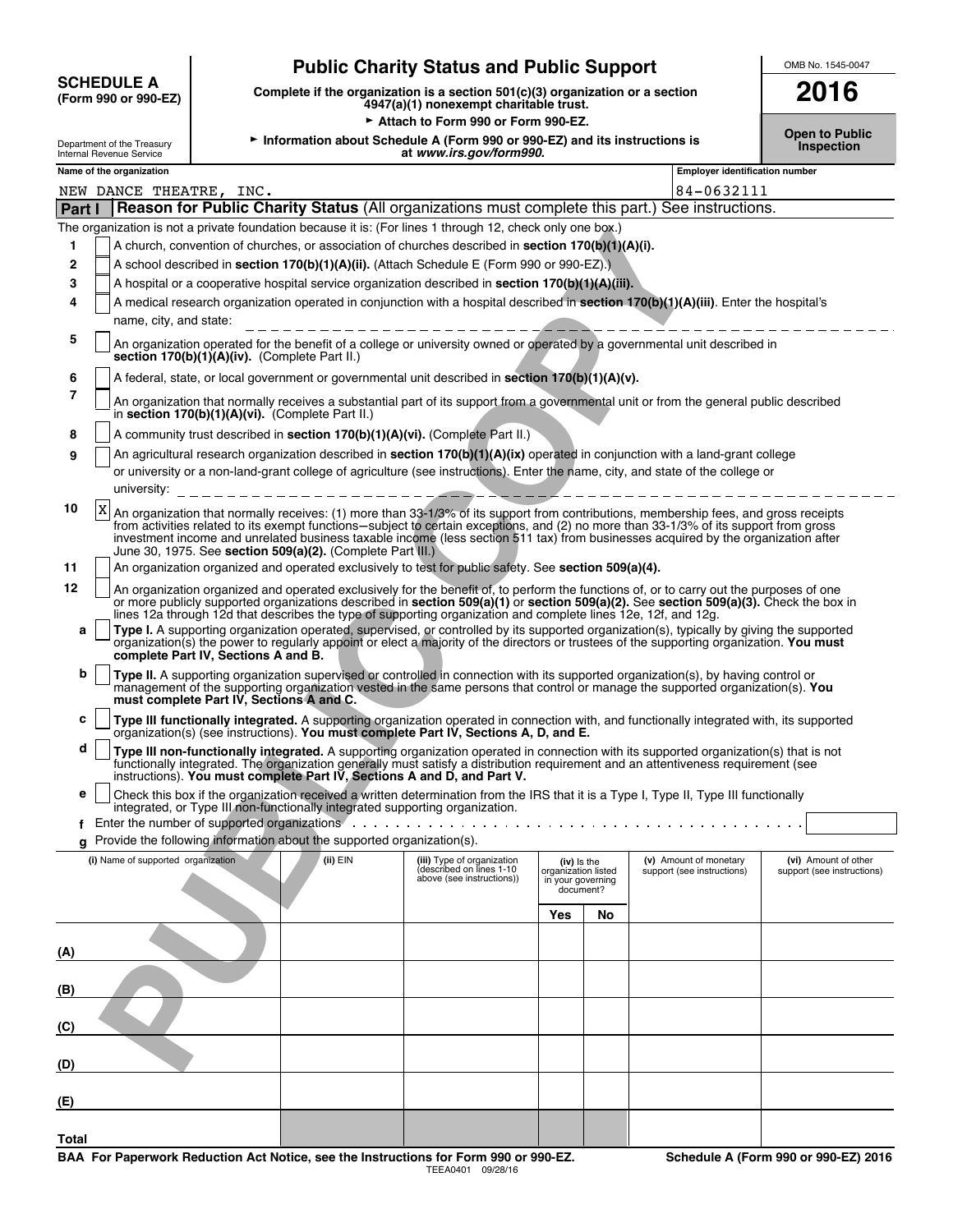|            | Calendar year (or fiscal year<br>beginning in) $\rightarrow$                                                                                                                                                                                                                                                                                                                                                                                                                               | (a) 2012 | (b) 2013 | $(c)$ 2014 | $(d)$ 2015 | (e) 2016   | (f) Total                            |
|------------|--------------------------------------------------------------------------------------------------------------------------------------------------------------------------------------------------------------------------------------------------------------------------------------------------------------------------------------------------------------------------------------------------------------------------------------------------------------------------------------------|----------|----------|------------|------------|------------|--------------------------------------|
| 1.         | Gifts, grants, contributions, and<br>membership fees received. (Do not<br>include any 'unusual grants')                                                                                                                                                                                                                                                                                                                                                                                    |          |          |            |            |            |                                      |
|            | 2 Tax revenues levied for the<br>organization's benefit and<br>either paid to or expended<br>on its behalf                                                                                                                                                                                                                                                                                                                                                                                 |          |          |            |            |            |                                      |
| 3          | The value of services or<br>facilities furnished by a<br>governmental unit to the<br>organization without charge                                                                                                                                                                                                                                                                                                                                                                           |          |          |            |            |            |                                      |
| 4          | <b>Total.</b> Add lines 1 through 3                                                                                                                                                                                                                                                                                                                                                                                                                                                        |          |          |            |            |            |                                      |
| 5          | The portion of total<br>contributions by each person<br>(other than a governmental<br>unit or publicly supported<br>organization) included on line 1<br>that exceeds 2% of the amount<br>shown on line 11, column (f) $\cdots$                                                                                                                                                                                                                                                             |          |          |            |            |            |                                      |
| 6          | <b>Public support.</b> Subtract line 5<br>from line $4 \cdot \cdot \cdot \cdot \cdot \cdot \cdot$                                                                                                                                                                                                                                                                                                                                                                                          |          |          |            |            |            |                                      |
|            | <b>Section B. Total Support</b>                                                                                                                                                                                                                                                                                                                                                                                                                                                            |          |          |            |            |            |                                      |
|            | Calendar year (or fiscal year<br>beginning in) $\rightarrow$                                                                                                                                                                                                                                                                                                                                                                                                                               | (a) 2012 | (b) 2013 | $(c)$ 2014 | $(d)$ 2015 | $(e)$ 2016 | (f) Total                            |
| 7          | Amounts from line 4                                                                                                                                                                                                                                                                                                                                                                                                                                                                        |          |          |            |            |            |                                      |
| 8          | Gross income from interest.<br>dividends, payments received<br>on securities loans, rents,<br>royalties and income from<br>similar sources                                                                                                                                                                                                                                                                                                                                                 |          |          |            |            |            |                                      |
| 9          | Net income from unrelated<br>business activities, whether or<br>not the business is regularly<br>carried on the carried on the care of the care of the care of the care of the care of the care of the care of the care of the care of the care of the care of the care of the care of the care of the care of the care of the                                                                                                                                                             |          |          |            |            |            |                                      |
| 10         | Other income. Do not include<br>gain or loss from the sale of<br>capital assets (Explain in<br>Part VI.) $\cdots$                                                                                                                                                                                                                                                                                                                                                                          |          |          |            |            |            |                                      |
|            | 11 Total support. Add lines 7<br>through $10 \ldots \ldots$                                                                                                                                                                                                                                                                                                                                                                                                                                |          |          |            |            |            |                                      |
| 12         |                                                                                                                                                                                                                                                                                                                                                                                                                                                                                            |          |          |            |            | 12         |                                      |
| 13         | First five years. If the Form 990 is for the organization's first, second, third, fourth, or fifth tax year as a section 501(c)(3)                                                                                                                                                                                                                                                                                                                                                         |          |          |            |            |            |                                      |
|            | <b>Section C. Computation of Public Support Percentage</b>                                                                                                                                                                                                                                                                                                                                                                                                                                 |          |          |            |            |            |                                      |
| 14         | Public support percentage for 2016 (line 6, column (f) divided by line 11, column (f) $\cdots$                                                                                                                                                                                                                                                                                                                                                                                             |          |          |            |            | 14         | %                                    |
| 15         |                                                                                                                                                                                                                                                                                                                                                                                                                                                                                            |          |          |            |            | 15         | $\%$                                 |
|            | 16a 33-1/3% support test-2016. If the organization did not check the box on line 13, and line 14 is 33-1/3% or more, check this box<br>and stop here. The organization qualifies as a publicly supported organization with the content of the content o                                                                                                                                                                                                                                    |          |          |            |            |            |                                      |
|            | <b>b</b> 33-1/3% support test-2015. If the organization did not check a box on line 13 or 16a, and line 15 is 33-1/3% or more, check this box                                                                                                                                                                                                                                                                                                                                              |          |          |            |            |            |                                      |
|            | 17a 10%-facts-and-circumstances test-2016. If the organization did not check a box on line 13, 16a, or 16b, and line 14 is 10%<br>or more, and if the organization meets the 'facts-and-circumstances' test, check this box and stop here. Explain in Part VI how<br>the organization meets the 'facts-and-circumstances' test. The organization qualifies as a publicly supported organization                                                                                            |          |          |            |            |            |                                      |
|            | <b>b 10%-facts-and-circumstances test-2015.</b> If the organization did not check a box on line 13, 16a, 16b, or 17a, and line 15 is 10%<br>or more, and if the organization meets the 'facts-and-circumstances' test, check this box and stop here. Explain in Part VI how the<br>organization meets the 'facts-and-circumstances' test. The organization qualifies as a publicly supported organization meets the 'facts-and-circumstances' test. The organization meets the 'facts-and- |          |          |            |            |            |                                      |
|            | 18 Private foundation. If the organization did not check a box on line 13, 16a, 16b, 17a, or 17b, check this box and see instructions ▶                                                                                                                                                                                                                                                                                                                                                    |          |          |            |            |            |                                      |
| <b>BAA</b> |                                                                                                                                                                                                                                                                                                                                                                                                                                                                                            |          |          |            |            |            | Schedule A (Form 990 or 990-EZ) 2016 |

| Schedule A (Form 990 or 990-EZ) 2016 | NEW DANCE THEATRE, INC.                                                                                | Page 2<br>84-0632111 |  |
|--------------------------------------|--------------------------------------------------------------------------------------------------------|----------------------|--|
|                                      | Part II Support Schedule for Organizations Described in Sections 170(b)(1)(A)(iv) and 170(b)(1)(A)(vi) |                      |  |

(Complete only if you checked the box on line 5, 7, or 8 of Part I or if the organization failed to qualify under Part III. If the organization fails to qualify under the tests listed below, please complete Part III.)

### **Section A. Public Support**

| $\overline{\phantom{a}}$ |                                |  |  |  |                         |  |  |  |  |
|--------------------------|--------------------------------|--|--|--|-------------------------|--|--|--|--|
|                          | Ie A (Form 990 or 990-EZ) 2016 |  |  |  | NEW DANCE THEATRE, INC. |  |  |  |  |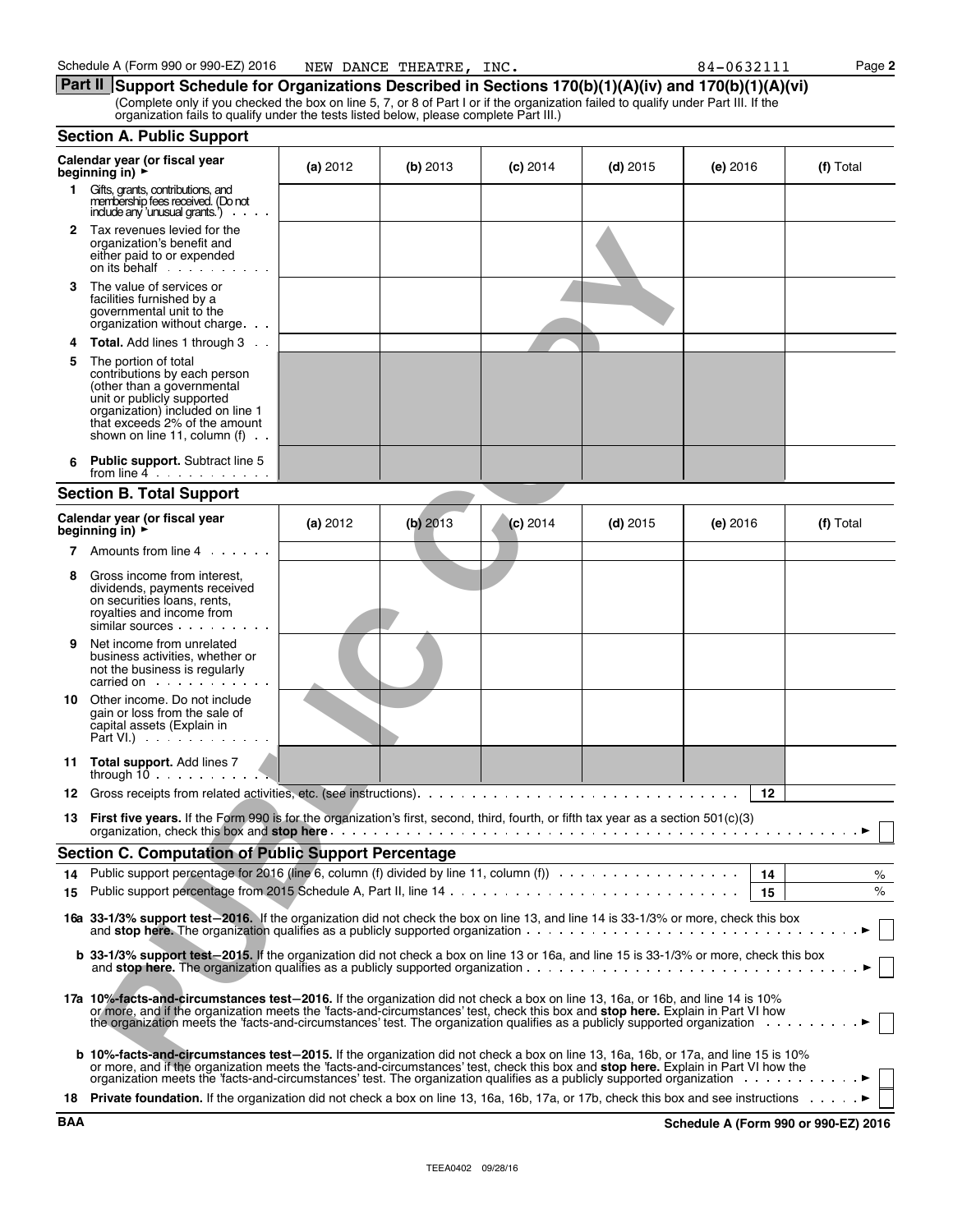(Complete only if you checked the box on line 10 of Part I or if the organization failed to qualify under Part II. If the organization fails to qualify under the tests listed below, please complete Part II.)

|    | <b>Section A. Public Support</b>                                                                                                                                                                                                                                                                                                                                                        |            |           |            |                                      |                           |              |
|----|-----------------------------------------------------------------------------------------------------------------------------------------------------------------------------------------------------------------------------------------------------------------------------------------------------------------------------------------------------------------------------------------|------------|-----------|------------|--------------------------------------|---------------------------|--------------|
|    | Calendar year (or fiscal year beginning in) >                                                                                                                                                                                                                                                                                                                                           | (a) 2012   | (b) 2013  | $(c)$ 2014 | $(d)$ 2015                           | (e) 2016                  | (f) Total    |
|    | 1 Gifts, grants, contributions,<br>and membership fees<br>received. (Do not include                                                                                                                                                                                                                                                                                                     |            |           |            |                                      |                           |              |
|    | any 'unusual grants').                                                                                                                                                                                                                                                                                                                                                                  | 449,890.   | 245,559.  | 647,845.   | 431,790.                             | 583,090.                  | 2,358,174.   |
|    | 2 Gross receipts from admissions,<br>merchandise sold or services<br>performed, or facilities<br>furnished in any activity that is<br>related to the organization's<br>$tax$ -exempt purpose $\ldots$                                                                                                                                                                                   | 405,964.   | 439,427.  | 313,916.   | 559,115.                             | 554,064.                  | 2, 272, 486. |
|    | <b>3</b> Gross receipts from activities<br>that are not an unrelated trade<br>or business under section 513.                                                                                                                                                                                                                                                                            |            |           |            |                                      |                           |              |
|    | 4 Tax revenues levied for the<br>organization's benefit and<br>either paid to or expended on<br>its behalf                                                                                                                                                                                                                                                                              | 30,399.    | 36,146.   | 13,804.    | 35,521.                              |                           | 115,870.     |
|    | 5 The value of services or<br>facilities furnished by a<br>governmental unit to the<br>organization without charge.                                                                                                                                                                                                                                                                     |            |           |            |                                      |                           |              |
|    | 6 Total. Add lines 1 through 5<br>$\sim$ $\sim$<br><b>7a</b> Amounts included on lines 1,<br>2. and 3 received from<br>disqualified persons                                                                                                                                                                                                                                             | 886,253.   | 721,132.  | 975,565.   |                                      | $1,026,426.$ 1, 137, 154. | 4,746,530.   |
|    | <b>b</b> Amounts included on lines 2<br>and 3 received from other than<br>disqualified persons that<br>exceed the greater of \$5,000 or<br>1% of the amount on line 13<br>for the year                                                                                                                                                                                                  |            | 63,000.   | 86,432.    | 82,699.                              | 205,035.                  | 437,166.     |
|    | c Add lines 7a and 7b $\cdots$                                                                                                                                                                                                                                                                                                                                                          |            |           |            |                                      |                           |              |
|    | 8 Public support. (Subtract line                                                                                                                                                                                                                                                                                                                                                        |            | 63,000.   | 86,432.    | 82,699.                              | 205,035.                  | 437, 166.    |
|    | <b>Section B. Total Support</b>                                                                                                                                                                                                                                                                                                                                                         |            |           |            |                                      |                           | 4,309,364.   |
|    |                                                                                                                                                                                                                                                                                                                                                                                         |            |           |            |                                      |                           |              |
|    | Calendar year (or fiscal year beginning in) >                                                                                                                                                                                                                                                                                                                                           | (a) 2012   | (b) 2013  | $(c)$ 2014 | $(d)$ 2015                           | (e) 2016                  | (f) Total    |
|    | 9 Amounts from line 6                                                                                                                                                                                                                                                                                                                                                                   | 886,253.   | 721,132.  | 975,565.   | $1,026,426.$ 1, 137, 154.            |                           | 4,746,530.   |
|    | <b>10a</b> Gross income from interest, dividends,<br>payments received on securities loans,<br>rents, royalties and income from<br>similar sources                                                                                                                                                                                                                                      | 0.         | 0.        | 0.         | 0.                                   | 0.                        | $0$ .        |
|    | <b>b</b> Unrelated business taxable<br>income (less section 511<br>taxes) from businesses<br>acquired after June 30, 1975.                                                                                                                                                                                                                                                              |            |           |            |                                      |                           |              |
|    | c Add lines $10a$ and $10b \ldots$<br>11 Net income from unrelated business<br>activities not included in line 10b.<br>whether or not the business is<br>regularly carried on the contract of the contract of the contract of the contract of the contract of the contract of the contract of the contract of the contract of the contract of the contract of the contract of the contr | $\sigma$ . | 0.        | 0.         | 0.                                   | 0.                        | $0$ .        |
|    | 12 Other income. Do not include<br>gain or loss from the sale of<br>capital assets (Explain in<br>Part VI.                                                                                                                                                                                                                                                                              |            |           |            |                                      |                           |              |
|    | 13 Total support. (Add lines 9,<br>10c, 11, and $12$ ) $\cdots$<br>14 First five years. If the Form 990 is for the organization's first, second, third, fourth, or fifth tax year as a section 501(c)(3)                                                                                                                                                                                | 886, 253.  | 721, 132. |            | 975, 565.11, 026, 426.11, 137, 154.1 |                           | 4,746,530.   |
|    |                                                                                                                                                                                                                                                                                                                                                                                         |            |           |            |                                      |                           |              |
|    | <b>Section C. Computation of Public Support Percentage</b>                                                                                                                                                                                                                                                                                                                              |            |           |            |                                      |                           |              |
| 15 | Public support percentage for 2016 (line 8, column (f) divided by line 13, column (f))                                                                                                                                                                                                                                                                                                  |            |           |            |                                      | 15                        | 90.79%       |
| 16 |                                                                                                                                                                                                                                                                                                                                                                                         |            |           |            |                                      | 16                        | $94.87$ $%$  |
|    | Section D. Computation of Investment Income Percentage                                                                                                                                                                                                                                                                                                                                  |            |           |            |                                      |                           |              |
| 17 | Investment income percentage for 2016 (line 10c, column (f) divided by line 13, column (f) $\dots \dots \dots \dots$                                                                                                                                                                                                                                                                    |            |           |            |                                      | 17                        | ႜ<br>0.00    |
| 18 |                                                                                                                                                                                                                                                                                                                                                                                         |            |           |            |                                      | 18                        | $0.00$ $8$   |
|    | 19a 33-1/3% support tests-2016. If the organization did not check the box on line 14, and line 15 is more than 33-1/3%, and line 17                                                                                                                                                                                                                                                     |            |           |            |                                      |                           | $\mathbf{X}$ |
| 20 | b 33-1/3% support tests-2015. If the organization did not check a box on line 14 or line 19a, and line 16 is more than 33-1/3%, and<br>line 18 is not more than 33-1/3%, check this box and stop here. The organization qualifies as a publicly supported organization $\cdots \cdots$                                                                                                  |            |           |            |                                      |                           |              |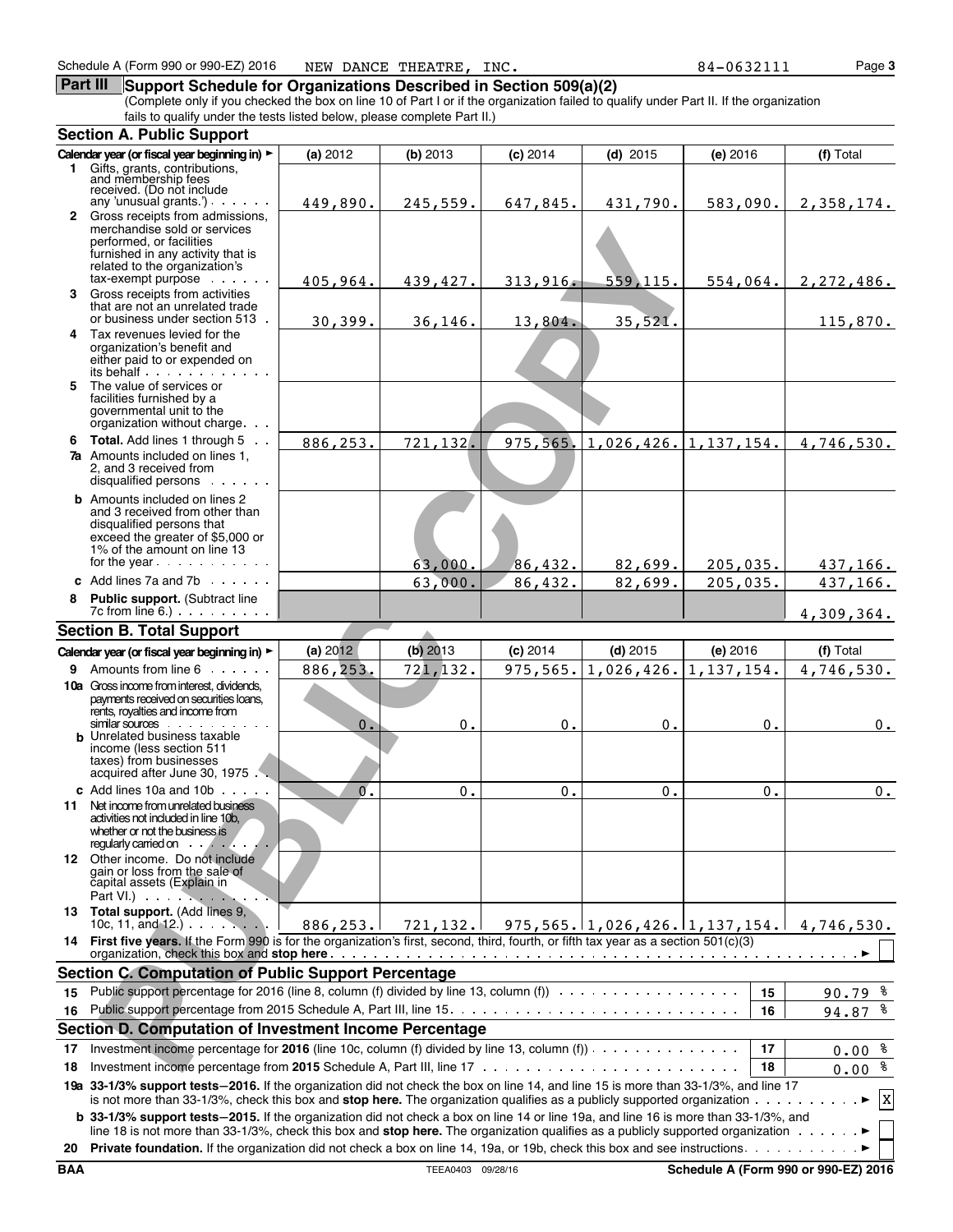### **Part IV Supporting Organizations**

(Complete only if you checked a box in line 12 on Part I. If you checked 12a of Part I, complete Sections A and B. If you checked 12b of Part I, complete Sections A and C. If you checked 12c of Part I, complete Sections A, D, and E. If you checked 12d of Part I, complete Sections A and D, and complete Part V.)

### **Section A. All Supporting Organizations**

- **1** Are all of the organization's supported organizations listed by name in the organization's governing documents? *If 'No,' describe in Part VI how the supported organizations are designated. If designated by class or purpose, describe the designation. If historic and continuing relationship, explain.* **1**
- **2** Did the organization have any supported organization that does not have an IRS determination of status under section 509(a)(1) or (2)? *If 'Yes,' explain in Part VI how the organization determined that the supported organization was described in section 509(a)(1) or (2).* **2**
- **3a** Did the organization have a supported organization described in section 501(c)(4), (5), or (6)? *If 'Yes,' answer (b) and (c) below.* **3a**
- **b** Did the organization confirm that each supported organization qualified under section 501(c)(4), (5), or (6) and satisfied the public support tests under section 509(a)(2)? *If 'Yes,' describe in Part VI when and how the organization made the determination.* **3b**
- **c** Did the organization ensure that all support to such organizations was used exclusively for section 170(c)(2)(B) purposes? *If 'Yes,' explain in Part VI* what controls the organization put in place to ensure such use.
- **4a** Was any supported organization not organized in the United States ('foreign supported organization')? *If 'Yes' and if you checked 12a or 12b in Part I, answer (b) and (c) below.* **4a**
- **b** Did the organization have ultimate control and discretion in deciding whether to make grants to the foreign supported organization? *If 'Yes,' describe in Part VI how the organization had such control and discretion despite being controlled or supervised by or in connection with its supported organizations.* **4b**
- **c** Did the organization support any foreign supported organization that does not have an IRS determination under sections 501(c)(3) and 509(a)(1) or (2)? *If 'Yes,' explain in Part VI what controls the organization used to ensure that all support to the foreign supported organization was used exclusively for section 170(c)(2)(B) purposes.* **4c**
- the experimental in the control of the control of the specific stress. We all the control of the specific of the control of the specific of the specific of the specific of the specific of the specific of the specific of th **5a** Did the organization add, substitute, or remove any supported organizations during the tax year? *If 'Yes,' answer (b) and (c) below (if applicable). Also, provide detail in Part VI, including (i) the names and EIN numbers of the supported organizations added, substituted, or removed; (ii) the reasons for each such action; (iii) the authority under the organization's organizing document authorizing such action; and (iv) how the action was accomplished (such as by amendment to the organizing document).* **5a**
- **b Type I or Type II only.** Was any added or substituted supported organization part of a class already designated in the organization's organizing document? **5b**
- **c Substitutions only.** Was the substitution the result of an event beyond the organization's control? **5c**
- **6** Did the organization provide support (whether in the form of grants or the provision of services or facilities) to anyone other than (i) its supported organizations, (ii) individuals that are part of the charitable class benefited by one or more of its supported organizations, or (iii) other supporting organizations that also support or benefit one or more of the filing organization's supported organizations? *If 'Yes,' provide detail in Part VI.* **6**
- **7** Did the organization provide a grant, loan, compensation, or other similar payment to a substantial contributor  $($ defined in section 4958 $($ c $)(3)(\tilde{C}$ )), a family member of a substantial contributor, or a 35% controlled entity with regard to a substantial contributor? *If 'Yes,' complete Part I of Schedule L (Form 990 or 990-EZ).* **7**
- **8** Did the organization make a loan to a disqualified person (as defined in section 4958) not described in line 7? *If 'Yes,' complete Part I of Schedule L (Form 990 or 990-EZ).* **8**
- **9a** Was the organization controlled directly or indirectly at any time during the tax year by one or more disqualified persons as defined in section 4946 (other than foundation managers and organizations described in section 509(a)(1) or (2))? *If 'Yes,' provide detail in Part VI*. **9a**
- **b** Did one or more disqualified persons (as defined in line 9a) hold a controlling interest in any entity in which the supporting organization had an interest? *If 'Yes,' provide detail in Part VI*. **9b**
- **c** Did a disqualified person (as defined in line 9a) have an ownership interest in, or derive any personal benefit from, assets in which the supporting organization also had an interest? *If 'Yes,' provide detail in Part VI*. **9c**
- **10a** Was the organization subject to the excess business holdings rules of section 4943 because of section 4943(f) (regarding certain Type II supporting organizations, and all Type III non-functionally integrated supporting organizations)? *If 'Yes,' answer 10b below.* **10a**
	- **b** Did the organization have any excess business holdings in the tax year? *(Use Schedule C, Form 4720, to determine whether the organization had excess business holdings.)* **10b**

**Yes No**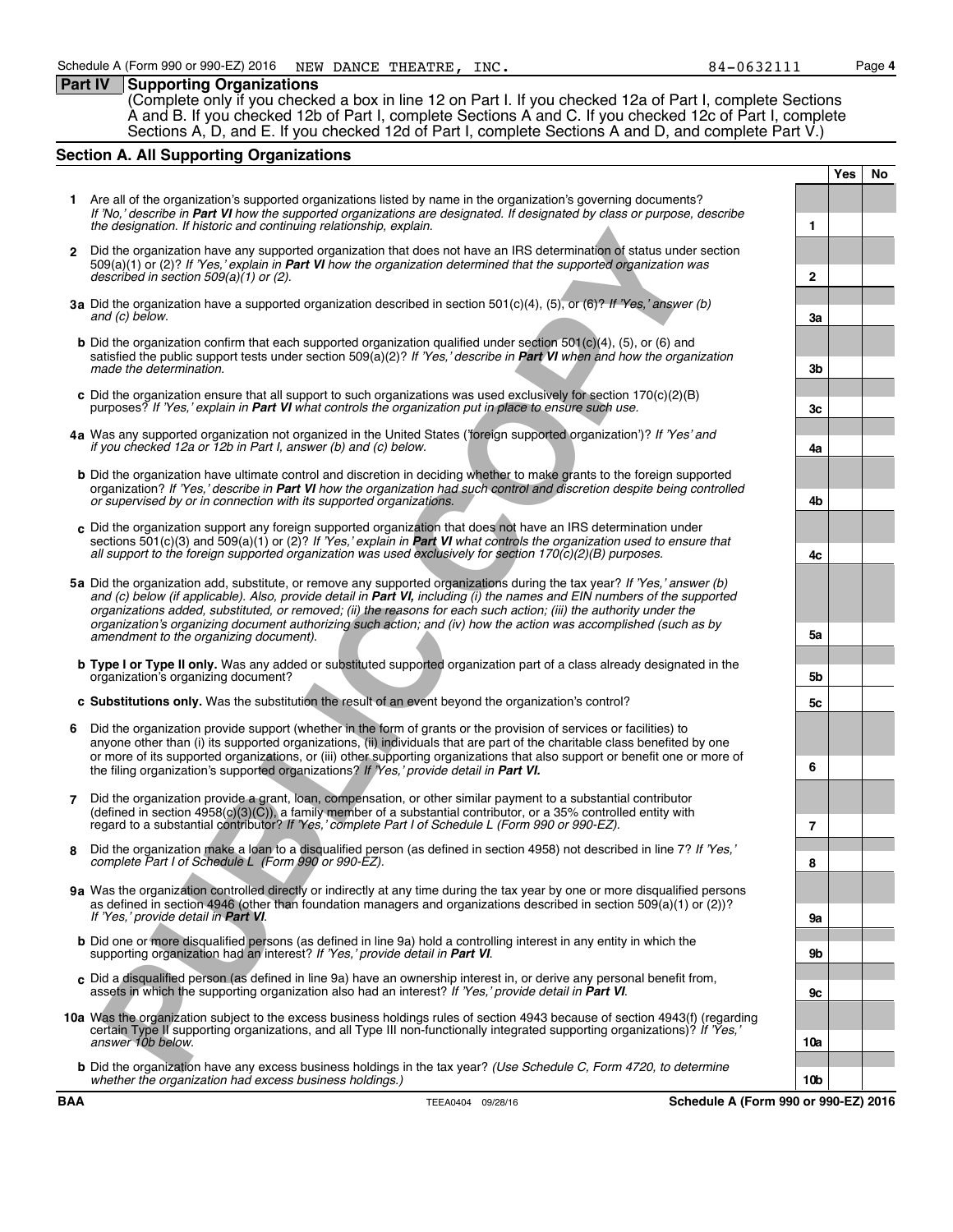| <b>Part IV</b> | <b>Supporting Organizations (continued)</b>                                                                               |                 |     |    |
|----------------|---------------------------------------------------------------------------------------------------------------------------|-----------------|-----|----|
|                |                                                                                                                           |                 | Yes | No |
| 11             | Has the organization accepted a gift or contribution from any of the following persons?                                   |                 |     |    |
|                | a A person who directly or indirectly controls, either alone or together with persons described in (b) and (c) below, the |                 |     |    |
|                | governing body of a supported organization?                                                                               | 11a             |     |    |
|                | <b>b</b> A family member of a person described in (a) above?                                                              | 11 <sub>b</sub> |     |    |
|                | c A 35% controlled entity of a person described in (a) or (b) above? If 'Yes' to a, b, or c, provide detail in Part VI.   | 11c             |     |    |
|                | <b>Section B. Type I Supporting Organizations</b>                                                                         |                 |     |    |

|   |                                                                                                                                                                                                                                                                                                                                                                                                                                                                                                                                                                                                                               | Yes⊦ |  |
|---|-------------------------------------------------------------------------------------------------------------------------------------------------------------------------------------------------------------------------------------------------------------------------------------------------------------------------------------------------------------------------------------------------------------------------------------------------------------------------------------------------------------------------------------------------------------------------------------------------------------------------------|------|--|
|   | Did the directors, trustees, or membership of one or more supported organizations have the power to regularly appoint<br>or elect at least a majority of the organization's directors or trustees at all times during the tax year? If 'No,' describe in<br>Part VI how the supported organization(s) effectively operated, supervised, or controlled the organization's activities.<br>If the organization had more than one supported organization, describe how the powers to appoint and/or remove<br>directors or trustees were allocated among the supported organizations and what conditions or restrictions, if any, |      |  |
|   | applied to such powers during the tax year.                                                                                                                                                                                                                                                                                                                                                                                                                                                                                                                                                                                   |      |  |
| 2 | Did the organization operate for the benefit of any supported organization other than the supported organization(s)<br>that operated, supervised, or controlled the supporting organization? If 'Yes,' explain in Part VI how providing such<br>benefit carried out the purposes of the supported organization(s) that operated, supervised, or controlled the                                                                                                                                                                                                                                                                |      |  |
|   | supporting organization.                                                                                                                                                                                                                                                                                                                                                                                                                                                                                                                                                                                                      |      |  |

#### **Section C. Type II Supporting Organizations**

|                                                                                                                                                                                                                                                       | Yes. | No |
|-------------------------------------------------------------------------------------------------------------------------------------------------------------------------------------------------------------------------------------------------------|------|----|
| Were a majority of the organization's directors or trustees during the tax year also a majority of the directors or trustees<br>of each of the organization's supported organization(s)? If 'No, describe in Part VI how control or management of the |      |    |
| supporting organization was vested in the same persons that controlled or managed the supported organization(s).                                                                                                                                      |      |    |

#### **Section D. All Type III Supporting Organizations**

|             |                                                                                                                                                                                                                                                                                                                                                                                                                                                                                                                                                                                                                                      |              | Yes | No  |
|-------------|--------------------------------------------------------------------------------------------------------------------------------------------------------------------------------------------------------------------------------------------------------------------------------------------------------------------------------------------------------------------------------------------------------------------------------------------------------------------------------------------------------------------------------------------------------------------------------------------------------------------------------------|--------------|-----|-----|
|             | Did the directors, trustees, or membership of one or more supported organizations have the power to regularly appoint<br>or elect at least a majority of the organization's directors or trustees at all times during the tax year? If 'No,' describe in<br><b>Part VI</b> how the supported organization(s) effectively operated, supervised, or controlled the organization's activities.<br>If the organization had more than one supported organization, describe how the powers to appoint and/or remove<br>directors or trustees were allocated among the supported organizations and what conditions or restrictions, if any, |              |     |     |
|             | applied to such powers during the tax year.                                                                                                                                                                                                                                                                                                                                                                                                                                                                                                                                                                                          | 1            |     |     |
| 2           | Did the organization operate for the benefit of any supported organization other than the supported organization(s)<br>that operated, supervised, or controlled the supporting organization? If 'Yes,' explain in <b>Part VI</b> how providing such<br>benefit carried out the purposes of the supported organization(s) that operated, supervised, or controlled the<br>supporting organization.                                                                                                                                                                                                                                    | $\mathbf{2}$ |     |     |
|             | Section C. Type II Supporting Organizations                                                                                                                                                                                                                                                                                                                                                                                                                                                                                                                                                                                          |              |     |     |
|             |                                                                                                                                                                                                                                                                                                                                                                                                                                                                                                                                                                                                                                      |              | Yes | No  |
|             | 1 Were a majority of the organization's directors or trustees during the tax year also a majority of the directors or trustees<br>of each of the organization's supported organization(s)? If 'No, describe in Part VI how control or management of the                                                                                                                                                                                                                                                                                                                                                                              | 1            |     |     |
|             | supporting organization was vested in the same persons that controlled or managed the supported organization(s).                                                                                                                                                                                                                                                                                                                                                                                                                                                                                                                     |              |     |     |
|             | Section D. All Type III Supporting Organizations                                                                                                                                                                                                                                                                                                                                                                                                                                                                                                                                                                                     |              |     |     |
|             |                                                                                                                                                                                                                                                                                                                                                                                                                                                                                                                                                                                                                                      |              | Yes | No. |
| 1           | Did the organization provide to each of its supported organizations, by the last day of the fifth month of the<br>organization's tax year, (i) a written notice describing the type and amount of support provided during the prior tax<br>year, (ii) a copy of the Form 990 that was most recently filed as of the date of notification, and (iii) copies of the                                                                                                                                                                                                                                                                    |              |     |     |
|             | organization's governing documents in effect on the date of notification, to the extent not previously provided?                                                                                                                                                                                                                                                                                                                                                                                                                                                                                                                     | 1            |     |     |
| $\mathbf 2$ | Were any of the organization's officers, directors, or trustees either (i) appointed or elected by the supported<br>organization(s) or (ii) serving on the governing body of a supported organization? If 'No,' explain in Part VI how                                                                                                                                                                                                                                                                                                                                                                                               |              |     |     |
|             | the organization maintained a close and continuous working relationship with the supported organization(s).                                                                                                                                                                                                                                                                                                                                                                                                                                                                                                                          | $\mathbf{2}$ |     |     |
| 3           | By reason of the relationship described in (2), did the organization's supported organizations have a significant<br>voice in the organization's investment policies and in directing the use of the organization's income or assets at                                                                                                                                                                                                                                                                                                                                                                                              |              |     |     |
|             | all times during the tax year? If 'Yes,' describe in Part VI the role the organization's supported organizations played<br>in this regard.                                                                                                                                                                                                                                                                                                                                                                                                                                                                                           | 3            |     |     |
|             | Section E. Type III Functionally Integrated Supporting Organizations                                                                                                                                                                                                                                                                                                                                                                                                                                                                                                                                                                 |              |     |     |
| 1.          | Check the box next to the method that the organization used to satisfy the Integral Part Test during the year (see instructions).                                                                                                                                                                                                                                                                                                                                                                                                                                                                                                    |              |     |     |
|             | The organization satisfied the Activities Test. Complete line 2 below.<br>a                                                                                                                                                                                                                                                                                                                                                                                                                                                                                                                                                          |              |     |     |
|             | The organization is the parent of each of its supported organizations. Complete line 3 below.<br>b                                                                                                                                                                                                                                                                                                                                                                                                                                                                                                                                   |              |     |     |
|             | The organization supported a governmental entity. Describe in Part VI how you supported a government entity (see instructions).                                                                                                                                                                                                                                                                                                                                                                                                                                                                                                      |              |     |     |
|             | 2 Activities Test. Answer (a) and (b) below.                                                                                                                                                                                                                                                                                                                                                                                                                                                                                                                                                                                         |              | Yes | No  |
|             | a Did substantially all of the organization's activities during the tax year directly further the exempt purposes of the<br>supported organization(s) to which the organization was responsive? If 'Yes,' then in Part VI identify those supported<br><b>organizations and explain</b> how these activities directly furthered their exempt purposes, how the organization was<br>responsive to those supported organizations, and how the organization determined that these activities constituted                                                                                                                                 |              |     |     |
|             | substantially all of its activities.                                                                                                                                                                                                                                                                                                                                                                                                                                                                                                                                                                                                 | 2a           |     |     |
|             | <b>b</b> Did the activities described in (a) constitute activities that, but for the organization's involvement, one or more of<br>the organization's supported organization(s) would have been engaged in? If 'Yes,' explain in Part VI the reasons for<br>the organization's position that its supported organization(s) would have engaged in these activities but for the                                                                                                                                                                                                                                                        |              |     |     |
|             | organization's involvement.                                                                                                                                                                                                                                                                                                                                                                                                                                                                                                                                                                                                          | 2b           |     |     |
|             | 3 Parent of Supported Organizations. Answer (a) and (b) below.                                                                                                                                                                                                                                                                                                                                                                                                                                                                                                                                                                       |              |     |     |

#### **Section E. Type III Functionally Integrated Supporting Organizations**

- **1** Check the box next to the method that the organization used to satisfy the Integral Part Test during the year (see instructions).
	- **a** The organization satisfied the Activities Test. *Complete line 2 below.*
	- **b** The organization is the parent of each of its supported organizations. *Complete line 3 below.*
	- **c** The organization supported a governmental entity. *Describe in Part VI how you supported a government entity (see instructions).*

#### **2** Activities Test. *Answer (a) and (b) below.* **Yes No**

- **a** Did substantially all of the organization's activities during the tax year directly further the exempt purposes of the supported organization(s) to which the organization was responsive? *If 'Yes,' then in Part VI identify those supported organizations and explain how these activities directly furthered their exempt purposes, how the organization was responsive to those supported organizations, and how the organization determined that these activities constituted substantially all of its activities.* **2a**
- **b** Did the activities described in (a) constitute activities that, but for the organization's involvement, one or more of the organization's supported organization(s) would have been engaged in? *If 'Yes,' explain in Part VI the reasons for the organization's position that its supported organization(s) would have engaged in these activities but for the organization's involvement.* **2b**
- **3** Parent of Supported Organizations. *Answer (a) and (b) below.*
- **a** Did the organization have the power to regularly appoint or elect a majority of the officers, directors, or trustees of each of the supported organizations? *Provide details in Part VI.* **3a**
- **b** Did the organization exercise a substantial degree of direction over the policies, programs, and activities of each of its supported organizations? *If 'Yes,' describe in Part VI the role played by the organization in this regard.* **3b**

**BAA TEEA0405 09/28/16 Schedule A (Form 990 or 990-EZ) 2016**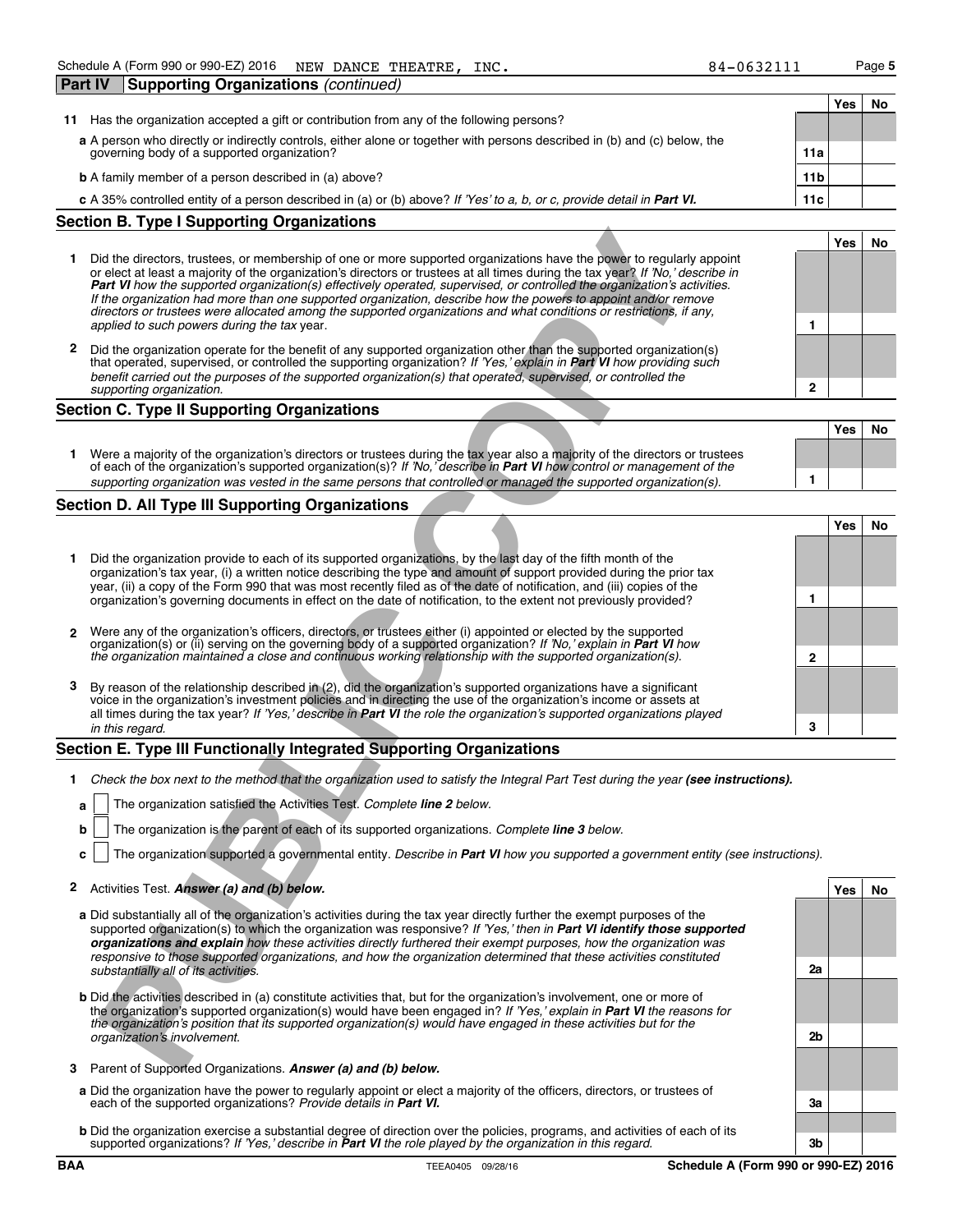| 1.             | Check here if the organization satisfied the Integral Part Test as a qualifying trust on Nov. 20, 1970 (explain in Part VI). See<br>instructions. All other Type III non-functionally integrated supporting organizations must complete Sections A through E. |                |                |                                      |
|----------------|---------------------------------------------------------------------------------------------------------------------------------------------------------------------------------------------------------------------------------------------------------------|----------------|----------------|--------------------------------------|
|                | Section A - Adjusted Net Income                                                                                                                                                                                                                               |                | (A) Prior Year | (B) Current Year<br>(optional)       |
| 1.             | Net short-term capital gain                                                                                                                                                                                                                                   | 1              |                |                                      |
| 2              | Recoveries of prior-year distributions                                                                                                                                                                                                                        | $\mathbf 2$    |                |                                      |
| 3              | Other gross income (see instructions)                                                                                                                                                                                                                         | 3              |                |                                      |
| 4              | Add lines 1 through 3.                                                                                                                                                                                                                                        | 4              |                |                                      |
| 5.             | Depreciation and depletion                                                                                                                                                                                                                                    | 5              |                |                                      |
| 6              | Portion of operating expenses paid or incurred for production or collection of gross<br>income or for management, conservation, or maintenance of property held for<br>production of income (see instructions)                                                | 6              |                |                                      |
| 7              | Other expenses (see instructions)                                                                                                                                                                                                                             | 7              |                |                                      |
| 8              | <b>Adjusted Net Income</b> (subtract lines 5, 6, and 7 from line 4).                                                                                                                                                                                          | 8              |                |                                      |
|                | <b>Section B - Minimum Asset Amount</b>                                                                                                                                                                                                                       |                | (A) Prior Year | (B) Current Year<br>(optional)       |
| 1              | Aggregate fair market value of all non-exempt-use assets (see instructions for short<br>tax year or assets held for part of year):                                                                                                                            |                |                |                                      |
|                | a Average monthly value of securities                                                                                                                                                                                                                         | 1а             |                |                                      |
|                | <b>b</b> Average monthly cash balances                                                                                                                                                                                                                        | 1 b            |                |                                      |
|                | c Fair market value of other non-exempt-use assets                                                                                                                                                                                                            | 1 c            |                |                                      |
|                | d Total (add lines 1a, 1b, and 1c)                                                                                                                                                                                                                            | 1 d            |                |                                      |
|                | <b>e Discount</b> claimed for blockage or other<br>factors (explain in detail in Part VI):                                                                                                                                                                    |                |                |                                      |
| 2              | Acquisition indebtedness applicable to non-exempt-use assets                                                                                                                                                                                                  | $\overline{2}$ |                |                                      |
| 3              | Subtract line 2 from line 1d.                                                                                                                                                                                                                                 | 3              |                |                                      |
| 4              | Cash deemed held for exempt use. Enter 1-1/2% of line 3 (for greater amount,<br>see instructions).                                                                                                                                                            | 4              |                |                                      |
| 5              | Net value of non-exempt-use assets (subtract line 4 from line 3)                                                                                                                                                                                              | 5              |                |                                      |
| 6              | Multiply line 5 by .035.                                                                                                                                                                                                                                      | 6              |                |                                      |
| 7              | Recoveries of prior-year distributions                                                                                                                                                                                                                        | 7              |                |                                      |
| 8              | Minimum Asset Amount (add line 7 to line 6)                                                                                                                                                                                                                   | 8              |                |                                      |
|                | Section C - Distributable Amount                                                                                                                                                                                                                              |                |                | <b>Current Year</b>                  |
| 1.             | Adjusted net income for prior year (from Section A, line 8, Column A)                                                                                                                                                                                         | 1              |                |                                      |
| 2              | Enter 85% of line 1.                                                                                                                                                                                                                                          | $\mathbf{2}$   |                |                                      |
| 3              | Minimum asset amount for prior year (from Section B, line 8, Column A)                                                                                                                                                                                        | 3              |                |                                      |
| 4              | Enter greater of line 2 or line 3.                                                                                                                                                                                                                            | 4              |                |                                      |
| 5              | Income tax imposed in prior year                                                                                                                                                                                                                              | 5              |                |                                      |
| 6              | Distributable Amount. Subtract line 5 from line 4, unless subject to emergency<br>temporary reduction (see instructions).                                                                                                                                     | 6              |                |                                      |
| $\overline{7}$ | Check here if the current year is the organization's first as a non-functionally integrated Type III supporting organization<br>(see instructions).                                                                                                           |                |                |                                      |
| <b>BAA</b>     |                                                                                                                                                                                                                                                               |                |                | Schedule A (Form 990 or 990-EZ) 2016 |
|                |                                                                                                                                                                                                                                                               |                |                |                                      |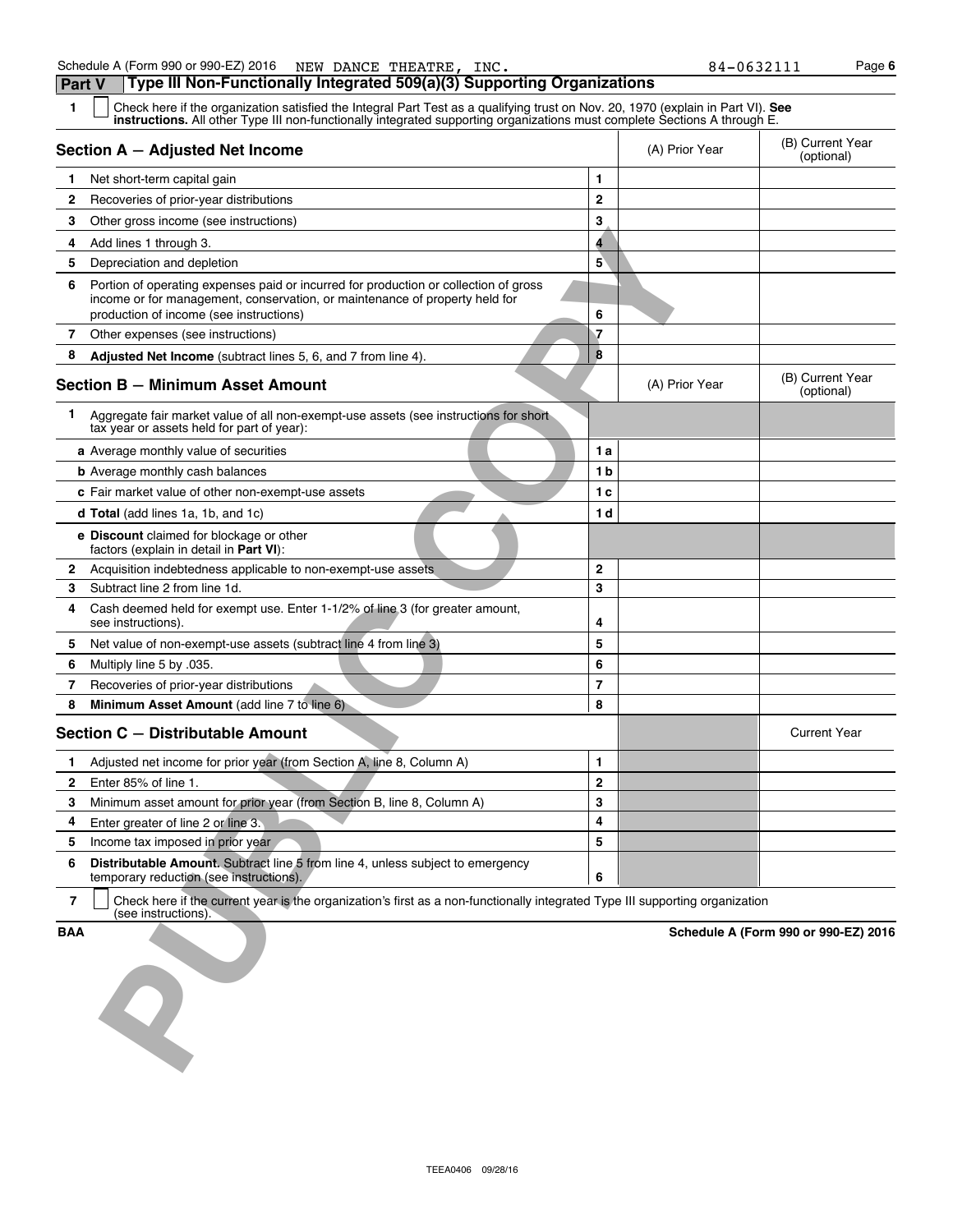| <b>Part V</b> | Type III Non-Functionally Integrated 509(a)(3) Supporting Organizations (continued)                                                                                           |                                              |                                               |                                                  |
|---------------|-------------------------------------------------------------------------------------------------------------------------------------------------------------------------------|----------------------------------------------|-----------------------------------------------|--------------------------------------------------|
|               | Section D - Distributions                                                                                                                                                     |                                              |                                               | <b>Current Year</b>                              |
| 1.            | Amounts paid to supported organizations to accomplish exempt purposes                                                                                                         |                                              |                                               |                                                  |
| 2             | Amounts paid to perform activity that directly furthers exempt purposes of supported organizations,<br>in excess of income from activity                                      |                                              |                                               |                                                  |
| 3             | Administrative expenses paid to accomplish exempt purposes of supported organizations                                                                                         |                                              |                                               |                                                  |
| 4             | Amounts paid to acquire exempt-use assets                                                                                                                                     |                                              |                                               |                                                  |
| 5             | Qualified set-aside amounts (prior IRS approval required)                                                                                                                     |                                              |                                               |                                                  |
| 6             | Other distributions (describe in Part VI). See instructions.                                                                                                                  |                                              |                                               |                                                  |
| 7             | Total annual distributions. Add lines 1 through 6.                                                                                                                            |                                              |                                               |                                                  |
| 8             | Distributions to attentive supported organizations to which the organization is responsive (provide details<br>in Part VI). See instructions.                                 |                                              |                                               |                                                  |
| 9             | Distributable amount for 2016 from Section C, line 6                                                                                                                          |                                              |                                               |                                                  |
| 10            | Line 8 amount divided by Line 9 amount                                                                                                                                        |                                              |                                               |                                                  |
|               | Section E - Distribution Allocations (see instructions)                                                                                                                       | (i)<br><b>Excess</b><br><b>Distributions</b> | (ii)<br><b>Underdistributions</b><br>Pre-2016 | (iii)<br><b>Distributable</b><br>Amount for 2016 |
| 1             | Distributable amount for 2016 from Section C. line 6                                                                                                                          |                                              |                                               |                                                  |
| $\mathbf{2}$  | Underdistributions, if any, for years prior to 2016 (reasonable<br>cause required - explain in Part VI). See instructions.                                                    |                                              |                                               |                                                  |
| 3             | Excess distributions carryover, if any, to 2016:                                                                                                                              |                                              |                                               |                                                  |
| а             |                                                                                                                                                                               |                                              |                                               |                                                  |
| b             |                                                                                                                                                                               |                                              |                                               |                                                  |
|               | <b>c</b> From 2013                                                                                                                                                            |                                              |                                               |                                                  |
|               | <b>d</b> From 2014 $\ldots$ $\ldots$                                                                                                                                          |                                              |                                               |                                                  |
|               | <b>e</b> From 2015 $\cdots$ $\cdots$                                                                                                                                          |                                              |                                               |                                                  |
|               | f Total of lines 3a through e                                                                                                                                                 |                                              |                                               |                                                  |
|               | g Applied to underdistributions of prior years                                                                                                                                |                                              |                                               |                                                  |
|               | h Applied to 2016 distributable amount                                                                                                                                        |                                              |                                               |                                                  |
|               | <i>i</i> Carryover from 2011 not applied (see instructions)                                                                                                                   |                                              |                                               |                                                  |
|               | Remainder. Subtract lines 3g, 3h, and 3i from 3f.                                                                                                                             |                                              |                                               |                                                  |
| 4             | Distributions for 2016 from Section D,<br>\$<br>line $7:$                                                                                                                     |                                              |                                               |                                                  |
|               | a Applied to underdistributions of prior years                                                                                                                                |                                              |                                               |                                                  |
|               | <b>b</b> Applied to 2016 distributable amount                                                                                                                                 |                                              |                                               |                                                  |
|               | c Remainder. Subtract lines 4a and 4b from 4.                                                                                                                                 |                                              |                                               |                                                  |
| 5             | Remaining underdistributions for years prior to 2016, if any.<br>Subtract lines 3g and 4a from line 2. For result greater than<br>zero, explain in Part VI. See instructions. |                                              |                                               |                                                  |
| 6             | Remaining underdistributions for 2016. Subtract lines 3h and 4b<br>from line 1. For result greater than zero, explain in Part VI. See<br>instructions.                        |                                              |                                               |                                                  |
|               | 7 Excess distributions carryover to 2017. Add lines 3j and 4c.                                                                                                                |                                              |                                               |                                                  |
| 8             | Breakdown of line 7:                                                                                                                                                          |                                              |                                               |                                                  |
| a             |                                                                                                                                                                               |                                              |                                               |                                                  |
|               | <b>b</b> Excess from $2013$ .<br>$\sim$ 10 $\pm$                                                                                                                              |                                              |                                               |                                                  |
|               | <b>c</b> Excess from $2014$                                                                                                                                                   |                                              |                                               |                                                  |
|               | $d$ Excess from 2015 $\ldots$                                                                                                                                                 |                                              |                                               |                                                  |
|               | <b>e</b> Excess from $2016$                                                                                                                                                   |                                              |                                               |                                                  |
| <b>BAA</b>    |                                                                                                                                                                               |                                              |                                               | Schedule A (Form 990 or 990-EZ) 2016             |
|               |                                                                                                                                                                               |                                              |                                               |                                                  |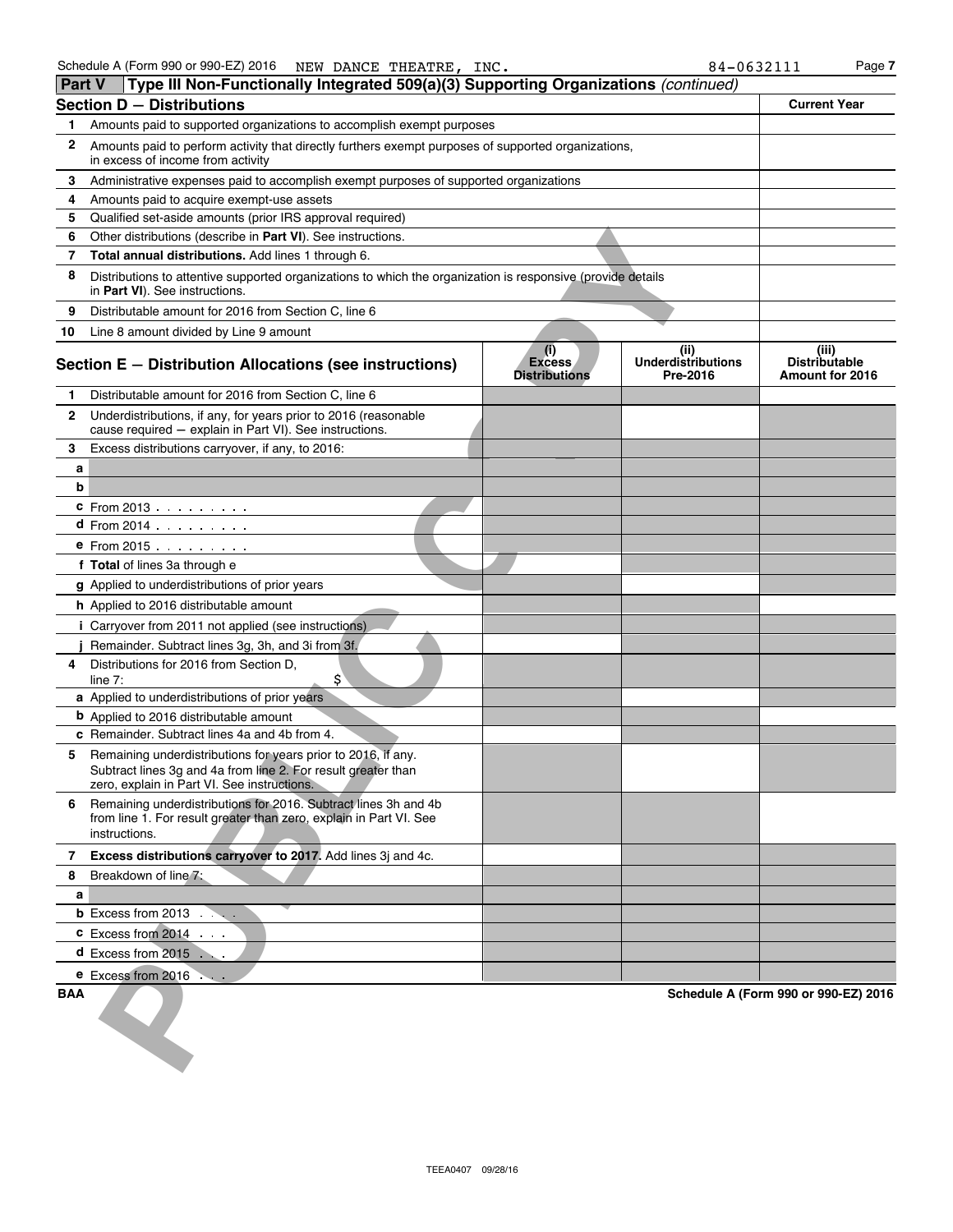| <b>Part VI</b> |                     |                                                                                                                                 | <b>Supplemental Information.</b> Provide the explanations required by Part II, line 10; Part II, line 17a or 17b;Part III, line 12; Part IV,<br>Dection A, lines 1, 2, 3b, 3c, 4b, 4c, 5a, 6, 9a, 9b, 9c, 11a, 11b, and 11c; Part IV, |  |
|----------------|---------------------|---------------------------------------------------------------------------------------------------------------------------------|---------------------------------------------------------------------------------------------------------------------------------------------------------------------------------------------------------------------------------------|--|
|                |                     |                                                                                                                                 | Part IV, Section D, lines 2 and 3; Part IV, Section E, lines 1c, 2a, 2b, 3a, and 3b; Part V, line 1; Part V, Section B, line 1e; Part V,                                                                                              |  |
|                |                     | Section D, lines 5, 6, and 8; and Part V, Section E, lines 2, 5, and 6. Also complete this part for any additional information. |                                                                                                                                                                                                                                       |  |
|                | (See instructions.) |                                                                                                                                 |                                                                                                                                                                                                                                       |  |

**PUBLIC COPY**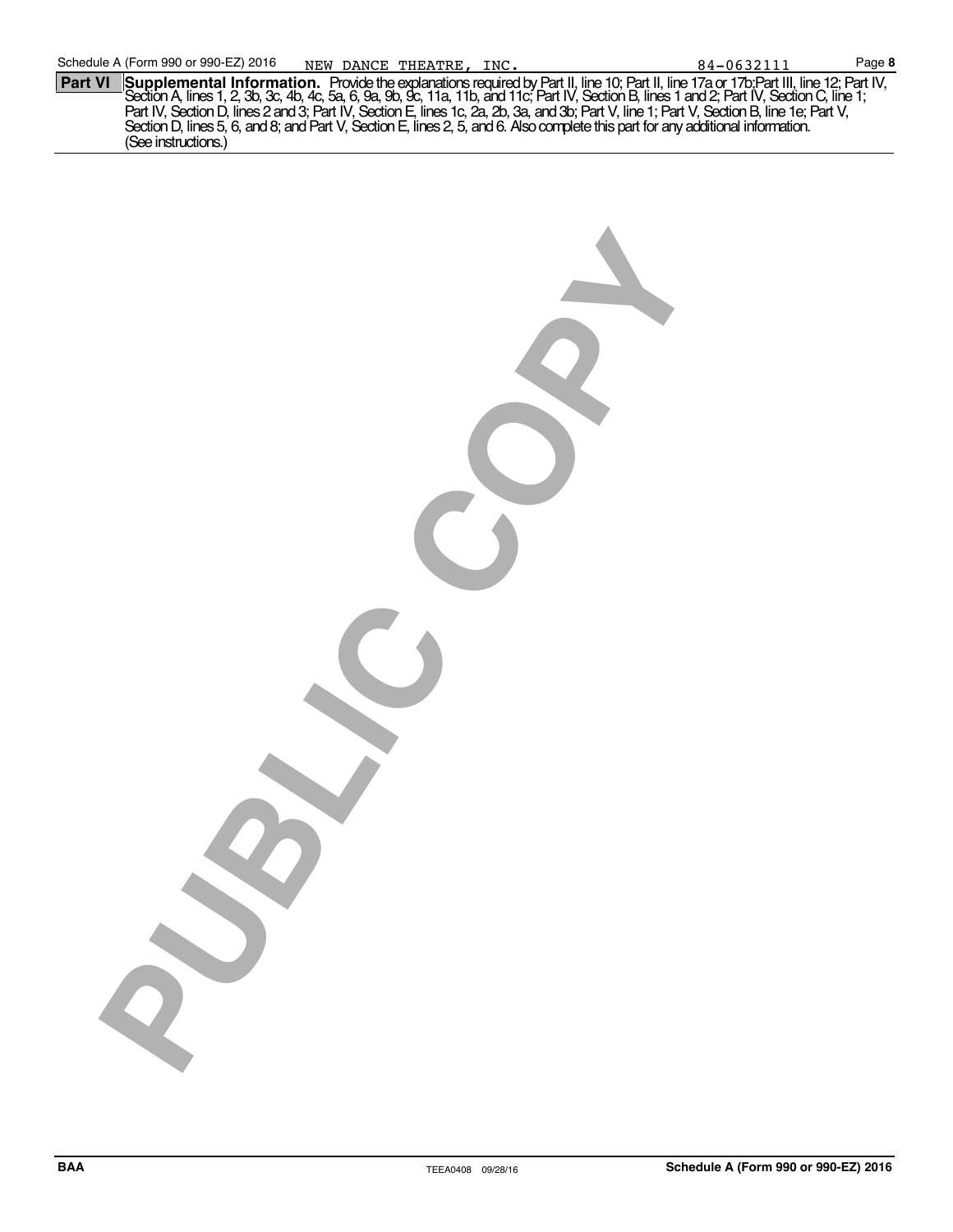Department of the Treasury

## **(Form 990, 990-EZ, Schedule of Contributors or 990-PF)**

Attach to Form 990, Form 990-EZ, or Form 990-PF. Information about Schedule B (Form 990, 990-EZ, 990-PF) and its instructions is at *www.irs.gov/form990.* 

| × | × |
|---|---|
|   |   |

| Internal Revenue Service |  |
|--------------------------|--|
| Name of the organization |  |

| illielijal Develius osi vice                                                                                                                                                                                                                                                                                                                                                                                 | <u>""O "But it about the require D (I GITTS SO, SSO LET SSO FT ) and its insulations is at WWW. II S. QOW TO MISSO.</u>                                                                                                                                                                                                                                                                                                                                                                                                                                                                                                                                      |                                                                                                                                            |
|--------------------------------------------------------------------------------------------------------------------------------------------------------------------------------------------------------------------------------------------------------------------------------------------------------------------------------------------------------------------------------------------------------------|--------------------------------------------------------------------------------------------------------------------------------------------------------------------------------------------------------------------------------------------------------------------------------------------------------------------------------------------------------------------------------------------------------------------------------------------------------------------------------------------------------------------------------------------------------------------------------------------------------------------------------------------------------------|--------------------------------------------------------------------------------------------------------------------------------------------|
| Name of the organization                                                                                                                                                                                                                                                                                                                                                                                     |                                                                                                                                                                                                                                                                                                                                                                                                                                                                                                                                                                                                                                                              | <b>Employer identification number</b>                                                                                                      |
| NEW DANCE THEATRE,<br>INC.                                                                                                                                                                                                                                                                                                                                                                                   |                                                                                                                                                                                                                                                                                                                                                                                                                                                                                                                                                                                                                                                              | 84-0632111                                                                                                                                 |
| Organization type (check one):                                                                                                                                                                                                                                                                                                                                                                               |                                                                                                                                                                                                                                                                                                                                                                                                                                                                                                                                                                                                                                                              |                                                                                                                                            |
| Filers of:                                                                                                                                                                                                                                                                                                                                                                                                   | <b>Section:</b>                                                                                                                                                                                                                                                                                                                                                                                                                                                                                                                                                                                                                                              |                                                                                                                                            |
| Form 990 or 990-EZ                                                                                                                                                                                                                                                                                                                                                                                           | $X \mid 501(c)$<br>3 ) (enter number) organization                                                                                                                                                                                                                                                                                                                                                                                                                                                                                                                                                                                                           |                                                                                                                                            |
|                                                                                                                                                                                                                                                                                                                                                                                                              | $4947(a)(1)$ nonexempt charitable trust not treated as a private foundation                                                                                                                                                                                                                                                                                                                                                                                                                                                                                                                                                                                  |                                                                                                                                            |
|                                                                                                                                                                                                                                                                                                                                                                                                              | 527 political organization                                                                                                                                                                                                                                                                                                                                                                                                                                                                                                                                                                                                                                   |                                                                                                                                            |
| Form 990-PF                                                                                                                                                                                                                                                                                                                                                                                                  | 501(c)(3) exempt private foundation                                                                                                                                                                                                                                                                                                                                                                                                                                                                                                                                                                                                                          |                                                                                                                                            |
|                                                                                                                                                                                                                                                                                                                                                                                                              | 4947(a)(1) nonexempt charitable trust treated as a private foundation                                                                                                                                                                                                                                                                                                                                                                                                                                                                                                                                                                                        |                                                                                                                                            |
|                                                                                                                                                                                                                                                                                                                                                                                                              | 501(c)(3) taxable private foundation                                                                                                                                                                                                                                                                                                                                                                                                                                                                                                                                                                                                                         |                                                                                                                                            |
|                                                                                                                                                                                                                                                                                                                                                                                                              |                                                                                                                                                                                                                                                                                                                                                                                                                                                                                                                                                                                                                                                              |                                                                                                                                            |
| Check if your organization is covered by the General Rule or a Special Rule.                                                                                                                                                                                                                                                                                                                                 |                                                                                                                                                                                                                                                                                                                                                                                                                                                                                                                                                                                                                                                              |                                                                                                                                            |
| Note. Only a section 501(c)(7), (8), or (10) organization can check boxes for both the General Rule and a Special Rule. See instructions.                                                                                                                                                                                                                                                                    |                                                                                                                                                                                                                                                                                                                                                                                                                                                                                                                                                                                                                                                              |                                                                                                                                            |
| <b>General Rule</b>                                                                                                                                                                                                                                                                                                                                                                                          |                                                                                                                                                                                                                                                                                                                                                                                                                                                                                                                                                                                                                                                              |                                                                                                                                            |
|                                                                                                                                                                                                                                                                                                                                                                                                              | property) from any one contributor. Complete Parts I and II. See instructions for determining a contributor's total contributions.                                                                                                                                                                                                                                                                                                                                                                                                                                                                                                                           | For an organization filing Form 990, 990-EZ, or 990-PF that received, during the year, contributions totaling \$5,000 or more (in money or |
|                                                                                                                                                                                                                                                                                                                                                                                                              |                                                                                                                                                                                                                                                                                                                                                                                                                                                                                                                                                                                                                                                              |                                                                                                                                            |
| <b>Special Rules</b>                                                                                                                                                                                                                                                                                                                                                                                         |                                                                                                                                                                                                                                                                                                                                                                                                                                                                                                                                                                                                                                                              |                                                                                                                                            |
| X<br>Form 990, Part VIII, line 1h, or (ii) Form 990-EZ, line 1. Complete Parts I and II.                                                                                                                                                                                                                                                                                                                     | For an organization described in section 501(c)(3) filing Form 990 or 990-EZ that met the 33-1/3% support test of the regulations<br>under sections 509(a)(1) and 170(b)(1)(A)(vi), that checked Schedule A (Form 990 or 990-EZ), Part II, line 13, 16a, or 16b, and that<br>received from any one contributor, during the year, total contributions of the greater of (1) \$5,000 or (2) 2% of the amount on (i)                                                                                                                                                                                                                                            |                                                                                                                                            |
|                                                                                                                                                                                                                                                                                                                                                                                                              | For an organization described in section $501(c)(7)$ , (8), or (10) filing Form 990 or 990-EZ that received from any one contributor,<br>during the year, total contributions of more than \$1,000 exclusively for religious, charitable, scientific, literary, or educational<br>purposes, or for the prevention of cruelty to children or animals. Complete Parts I, II, and III.                                                                                                                                                                                                                                                                          |                                                                                                                                            |
|                                                                                                                                                                                                                                                                                                                                                                                                              | For an organization described in section 501(c)(7), (8), or (10) filing Form 990 or 990-EZ that received from any one contributor,<br>during the year, contributions exclusively for religious, charitable, etc., purposes, but no such contributions totaled more than<br>\$1,000. If this box is checked, enter here the total contributions that were received during the year for an exclusively religious,<br>charitable, etc., purpose. Don't complete any of the parts unless the General Rule applies to this organization because<br>it received nonexclusively religious, charitable, etc., contributions totaling \$5,000 or more during the year |                                                                                                                                            |
|                                                                                                                                                                                                                                                                                                                                                                                                              |                                                                                                                                                                                                                                                                                                                                                                                                                                                                                                                                                                                                                                                              |                                                                                                                                            |
| Caution. An organization that isn't covered by the General Rule and/or the Special Rules doesn't file Schedule B (Form 990, 990-EZ, or<br>990-PF), but it must answer 'No' on Part IV, line 2, of its Form 990; or check the box on line H of its Form 990-EZ or on its Form 990-PF,<br>Part I, line 2, to certify that it doesn't meet the filing requirements of Schedule B (Form 990, 990-EZ, or 990-PF). |                                                                                                                                                                                                                                                                                                                                                                                                                                                                                                                                                                                                                                                              |                                                                                                                                            |
| BAA For Paperwork Reduction Act Notice, see the Instructions for Form 990, 990-EZ, or 990-PF.                                                                                                                                                                                                                                                                                                                |                                                                                                                                                                                                                                                                                                                                                                                                                                                                                                                                                                                                                                                              | Schedule B (Form 990, 990-EZ, or 990-PF) (2016                                                                                             |
|                                                                                                                                                                                                                                                                                                                                                                                                              |                                                                                                                                                                                                                                                                                                                                                                                                                                                                                                                                                                                                                                                              |                                                                                                                                            |
|                                                                                                                                                                                                                                                                                                                                                                                                              |                                                                                                                                                                                                                                                                                                                                                                                                                                                                                                                                                                                                                                                              |                                                                                                                                            |

#### **General Rule**

#### **Special Rules**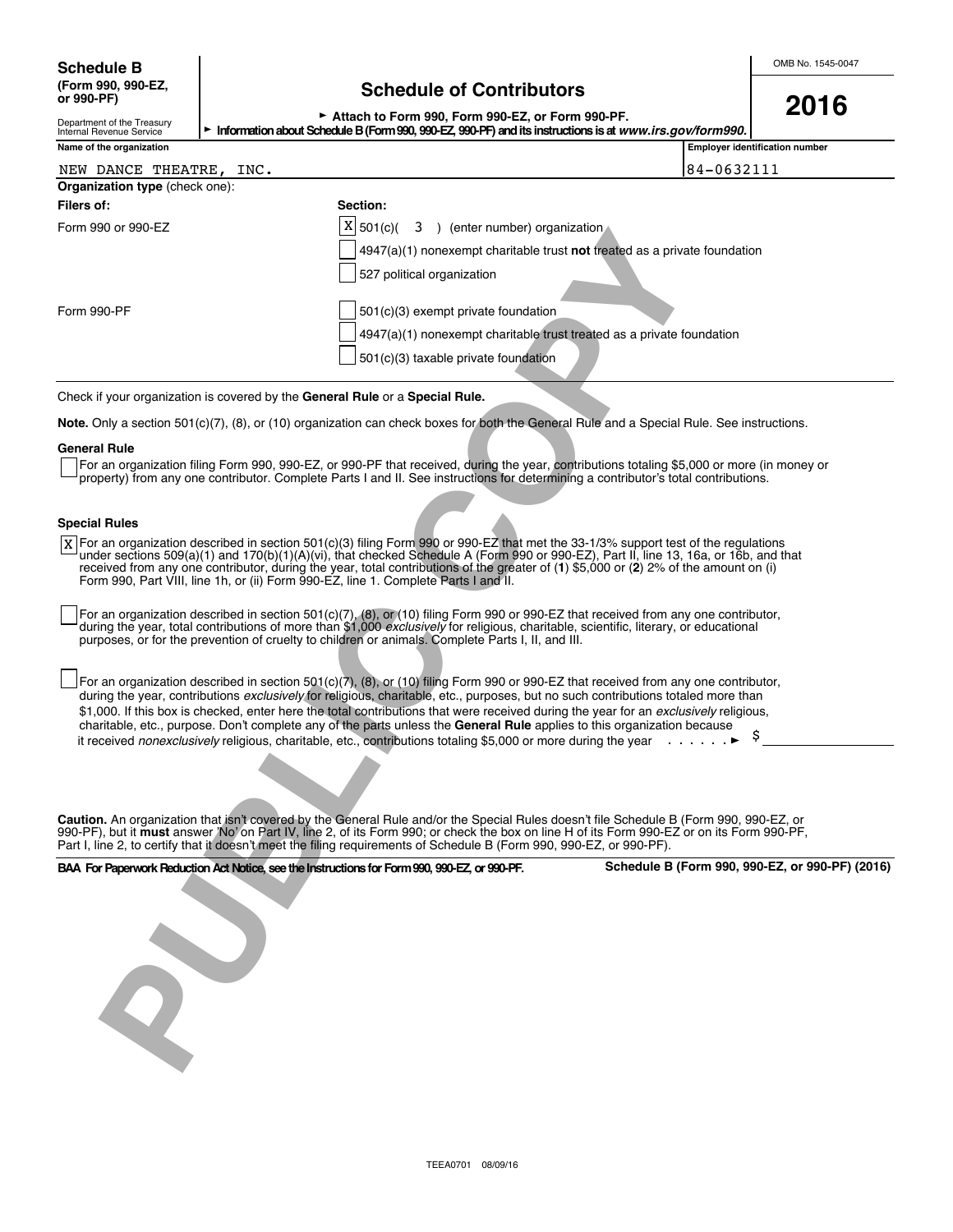| 990-PF<br>990-EZ<br>Schedule B (<br>(2016)<br>990<br>Form) د<br>. or : | Page |  | Οl | Part<br>ОΤ |
|------------------------------------------------------------------------|------|--|----|------------|
|------------------------------------------------------------------------|------|--|----|------------|

**Name of organization Employer identification number Employer identification number** 1 of 2 of Part I

NEW DANCE THEATRE, INC. 84-0632111

**Part I** Contributors (see instructions). Use duplicate copies of Part I if additional space is needed.

| (a)<br>Number        | (b)<br>Name, address, and ZIP + 4         | (c)<br>Total<br>contributions | (d)<br>Type of contribution                                                                            |
|----------------------|-------------------------------------------|-------------------------------|--------------------------------------------------------------------------------------------------------|
| $1$ $-$              |                                           | \$<br>80,000.                 | $\mathbf X$<br>Person<br><b>Payroll</b><br>Noncash<br>(Complete Part II for<br>noncash contributions.) |
| (a)<br>Number        | (b)<br>Name, address, and ZIP + 4         | (c)<br>Total<br>contributions | (d)<br>Type of contribution                                                                            |
| $2 - 1$              |                                           | 40,000.                       | Χ<br>Person<br><b>Payroll</b><br>Noncash<br>(Complete Part II for<br>noncash contributions.)           |
| (a)<br><b>Number</b> | (b)<br>Name, address, and ZIP + $4$       | (c)<br>Total<br>contributions | (d)<br>Type of contribution                                                                            |
| $\frac{3}{2}$ -      |                                           | \$<br>62,750.                 | $\mathbf X$<br>Person<br>Payroll<br>Noncash<br>(Complete Part II for<br>noncash contributions.)        |
| (a)<br>Number        | (b)<br>Name, address, and ZIP + 4         | (c)<br>Total<br>contributions | (d)<br>Type of contribution                                                                            |
| $\frac{4}{ }$ – –    |                                           | $ s_{---}$<br>35,000.         | $\rm X$<br>Person<br><b>Payroll</b><br>Noncash<br>(Complete Part II for<br>noncash contributions.)     |
| (a)<br>Number        | (b)<br>Name, address, and ZIP + 4         | (c)<br>Total<br>contributions | (d)<br><b>Type of contribution</b>                                                                     |
| $\overline{5}$ =     | ______________                            | \$<br>16,000.                 | $\mathbf X$<br>Person<br>Payroll<br>Noncash<br>(Complete Part II for<br>noncash contributions.)        |
| (a)<br>Number        | (b)<br>Name, address, and ZIP + 4         | (c)<br>Total<br>contributions | (d)<br>Type of contribution                                                                            |
| $\underline{6}$ –    | ____________________<br>$- - - - - - - -$ | \$<br><u>20,000.</u>          | $\mathbf x$<br>Person<br>Payroll<br>Noncash<br>(Complete Part II for<br>noncash contributions.)        |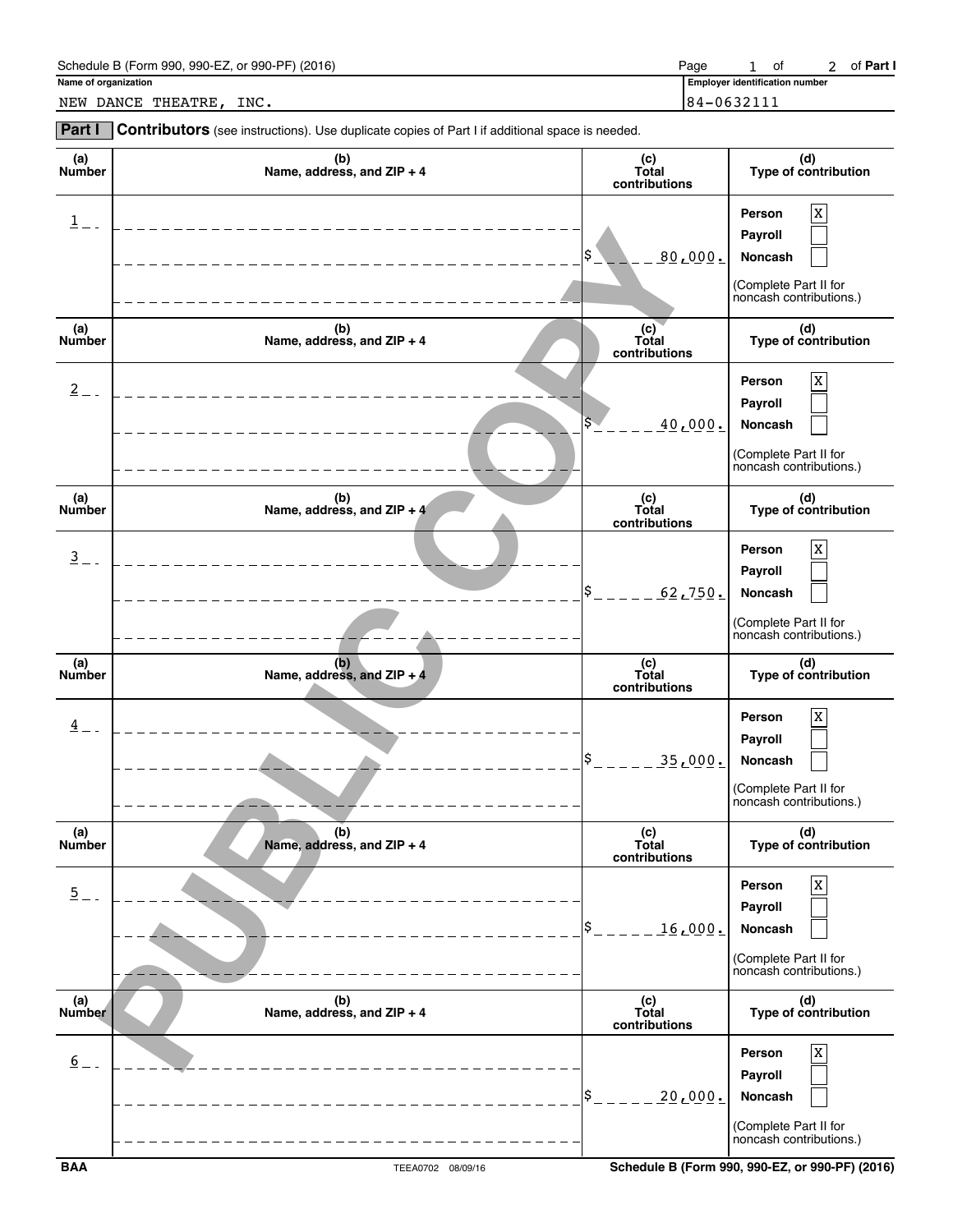| 990-PF<br>990-EZ<br>Schedule B (<br>(2016)<br>990<br>Form) ر<br>. or : | Page |  | Οl | ОΤ | Part |
|------------------------------------------------------------------------|------|--|----|----|------|
|------------------------------------------------------------------------|------|--|----|----|------|

**Name of organization Employer identification number Employer identification number** 2 of 2 of Part I

NEW DANCE THEATRE, INC. 84-0632111

**Part I** Contributors (see instructions). Use duplicate copies of Part I if additional space is needed.

| (a)<br>Number        | (b)<br>Name, address, and ZIP + 4   | (c)<br>Total<br>contributions | (d)<br>Type of contribution                                                                     |
|----------------------|-------------------------------------|-------------------------------|-------------------------------------------------------------------------------------------------|
| $\frac{7}{2}$ -      |                                     | \$<br>20,000.                 | Χ<br>Person<br>Payroll<br><b>Noncash</b><br>(Complete Part II for<br>noncash contributions.)    |
| (a)<br>Number        | (b)<br>Name, address, and ZIP + 4   | (c)<br>Total<br>contributions | (d)<br>Type of contribution                                                                     |
| $\frac{8}{2}$ -      |                                     | 15,000.                       | Χ<br>Person<br><b>Payroll</b><br>Noncash<br>(Complete Part II for<br>noncash contributions.)    |
| (a)<br><b>Number</b> | (b)<br>Name, address, and ZIP + 4   | (c)<br>Total<br>contributions | (d)<br>Type of contribution                                                                     |
| $2 -$                |                                     | \$<br>15,000.                 | Χ<br>Person<br>Payroll<br>Noncash<br>(Complete Part II for<br>noncash contributions.)           |
| (a)<br><b>Number</b> | (b)<br>Name, address, and $ZIP + 4$ | (c)<br>Total<br>contributions | (d)<br>Type of contribution                                                                     |
| 10                   |                                     | \$<br>15,000.                 | Χ<br>Person<br>Payroll<br>Noncash<br>(Complete Part II for<br>noncash contributions.)           |
| (a)<br><b>Number</b> | (b)<br>Name, address, and ZIP + 4   | (c)<br>Total<br>contributions | (d)<br>Type of contribution                                                                     |
| $11$ .               |                                     | \$<br>217,562.                | $\mathbf X$<br>Person<br>Payroll<br>Noncash<br>(Complete Part II for<br>noncash contributions.) |
| (a)<br>Number        | (b)<br>Name, address, and ZIP + 4   | (c)<br>Total<br>contributions | (d)<br>Type of contribution                                                                     |
| 12                   |                                     |                               | $\mathbf x$<br>Person<br>Payroll                                                                |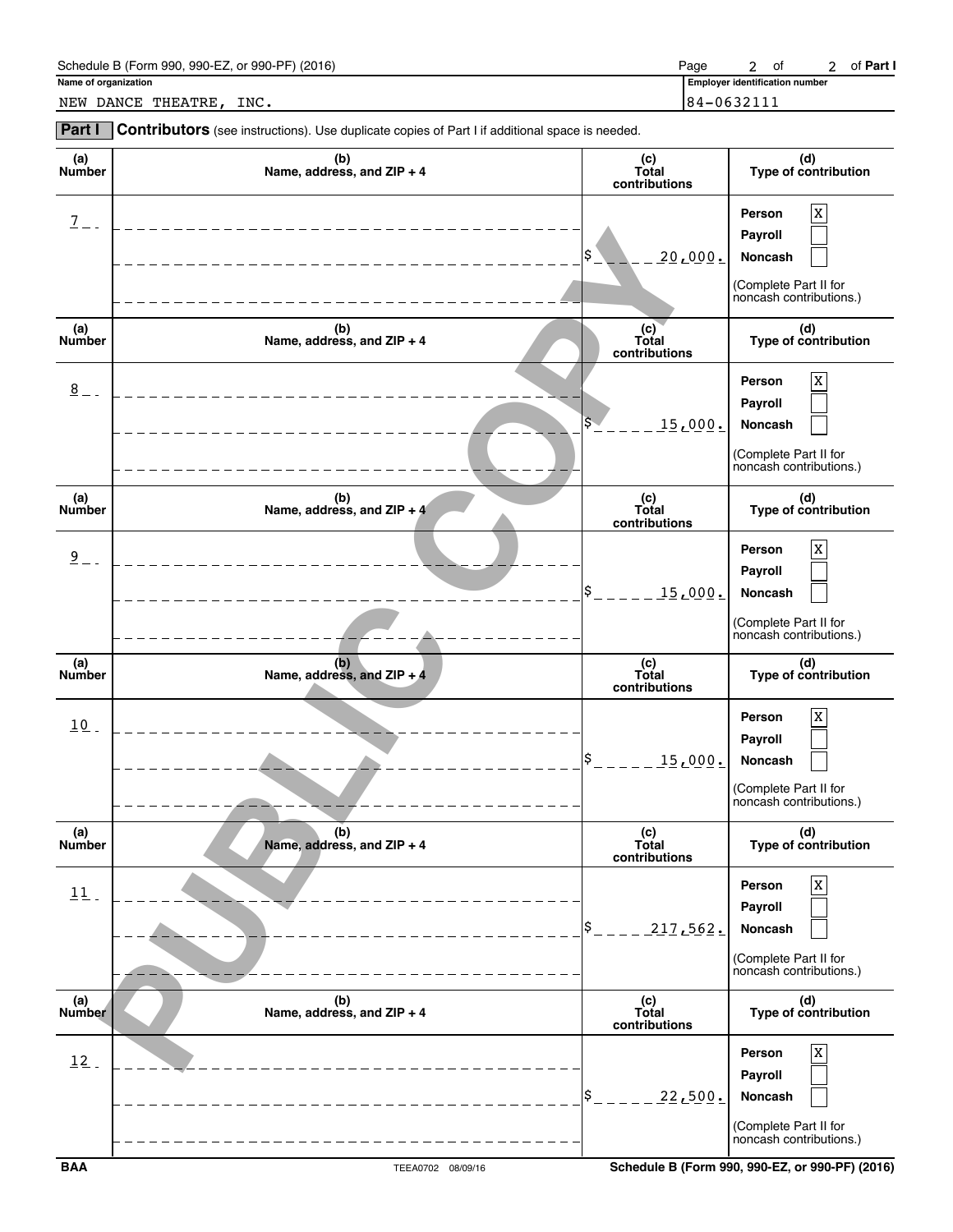| <b>SCHEDULE D</b> |                                                                                    |                                                                                  | <b>Supplemental Financial Statements</b>                                                                                                                                                                                                                                                                                                                                                                                                                      |                                                     | OMB No. 1545-0047                                          |  |
|-------------------|------------------------------------------------------------------------------------|----------------------------------------------------------------------------------|---------------------------------------------------------------------------------------------------------------------------------------------------------------------------------------------------------------------------------------------------------------------------------------------------------------------------------------------------------------------------------------------------------------------------------------------------------------|-----------------------------------------------------|------------------------------------------------------------|--|
|                   | (Form 990)                                                                         | ► Complete if the organization answered 'Yes' on Form 990,                       | 2016                                                                                                                                                                                                                                                                                                                                                                                                                                                          |                                                     |                                                            |  |
|                   |                                                                                    | Part IV, line 6, 7, 8, 9, 10, 11a, 11b, 11c, 11d, 11e, 11f, 12a, or 12b.         | <b>Open to Public</b>                                                                                                                                                                                                                                                                                                                                                                                                                                         |                                                     |                                                            |  |
|                   | Department of the Treasury<br>Internal Revenue Service<br>Name of the organization |                                                                                  | Information about Schedule D (Form 990) and its instructions is at www.irs.gov/form990.                                                                                                                                                                                                                                                                                                                                                                       |                                                     | <b>Inspection</b><br><b>Emplover identification number</b> |  |
|                   |                                                                                    |                                                                                  |                                                                                                                                                                                                                                                                                                                                                                                                                                                               |                                                     |                                                            |  |
|                   |                                                                                    | NEW DANCE THEATRE, INC.                                                          |                                                                                                                                                                                                                                                                                                                                                                                                                                                               | 84-0632111                                          |                                                            |  |
| Part I            | Organizations Maintaining Donor Advised Funds or Other Similar Funds or Accounts.  |                                                                                  |                                                                                                                                                                                                                                                                                                                                                                                                                                                               |                                                     |                                                            |  |
|                   |                                                                                    |                                                                                  | Complete if the organization answered 'Yes' on Form 990, Part IV, line 6.                                                                                                                                                                                                                                                                                                                                                                                     |                                                     |                                                            |  |
|                   |                                                                                    |                                                                                  | (a) Donor advised funds                                                                                                                                                                                                                                                                                                                                                                                                                                       |                                                     | (b) Funds and other accounts                               |  |
| 1.<br>2           |                                                                                    | Total number at end of year<br>Aggregate value of contributions to (during year) |                                                                                                                                                                                                                                                                                                                                                                                                                                                               |                                                     |                                                            |  |
| 3                 |                                                                                    | Aggregate value of grants from (during year)                                     |                                                                                                                                                                                                                                                                                                                                                                                                                                                               |                                                     |                                                            |  |
| 4                 |                                                                                    | Aggregate value at end of year                                                   |                                                                                                                                                                                                                                                                                                                                                                                                                                                               |                                                     |                                                            |  |
|                   |                                                                                    |                                                                                  | Did the organization inform all donors and donor advisors in writing that the assets held in donor advised funds<br>are the organization's property, subject to the organization's exclusive legal control? $\ldots$ ,                                                                                                                                                                                                                                        |                                                     | Yes<br>No                                                  |  |
| 6                 |                                                                                    |                                                                                  | Did the organization inform all grantees, donors, and donor advisors in writing that grant funds can be used only<br>for charitable purposes and not for the benefit of the donor or donor advisor, or for any other purpose conferring                                                                                                                                                                                                                       |                                                     |                                                            |  |
|                   |                                                                                    |                                                                                  |                                                                                                                                                                                                                                                                                                                                                                                                                                                               |                                                     | Yes<br>No                                                  |  |
|                   |                                                                                    | <b>Part II</b> Conservation Easements.                                           | Complete if the organization answered 'Yes' on Form 990, Part IV, line 7.                                                                                                                                                                                                                                                                                                                                                                                     |                                                     |                                                            |  |
| 1.                |                                                                                    |                                                                                  | Purpose(s) of conservation easements held by the organization (check all that apply).                                                                                                                                                                                                                                                                                                                                                                         |                                                     |                                                            |  |
|                   |                                                                                    | Preservation of land for public use (e.g., recreation or education)              | Preservation of a historically important land area                                                                                                                                                                                                                                                                                                                                                                                                            |                                                     |                                                            |  |
|                   | Protection of natural habitat                                                      |                                                                                  | Preservation of a certified historic structure                                                                                                                                                                                                                                                                                                                                                                                                                |                                                     |                                                            |  |
| 2                 | Preservation of open space                                                         |                                                                                  | Complete lines 2a through 2d if the organization held a qualified conservation contribution in the form of a conservation easement on the                                                                                                                                                                                                                                                                                                                     |                                                     |                                                            |  |
|                   | last day of the tax year.                                                          |                                                                                  |                                                                                                                                                                                                                                                                                                                                                                                                                                                               |                                                     |                                                            |  |
|                   |                                                                                    |                                                                                  |                                                                                                                                                                                                                                                                                                                                                                                                                                                               |                                                     | Held at the End of the Tax Year                            |  |
|                   |                                                                                    |                                                                                  |                                                                                                                                                                                                                                                                                                                                                                                                                                                               | 2а                                                  |                                                            |  |
|                   |                                                                                    |                                                                                  |                                                                                                                                                                                                                                                                                                                                                                                                                                                               | 2 b                                                 |                                                            |  |
|                   |                                                                                    |                                                                                  | <b>c</b> Number of conservation easements on a certified historic structure included in (a) $\ldots \ldots \ldots$                                                                                                                                                                                                                                                                                                                                            | 2c                                                  |                                                            |  |
|                   |                                                                                    |                                                                                  | d Number of conservation easements included in (c) acquired after 8/17/06, and not on a historic                                                                                                                                                                                                                                                                                                                                                              | 2d                                                  |                                                            |  |
| 3                 | tax year $\blacktriangleright$                                                     |                                                                                  | Number of conservation easements modified, transferred, released, extinguished, or terminated by the organization during the                                                                                                                                                                                                                                                                                                                                  |                                                     |                                                            |  |
|                   |                                                                                    |                                                                                  | Number of states where property subject to conservation easement is located ►                                                                                                                                                                                                                                                                                                                                                                                 |                                                     |                                                            |  |
| 5                 |                                                                                    |                                                                                  | Does the organization have a written policy regarding the periodic monitoring, inspection, handling of violations,                                                                                                                                                                                                                                                                                                                                            |                                                     | <b>PYes</b><br>No                                          |  |
| 6                 |                                                                                    |                                                                                  | Staff and volunteer hours devoted to monitoring, inspecting, handling of violations, and enforcing conservation easements during the year                                                                                                                                                                                                                                                                                                                     |                                                     |                                                            |  |
| 7                 | ►\$                                                                                |                                                                                  | Amount of expenses incurred in monitoring, inspecting, handling of violations, and enforcing conservation easements during the year                                                                                                                                                                                                                                                                                                                           |                                                     |                                                            |  |
| 8                 |                                                                                    |                                                                                  | Does each conservation easement reported on line 2(d) above satisfy the requirements of section 170(h)(4)(B)(i)<br>and section 170(h)(4)(B)(ii)? $\ldots$ , $\ldots$ , $\ldots$ , $\ldots$ , $\ldots$ , $\ldots$ , $\ldots$ , $\ldots$ , $\ldots$ , $\ldots$ , $\ldots$ , $\ldots$ , $\ldots$ , $\ldots$ , $\ldots$ , $\ldots$ , $\ldots$ , $\ldots$ , $\ldots$ , $\ldots$ , $\ldots$ , $\ldots$ , $\ldots$ , $\ldots$ , $\ldots$ , $\ldots$ , $\ldots$ , $\$ |                                                     | │ Yes<br>No                                                |  |
| 9                 | conservation easements.                                                            |                                                                                  | In Part XIII, describe how the organization reports conservation easements in its revenue and expense statement, and balance sheet, and<br>include, if applicable, the text of the footnote to the organization's financial statements that describes the organization's accounting for                                                                                                                                                                       |                                                     |                                                            |  |
|                   |                                                                                    |                                                                                  | Part III   Organizations Maintaining Collections of Art, Historical Treasures, or Other Similar Assets.<br>Complete if the organization answered 'Yes' on Form 990, Part IV, line 8.                                                                                                                                                                                                                                                                          |                                                     |                                                            |  |
|                   |                                                                                    |                                                                                  | 1a If the organization elected, as permitted under SFAS 116 (ASC 958), not to report in its revenue statement and balance sheet works of<br>art, historical treasures, or other similar assets held for public exhibition, education, or research in furtherance of public service, provide,<br>in Part XIII, the text of the footnote to its financial statements that describes these items.                                                                |                                                     |                                                            |  |
|                   |                                                                                    | following amounts relating to these items:                                       | b If the organization elected, as permitted under SFAS 116 (ASC 958), to report in its revenue statement and balance sheet works of art,<br>historical treasures, or other similar assets held for public exhibition, education, or research in furtherance of public service, provide the                                                                                                                                                                    |                                                     |                                                            |  |
|                   |                                                                                    |                                                                                  |                                                                                                                                                                                                                                                                                                                                                                                                                                                               |                                                     |                                                            |  |
|                   |                                                                                    |                                                                                  |                                                                                                                                                                                                                                                                                                                                                                                                                                                               | ► S                                                 |                                                            |  |
| 2                 |                                                                                    |                                                                                  | If the organization received or held works of art, historical treasures, or other similar assets for financial gain, provide the following<br>amounts required to be reported under SFAS 116 (ASC 958) relating to these items:                                                                                                                                                                                                                               |                                                     |                                                            |  |
|                   |                                                                                    |                                                                                  |                                                                                                                                                                                                                                                                                                                                                                                                                                                               | $\blacktriangleright$ \$<br>$\blacktriangleright$ S |                                                            |  |

| BAA For Paperwork Reduction Act Notice, see the Instructions for Form 990.<br>TEEA3301 08/15/16 | Sched |
|-------------------------------------------------------------------------------------------------|-------|
|-------------------------------------------------------------------------------------------------|-------|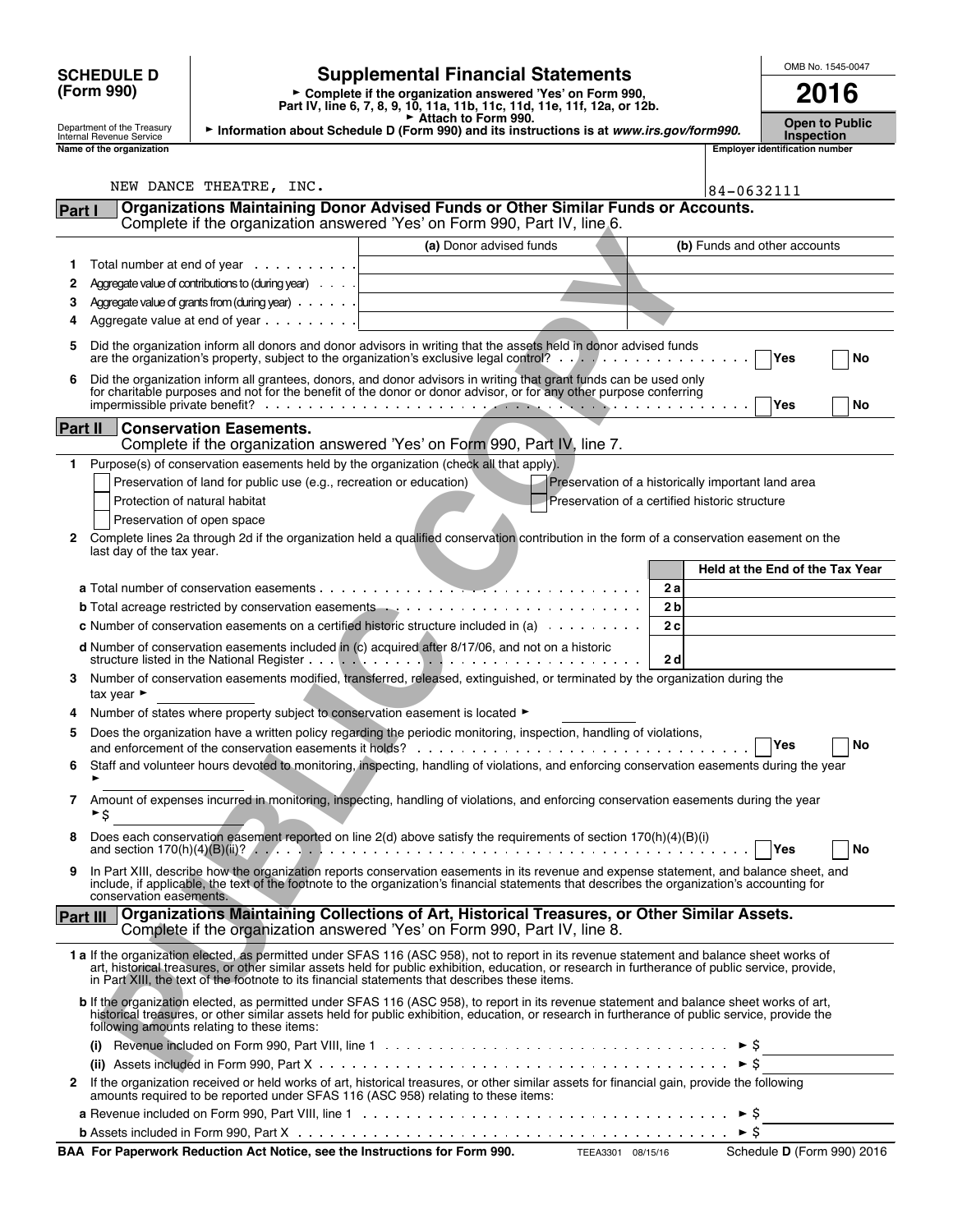| Schedule D (Form 990) 2016                                                                                                                                                                                                            | NEW DANCE THEATRE, INC. |                         |                           | 84-0632111           |        |                     | Page 2    |
|---------------------------------------------------------------------------------------------------------------------------------------------------------------------------------------------------------------------------------------|-------------------------|-------------------------|---------------------------|----------------------|--------|---------------------|-----------|
| Organizations Maintaining Collections of Art, Historical Treasures, or Other Similar Assets (continued)<br><b>Part III</b>                                                                                                            |                         |                         |                           |                      |        |                     |           |
| Using the organization's acquisition, accession, and other records, check any of the following that are a significant use of its collection<br>3<br>items (check all that apply):                                                     |                         |                         |                           |                      |        |                     |           |
| Public exhibition<br>a                                                                                                                                                                                                                |                         |                         | Loan or exchange programs |                      |        |                     |           |
| Scholarly research<br>b                                                                                                                                                                                                               |                         | Other<br>e              |                           |                      |        |                     |           |
| Preservation for future generations<br>c                                                                                                                                                                                              |                         |                         |                           |                      |        |                     |           |
| Provide a description of the organization's collections and explain how they further the organization's exempt purpose in<br>Part XIII.                                                                                               |                         |                         |                           |                      |        |                     |           |
| During the year, did the organization solicit or receive donations of art, historical treasures, or other similar assets<br>to be sold to raise funds rather than to be maintained as part of the organization's collection?          |                         |                         |                           |                      | Yes    |                     | <b>No</b> |
| <b>Escrow and Custodial Arrangements.</b> Complete if the organization answered 'Yes' on Form 990, Part IV,<br><b>Part IV</b>                                                                                                         |                         |                         |                           |                      |        |                     |           |
| line 9, or reported an amount on Form 990, Part X, line 21.                                                                                                                                                                           |                         |                         |                           |                      |        |                     |           |
| 1 a Is the organization an agent, trustee, custodian or other intermediary for contributions or other assets not included                                                                                                             |                         |                         |                           |                      |        |                     |           |
|                                                                                                                                                                                                                                       |                         |                         |                           |                      | Yes    |                     | <b>No</b> |
| b If 'Yes,' explain the arrangement in Part XIII and complete the following table:                                                                                                                                                    |                         |                         |                           |                      |        |                     |           |
|                                                                                                                                                                                                                                       |                         |                         |                           |                      | Amount |                     |           |
|                                                                                                                                                                                                                                       |                         |                         |                           | 1 c<br>1 d           |        |                     |           |
|                                                                                                                                                                                                                                       |                         |                         |                           | 1 e                  |        |                     |           |
|                                                                                                                                                                                                                                       |                         |                         |                           | 1 f                  |        |                     |           |
| 2 a Did the organization include an amount on Form 990, Part X, line 21, for escrow or custodial account liability?                                                                                                                   |                         |                         |                           |                      | Yes    |                     | No        |
| <b>b</b> If 'Yes,' explain the arrangement in Part XIII. Check here if the explanation has been provided on Part XIII                                                                                                                 |                         |                         |                           |                      |        |                     |           |
|                                                                                                                                                                                                                                       |                         |                         |                           |                      |        |                     |           |
| <b>Endowment Funds.</b> Complete if the organization answered "Yes' on Form 990, Part IV, line 10.<br><b>Part V</b>                                                                                                                   |                         |                         |                           |                      |        |                     |           |
|                                                                                                                                                                                                                                       | (a) Current year        | (b) Prior year          | (c) Two years back        | (d) Three years back |        | (e) Four years back |           |
| <b>1 a</b> Beginning of year balance                                                                                                                                                                                                  |                         |                         |                           |                      |        |                     |           |
| <b>b</b> Contributions $\cdots$                                                                                                                                                                                                       |                         |                         |                           |                      |        |                     |           |
| c Net investment earnings, gains,<br>and losses expansion and losses                                                                                                                                                                  |                         |                         |                           |                      |        |                     |           |
| <b>d</b> Grants or scholarships                                                                                                                                                                                                       |                         |                         |                           |                      |        |                     |           |
| e Other expenditures for facilities<br>and programs $\cdots$                                                                                                                                                                          |                         |                         |                           |                      |        |                     |           |
| f Administrative expenses                                                                                                                                                                                                             |                         |                         |                           |                      |        |                     |           |
| $g$ End of year balance $\cdots$                                                                                                                                                                                                      |                         |                         |                           |                      |        |                     |           |
| 2 Provide the estimated percentage of the current year end balance (line 1g, column (a)) held as:                                                                                                                                     |                         |                         |                           |                      |        |                     |           |
| a Board designated or quasi-endowment $\blacktriangleright$                                                                                                                                                                           |                         |                         |                           |                      |        |                     |           |
| <b>b</b> Permanent endowment ►                                                                                                                                                                                                        | g.                      |                         |                           |                      |        |                     |           |
| c Temporarily restricted endowment ▶                                                                                                                                                                                                  |                         |                         |                           |                      |        |                     |           |
| The percentages on lines 2a, 2b, and 2c should equal 100%.                                                                                                                                                                            |                         |                         |                           |                      |        |                     |           |
| 3 a Are there endowment funds not in the possession of the organization that are held and administered for the<br>organization by:                                                                                                    |                         |                         |                           |                      |        | Yes                 | No        |
| unrelated organizations in the contract of the contract of the contract of the contract of the contract of the contract of the contract of the contract of the contract of the contract of the contract of the contract of the<br>(i) |                         |                         |                           |                      | 3a(i)  |                     |           |
| (ii) related organizations (etc. a) and contact and contact and contact and contact and contact and contact and contact and contact and contact and contact and contact and contact and contact and contact and contact and co        |                         |                         |                           |                      |        |                     |           |
|                                                                                                                                                                                                                                       |                         |                         |                           |                      | 3b     |                     |           |
| Describe in Part XIII the intended uses of the organization's endowment funds.<br>4                                                                                                                                                   |                         |                         |                           |                      |        |                     |           |
| Part VI Land, Buildings, and Equipment.                                                                                                                                                                                               |                         |                         |                           |                      |        |                     |           |
| Complete if the organization answered 'Yes' on Form 990, Part IV, line 11a. See Form 990, Part X, line 10.                                                                                                                            |                         |                         |                           |                      |        |                     |           |
| Description of property                                                                                                                                                                                                               |                         | (a) Cost or other basis | (b) Cost or other         | (c) Accumulated      |        | (d) Book value      |           |
|                                                                                                                                                                                                                                       |                         | (investment)            | basis (other)             | depreciation         |        |                     |           |
|                                                                                                                                                                                                                                       |                         |                         |                           |                      |        |                     |           |
|                                                                                                                                                                                                                                       |                         |                         |                           |                      |        |                     |           |
|                                                                                                                                                                                                                                       |                         |                         | 552,081.                  | 518,661.             |        |                     | 33,420.   |
|                                                                                                                                                                                                                                       |                         |                         | 203,845.                  | 161,544.             |        |                     | 42,301.   |
| $e$ Other $\cdots$ $\cdots$ $\cdots$ $\cdots$ $\cdots$ $\cdots$                                                                                                                                                                       |                         |                         |                           |                      |        |                     |           |
| Total. Add lines 1a through 1e. (Column (d) must equal Form 990, Part X, column (B), line 10c.)                                                                                                                                       |                         |                         |                           | ۲                    |        |                     | 75, 721.  |

**BAA** Schedule **D** (Form 990) 2016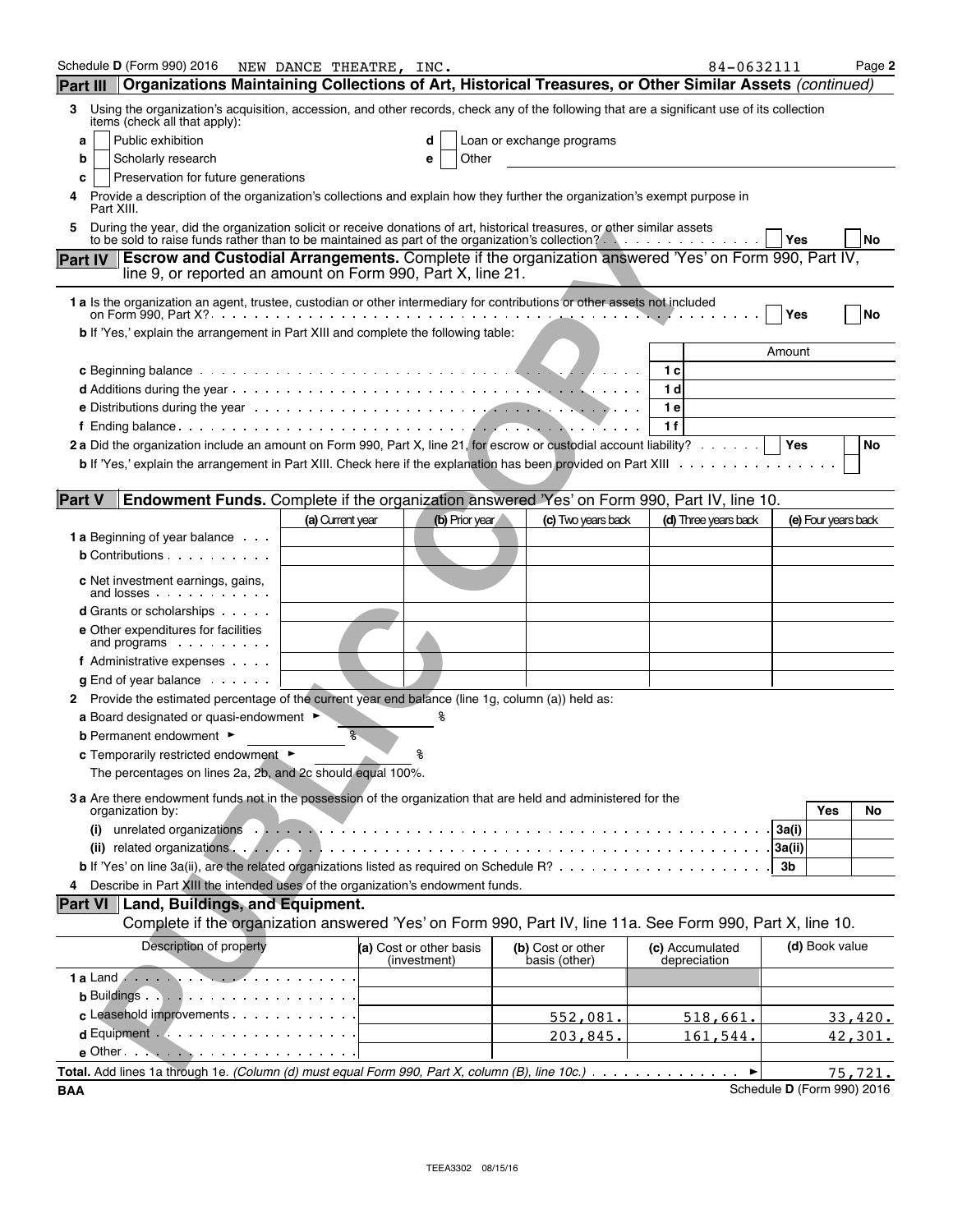|                  | Schedule D (Form 990) 2016<br>NEW DANCE THEATRE, INC.                                                                                            |                 | 84-0632111                                                                                                 | Page 3 |
|------------------|--------------------------------------------------------------------------------------------------------------------------------------------------|-----------------|------------------------------------------------------------------------------------------------------------|--------|
|                  | Part VII   Investments - Other Securities.                                                                                                       |                 |                                                                                                            |        |
|                  |                                                                                                                                                  |                 | Complete if the organization answered 'Yes' on Form 990, Part IV, line 11b. See Form 990, Part X, line 12. |        |
|                  | (a) Description of security or category (including name of security)                                                                             | (b) Book value  | (c) Method of valuation: Cost or end-of-year market value                                                  |        |
|                  | (1) Financial derivatives                                                                                                                        |                 |                                                                                                            |        |
|                  | (2) Closely-held equity interests                                                                                                                |                 |                                                                                                            |        |
| (3) Other        |                                                                                                                                                  |                 |                                                                                                            |        |
| (A)              |                                                                                                                                                  |                 |                                                                                                            |        |
| (B)              |                                                                                                                                                  |                 |                                                                                                            |        |
| (C)              |                                                                                                                                                  |                 |                                                                                                            |        |
| (D)              |                                                                                                                                                  |                 |                                                                                                            |        |
| (E)              |                                                                                                                                                  |                 |                                                                                                            |        |
| (F)              |                                                                                                                                                  |                 |                                                                                                            |        |
| (G)              |                                                                                                                                                  |                 |                                                                                                            |        |
| (H)              |                                                                                                                                                  |                 |                                                                                                            |        |
| (1)              |                                                                                                                                                  |                 |                                                                                                            |        |
|                  | Total. (Column (b) must equal Form 990, Part X, column (B) line 12.) $\rightarrow$                                                               |                 |                                                                                                            |        |
| <b>Part VIII</b> | <b>Investments - Program Related.</b>                                                                                                            |                 | Complete if the organization answered 'Yes' on Form 990, Part IV, line 11c. See Form 990, Part X, line 13. |        |
|                  | (a) Description of investment                                                                                                                    | (b) Book value  | (c) Method of valuation: Cost or end-of-year market value                                                  |        |
| (1)              |                                                                                                                                                  |                 |                                                                                                            |        |
| (2)              |                                                                                                                                                  |                 |                                                                                                            |        |
| (3)              |                                                                                                                                                  |                 |                                                                                                            |        |
| (4)              |                                                                                                                                                  |                 |                                                                                                            |        |
| (5)              |                                                                                                                                                  |                 |                                                                                                            |        |
| (6)              |                                                                                                                                                  |                 |                                                                                                            |        |
| (7)              |                                                                                                                                                  |                 |                                                                                                            |        |
| (8)              |                                                                                                                                                  |                 |                                                                                                            |        |
| (9)              |                                                                                                                                                  |                 |                                                                                                            |        |
| (10)             |                                                                                                                                                  |                 |                                                                                                            |        |
|                  | Total. (Column (b) must equal Form 990, Part X, column (B) line 13.). $\blacktriangleright$                                                      |                 |                                                                                                            |        |
| <b>Part IX</b>   | <b>Other Assets.</b>                                                                                                                             |                 |                                                                                                            |        |
|                  |                                                                                                                                                  |                 | Complete if the organization answered 'Yes' on Form 990, Part IV, line 11d. See Form 990, Part X, line 15. |        |
|                  |                                                                                                                                                  | (a) Description | (b) Book value                                                                                             |        |
| (1)<br>(2)       |                                                                                                                                                  |                 |                                                                                                            |        |
| (3)              |                                                                                                                                                  |                 |                                                                                                            |        |
| (4)              |                                                                                                                                                  |                 |                                                                                                            |        |
| (5)              |                                                                                                                                                  |                 |                                                                                                            |        |
| (6)              |                                                                                                                                                  |                 |                                                                                                            |        |
| (7)              |                                                                                                                                                  |                 |                                                                                                            |        |
| (8)              |                                                                                                                                                  |                 |                                                                                                            |        |
| (9)              |                                                                                                                                                  |                 |                                                                                                            |        |
| (10)             |                                                                                                                                                  |                 |                                                                                                            |        |
|                  | Total. (Column (b) must equal Form 990, Part X, column (B) line 15.) $\ldots \ldots \ldots \ldots$                                               |                 |                                                                                                            |        |
| <b>Part X</b>    | <b>Other Liabilities.</b>                                                                                                                        |                 |                                                                                                            |        |
|                  | Complete if the organization answered 'Yes' on Form 990, Part IV, line 11e or 11f. See Form 990, Part X, line 25<br>(a) Description of liability | (b) Book value  |                                                                                                            |        |
|                  | (1) Federal income taxes                                                                                                                         |                 |                                                                                                            |        |
| (2)              |                                                                                                                                                  |                 |                                                                                                            |        |
| (3)              |                                                                                                                                                  |                 |                                                                                                            |        |
| (4)              |                                                                                                                                                  |                 |                                                                                                            |        |
| (5)              |                                                                                                                                                  |                 |                                                                                                            |        |
| (6)              |                                                                                                                                                  |                 |                                                                                                            |        |
| (7)              |                                                                                                                                                  |                 |                                                                                                            |        |
| (8)              |                                                                                                                                                  |                 |                                                                                                            |        |
| (9)              |                                                                                                                                                  |                 |                                                                                                            |        |

- (9) (10) (11)
	- **Total.** *(Column (b) must equal Form 990, Part X, column (B) line 25.)*

2. Liability for uncertain tax positions. In Part XIII, provide the text of the footnote to the organization's financial statements that reports the organization's liability for uncertain tax positions under FIN 48 (ASC 740). Check here if the text of the footnote has been provided in Part XIII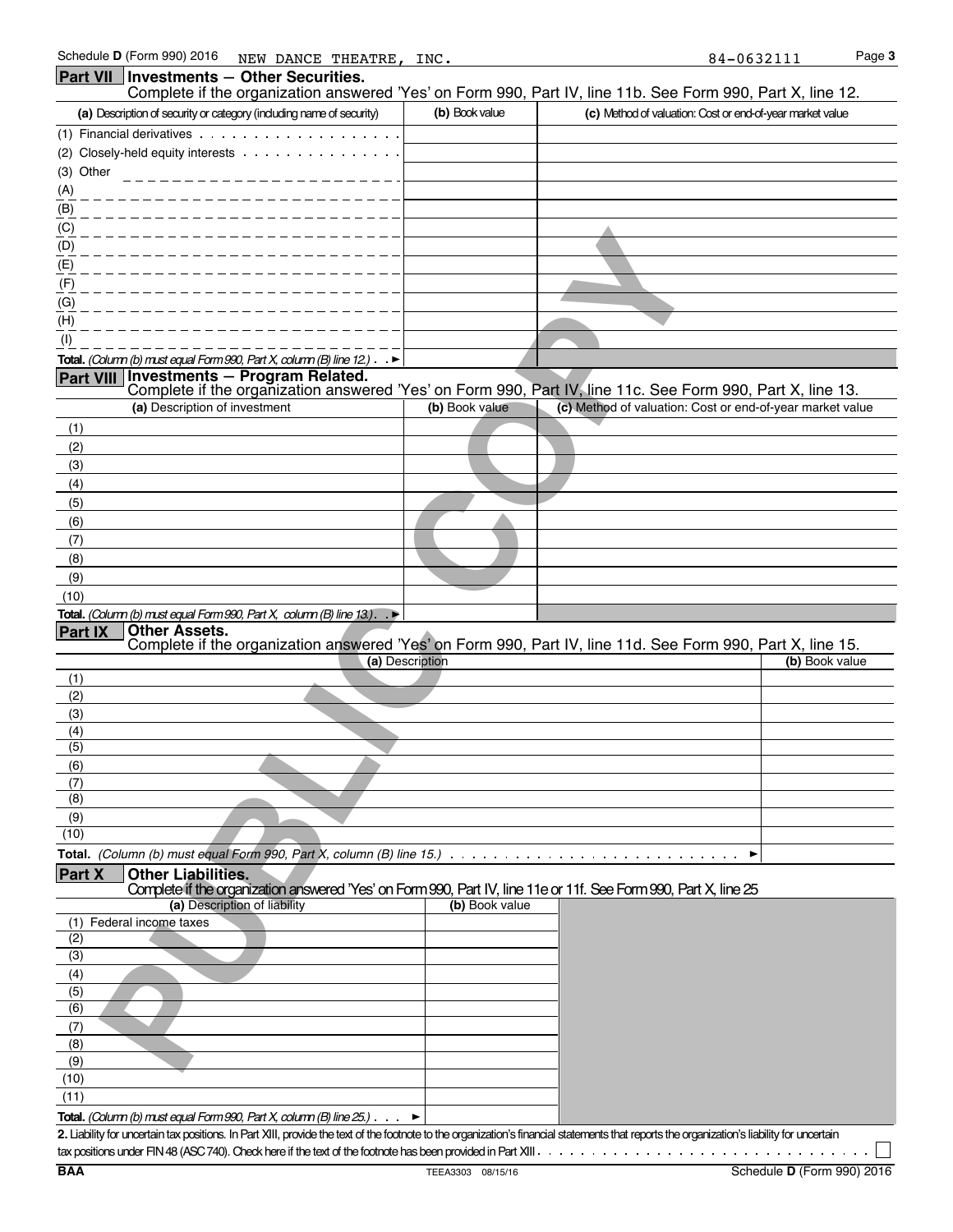| Schedule D (Form 990) 2016<br>NEW DANCE THEATRE, INC.                                                                                                                                                                                                                            | 84-0632111                 | Page 4       |
|----------------------------------------------------------------------------------------------------------------------------------------------------------------------------------------------------------------------------------------------------------------------------------|----------------------------|--------------|
| <b>Part XI</b><br>Reconciliation of Revenue per Audited Financial Statements With Revenue per Return.                                                                                                                                                                            |                            |              |
| Complete if the organization answered 'Yes' on Form 990, Part IV, line 12a.                                                                                                                                                                                                      |                            |              |
| Total revenue, gains, and other support per audited financial statements<br>1.                                                                                                                                                                                                   | 1.                         | 1, 291, 383. |
| Amounts included on line 1 but not on Form 990, Part VIII, line 12:<br>2                                                                                                                                                                                                         |                            |              |
| 2a                                                                                                                                                                                                                                                                               |                            |              |
| 2 <sub>b</sub>                                                                                                                                                                                                                                                                   |                            |              |
| 2c                                                                                                                                                                                                                                                                               |                            |              |
| 2 <sub>d</sub>                                                                                                                                                                                                                                                                   |                            |              |
|                                                                                                                                                                                                                                                                                  | 2 e                        |              |
| 3                                                                                                                                                                                                                                                                                | 3                          | 1, 291, 383. |
| Amounts included on Form 990, Part VIII, line 12, but not on line 1:                                                                                                                                                                                                             |                            |              |
| a Investment expenses not included on Form 990, Part VIII, line 7b.<br>4a                                                                                                                                                                                                        |                            |              |
| <b>b</b> Other (Describe in Part XIII.) $\ldots$ $\ldots$ $\ldots$ $\ldots$ $\ldots$ $\ldots$ $\ldots$ $\ldots$ $\ldots$ $\ldots$<br>4 b                                                                                                                                         |                            |              |
|                                                                                                                                                                                                                                                                                  | 4 c                        |              |
| 5.                                                                                                                                                                                                                                                                               | 5                          | 1, 291, 383. |
| Part XII   Reconciliation of Expenses per Audited Financial Statements With Expenses per Return.                                                                                                                                                                                 |                            |              |
| Complete if the organization answered 'Yes' on Form 990, Part IV, line 12a.                                                                                                                                                                                                      |                            |              |
|                                                                                                                                                                                                                                                                                  |                            |              |
| 1                                                                                                                                                                                                                                                                                | 1.                         | 1,106,808.   |
| Amounts included on line 1 but not on Form 990, Part IX, line 25:<br>2                                                                                                                                                                                                           |                            |              |
| 2a                                                                                                                                                                                                                                                                               |                            |              |
| 2 <sub>b</sub>                                                                                                                                                                                                                                                                   |                            |              |
| 2c                                                                                                                                                                                                                                                                               |                            |              |
| 2d                                                                                                                                                                                                                                                                               |                            |              |
|                                                                                                                                                                                                                                                                                  | 2 e                        |              |
| 3                                                                                                                                                                                                                                                                                | 3                          | 1,106,808.   |
| Amounts included on Form 990, Part IX, line 25, but not on line 1:<br>4                                                                                                                                                                                                          |                            |              |
| 4 a                                                                                                                                                                                                                                                                              |                            |              |
| <b>b</b> Other (Describe in Part XIII.) $\ldots \ldots \ldots \ldots \ldots \ldots \ldots \ldots \ldots \ldots \ldots$<br>4 b                                                                                                                                                    |                            |              |
|                                                                                                                                                                                                                                                                                  | 4 c<br>5                   |              |
| Part XIII Supplemental Information.                                                                                                                                                                                                                                              |                            | 1,106,808.   |
|                                                                                                                                                                                                                                                                                  |                            |              |
| Provide the descriptions required for Part II, lines 3, 5, and 9; Part III, lines 1a and 4; Part IV, lines 1b and 2b; Part V,<br>line 4; Part X, line 2; Part XI, lines 2d and 4b; and Part XII, lines 2d and 4b. Also complete this part to provide any additional information. |                            |              |
| <b>BAA</b>                                                                                                                                                                                                                                                                       | Schedule D (Form 990) 2016 |              |
|                                                                                                                                                                                                                                                                                  |                            |              |
|                                                                                                                                                                                                                                                                                  |                            |              |
|                                                                                                                                                                                                                                                                                  |                            |              |

| <b>BAA</b> | Schedule D (Form 990) 2016 |
|------------|----------------------------|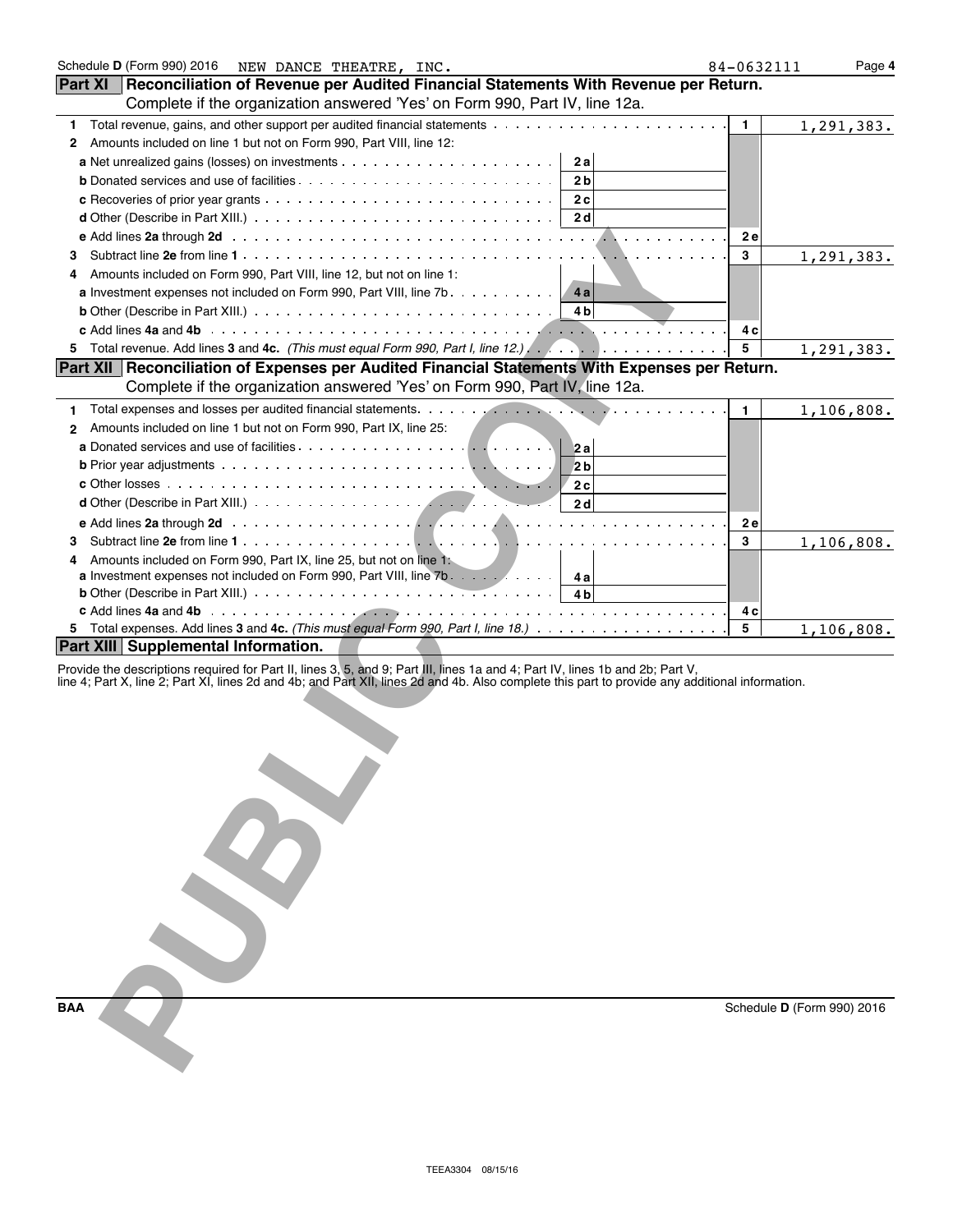|  | <b>SCHEDULE O</b>                                    |                 | Supplemental Information to Form 990 or 990-EZ                                                                                         |                                       | OMB No. 1545-0047                   |
|--|------------------------------------------------------|-----------------|----------------------------------------------------------------------------------------------------------------------------------------|---------------------------------------|-------------------------------------|
|  | (Form 990 or 990-EZ)                                 |                 | Complete to provide information for responses to specific questions on<br>Form 990 or 990-EZ or to provide any additional information. |                                       | 2016                                |
|  | Department of the Treasury                           |                 | Attach to Form 990 or 990-EZ.<br>Information about Schedule O (Form 990 or 990-EZ) and its instructions is                             |                                       | <b>Open to Public</b><br>Inspection |
|  | Internal Revenue Service<br>Name of the organization |                 | at www.irs.gov/form990.                                                                                                                | <b>Employer identification number</b> |                                     |
|  |                                                      |                 | NEW DANCE THEATRE, INC.                                                                                                                | 84-0632111                            |                                     |
|  |                                                      |                 | A COPY OF THE IRS FORM 990 IS PROVIDED TO EACH MEMBER OF THE BOARD OF                                                                  |                                       |                                     |
|  |                                                      | Pt VI, Line 11b | DIRECTORS.                                                                                                                             |                                       |                                     |
|  |                                                      |                 | BOARD MEMBERS ARE REQUIRED TO REVIEW THE CONFLICT OF INTEREST POLICY                                                                   |                                       |                                     |
|  |                                                      | Pt VI, Line 12c | ANNUALLY, DISCLOSE ANY POTENTIAL CONFLICTS, AND SIGN THE POLICY.                                                                       |                                       |                                     |
|  |                                                      |                 | A REVIEW OF COMPENSATION OF THE EXECUTIVE ARTISTIC DIRECTOR AND THE                                                                    |                                       |                                     |
|  |                                                      | Pt VI, Line 15a | EXECUTIVE DIRECTOR IS CONDUCTED ANNUALLY.                                                                                              |                                       |                                     |
|  |                                                      | Pt VI, Line 15b | A REVIEW OF EMPLOYEE COMPENSATION IS CONDUCTED ANNUALLY.                                                                               |                                       |                                     |
|  | Pt VI, Line 2                                        |                 | THE ARTISTIC DIRECTOR AND EXECUTIVE DIRECTOR ARE RELATED.                                                                              |                                       |                                     |
|  |                                                      |                 | THE ORGANIZATION PROVIDES COPIES OF IRS FORM 990, CONFLICT OF INTEREST                                                                 |                                       |                                     |
|  | Pt VI, Line 19                                       |                 | POLICY, GOVERNING DOCUMENTS, AND FINANCIAL STATEMENTS UPON WRITTEN<br>REQUEST.                                                         |                                       |                                     |
|  |                                                      |                 |                                                                                                                                        |                                       |                                     |
|  |                                                      |                 |                                                                                                                                        |                                       |                                     |
|  |                                                      |                 |                                                                                                                                        |                                       |                                     |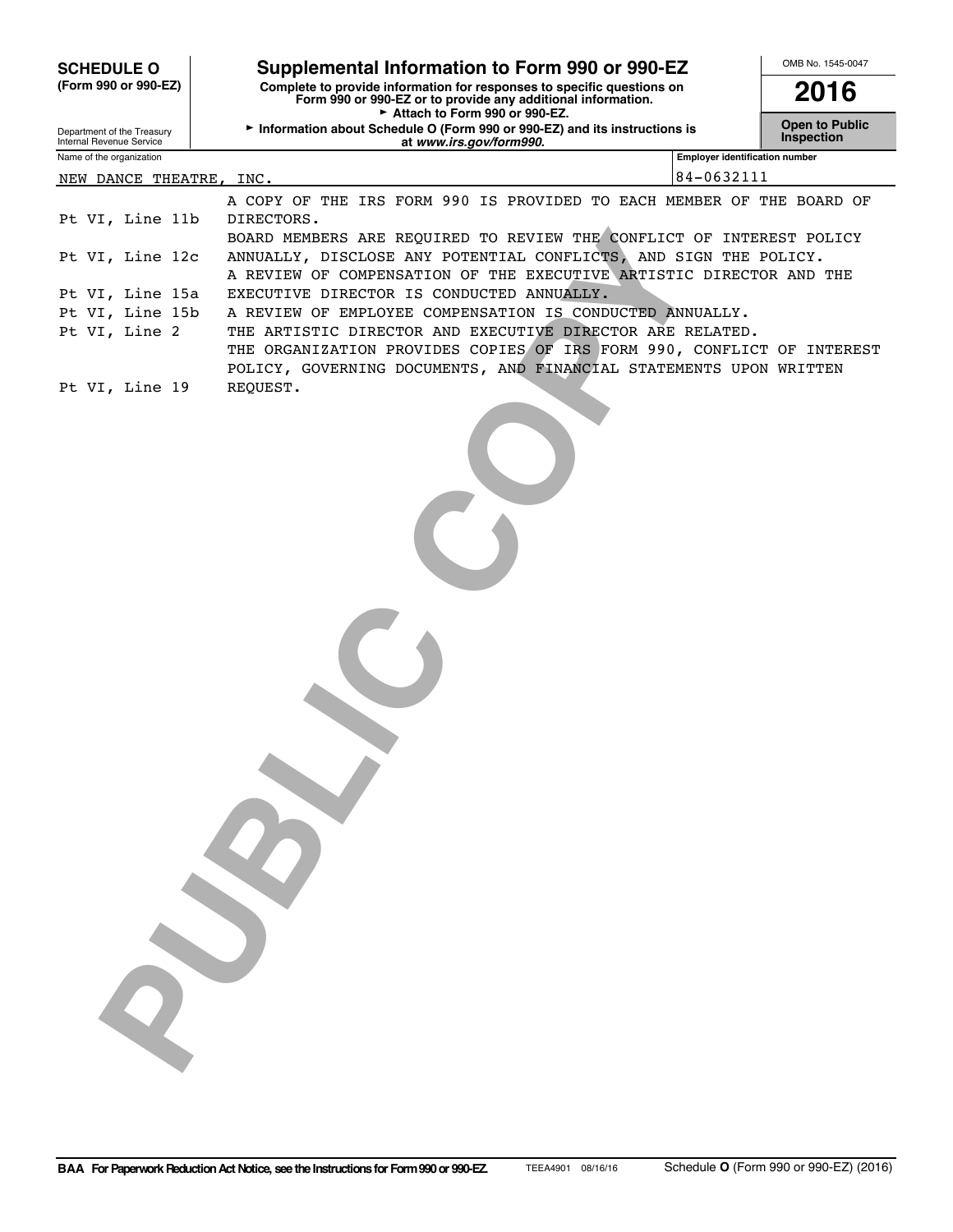| Form 8879-EO                                           | <b>IRS e-file Signature Authorization</b><br>for an Exempt Organization                                                                                                                                                                                                                                                                                                                                                                                                                                                                                                                                                                                                                                                                                                                                                                                                                                                                                                                                                                                                                                                                                                | OMB No. 1545-1878                     |
|--------------------------------------------------------|------------------------------------------------------------------------------------------------------------------------------------------------------------------------------------------------------------------------------------------------------------------------------------------------------------------------------------------------------------------------------------------------------------------------------------------------------------------------------------------------------------------------------------------------------------------------------------------------------------------------------------------------------------------------------------------------------------------------------------------------------------------------------------------------------------------------------------------------------------------------------------------------------------------------------------------------------------------------------------------------------------------------------------------------------------------------------------------------------------------------------------------------------------------------|---------------------------------------|
|                                                        | For calendar year 2016, or fiscal year beginning $      \cdot$ 2016, and ending $     \cdot$ $\cdot$ $20$ $   -$                                                                                                                                                                                                                                                                                                                                                                                                                                                                                                                                                                                                                                                                                                                                                                                                                                                                                                                                                                                                                                                       |                                       |
| Department of the Treasury<br>Internal Revenue Service | Do not send to the IRS. Keep for your records.<br>► Information about Form 8879-EO and its instructions is at www.irs.gov/form8879eo.                                                                                                                                                                                                                                                                                                                                                                                                                                                                                                                                                                                                                                                                                                                                                                                                                                                                                                                                                                                                                                  | 2016                                  |
| Name of exempt organization                            |                                                                                                                                                                                                                                                                                                                                                                                                                                                                                                                                                                                                                                                                                                                                                                                                                                                                                                                                                                                                                                                                                                                                                                        | <b>Employer identification number</b> |
| NEW DANCE THEATRE, INC.<br>Name and title of officer   | 84-0632111                                                                                                                                                                                                                                                                                                                                                                                                                                                                                                                                                                                                                                                                                                                                                                                                                                                                                                                                                                                                                                                                                                                                                             |                                       |
| MALIK ROBINSON                                         | EXECUTIVE DIRECTOR                                                                                                                                                                                                                                                                                                                                                                                                                                                                                                                                                                                                                                                                                                                                                                                                                                                                                                                                                                                                                                                                                                                                                     |                                       |
|                                                        | Part I   Type of Return and Return Information (Whole Dollars Only)                                                                                                                                                                                                                                                                                                                                                                                                                                                                                                                                                                                                                                                                                                                                                                                                                                                                                                                                                                                                                                                                                                    |                                       |
|                                                        | Check the box for the return for which you are using this Form 8879-EO and enter the applicable amount, if any, from the return. If you<br>check the box on line 1a, 2a, 3a, 4a, or 5a, below, and the amount on that line for the return being filed with this form was blank, then<br>leave line 1b, 2b, 3b, 4b, or 5b, whichever is applicable, blank (do not enter -0-). But, if you entered -0- on the return, then enter -0- on<br>the applicable line below. Do not complete more than 1 line in Part I.                                                                                                                                                                                                                                                                                                                                                                                                                                                                                                                                                                                                                                                        |                                       |
|                                                        | 1 a Form 990 check here $\cdots$  x  b Total revenue, if any (Form 990, Part VIII, column (A), line 12) $\cdots$ 1 $\cdots$ 1 b 1, 291, 383.                                                                                                                                                                                                                                                                                                                                                                                                                                                                                                                                                                                                                                                                                                                                                                                                                                                                                                                                                                                                                           |                                       |
| 2 a Form 990-EZ check here $\cdots$                    | <b>b</b> Total revenue, if any (Form 990-EZ, line 9) $\ldots$ 2b                                                                                                                                                                                                                                                                                                                                                                                                                                                                                                                                                                                                                                                                                                                                                                                                                                                                                                                                                                                                                                                                                                       |                                       |
| 3 a Form 1120 POL check here ►                         |                                                                                                                                                                                                                                                                                                                                                                                                                                                                                                                                                                                                                                                                                                                                                                                                                                                                                                                                                                                                                                                                                                                                                                        | 3 <sub>b</sub>                        |
| 4 a Form 990-PF check here $\cdots$                    | <b>b</b> Tax based on investment income (Form 990-PF, Part VI, line 5).                                                                                                                                                                                                                                                                                                                                                                                                                                                                                                                                                                                                                                                                                                                                                                                                                                                                                                                                                                                                                                                                                                | 4 b                                   |
| 5 a Form 8868 check here $\cdot\cdot\cdot$             |                                                                                                                                                                                                                                                                                                                                                                                                                                                                                                                                                                                                                                                                                                                                                                                                                                                                                                                                                                                                                                                                                                                                                                        | 5 b                                   |
|                                                        | Part II Declaration and Signature Authorization of Officer                                                                                                                                                                                                                                                                                                                                                                                                                                                                                                                                                                                                                                                                                                                                                                                                                                                                                                                                                                                                                                                                                                             |                                       |
| Officer's PIN: check one box only                      | the IRS (a) an acknowledgement of receipt or reason for rejection of the transmission, (b) the reason for any delay in processing the return or<br>refund, and (c) the date of any refund. If applicable, I authorize the U.S. Treasury and its designated Financial Agent to initiate an electronic<br>funds withdrawal (direct debit) entry to the financial institution account indicated in the tax preparation software for payment of the<br>organization's federal taxes owed on this return, and the financial institution to debit the entry to this account. To revoke a payment, I must<br>contact the U.S. Treasury Financial Agent at 1-888-353-4537 no later than 2 business days prior to the payment (settlement) date. I also<br>authorize the financial institutions involved in the processing of the electronic payment of taxes to receive confidential information necessary to<br>answer inquiries and resolve issues related to the payment. I have selected a personal identification number (PIN) as my signature for the<br>organization's electronic return and, if applicable, the organization's consent to electronic funds withdrawal. |                                       |
| authorize                                              | to enter my PIN                                                                                                                                                                                                                                                                                                                                                                                                                                                                                                                                                                                                                                                                                                                                                                                                                                                                                                                                                                                                                                                                                                                                                        | as my signature                       |
|                                                        | <b>ERO firm name</b><br>Enter five numbers, but<br>do not enter all zeros                                                                                                                                                                                                                                                                                                                                                                                                                                                                                                                                                                                                                                                                                                                                                                                                                                                                                                                                                                                                                                                                                              |                                       |
| the return's disclosure consent screen.                | on the organization's tax year 2016 electronically filed return. If I have indicated within this return that a copy of the return is being filed with<br>a state agency(ies) regulating charities as part of the IRS Fed/State program, I also authorize the aforementioned ERO to enter my PIN on                                                                                                                                                                                                                                                                                                                                                                                                                                                                                                                                                                                                                                                                                                                                                                                                                                                                     |                                       |
|                                                        | X As an officer of the organization, I will enter my PIN as my signature on the organization's tax year 2016 electronically filed return. If I have<br>indicated within this return that a copy of the return is being filed with a state agency(ies) regulating charities as part of the IRS Fed/State<br>program, I will enter my PIN on the return's disclosure consent screen.                                                                                                                                                                                                                                                                                                                                                                                                                                                                                                                                                                                                                                                                                                                                                                                     |                                       |
| Officer's signature                                    | 11/14/2017<br>Date $\blacktriangleright$                                                                                                                                                                                                                                                                                                                                                                                                                                                                                                                                                                                                                                                                                                                                                                                                                                                                                                                                                                                                                                                                                                                               |                                       |
| <b>Part III Certification and Authentication</b>       |                                                                                                                                                                                                                                                                                                                                                                                                                                                                                                                                                                                                                                                                                                                                                                                                                                                                                                                                                                                                                                                                                                                                                                        |                                       |
|                                                        | ERO's EFIN/PIN. Enter your six-digit electronic filing identification                                                                                                                                                                                                                                                                                                                                                                                                                                                                                                                                                                                                                                                                                                                                                                                                                                                                                                                                                                                                                                                                                                  |                                       |
|                                                        |                                                                                                                                                                                                                                                                                                                                                                                                                                                                                                                                                                                                                                                                                                                                                                                                                                                                                                                                                                                                                                                                                                                                                                        | do not enter all zeros                |
| Authorized IRS e-file Providers for Business Returns.  | I certify that the above numeric entry is my PIN, which is my signature on the 2016 electronically filed return for the organization indicated<br>above. I confirm that I am submitting this return in accordance with the requirements of Pub. 4163, Modernized e-File (MeF) Information for                                                                                                                                                                                                                                                                                                                                                                                                                                                                                                                                                                                                                                                                                                                                                                                                                                                                          |                                       |
| ERO's signature<br>►                                   | Date $\blacktriangleright$                                                                                                                                                                                                                                                                                                                                                                                                                                                                                                                                                                                                                                                                                                                                                                                                                                                                                                                                                                                                                                                                                                                                             |                                       |
|                                                        | <b>ERO Must Retain This Form - See Instructions</b><br>Do Not Submit This Form To the IRS Unless Requested To Do So                                                                                                                                                                                                                                                                                                                                                                                                                                                                                                                                                                                                                                                                                                                                                                                                                                                                                                                                                                                                                                                    |                                       |
|                                                        | <b>BAA For Paperwork Reduction Act Notice, see instructions.</b>                                                                                                                                                                                                                                                                                                                                                                                                                                                                                                                                                                                                                                                                                                                                                                                                                                                                                                                                                                                                                                                                                                       | Form 8879-EO (2016)                   |